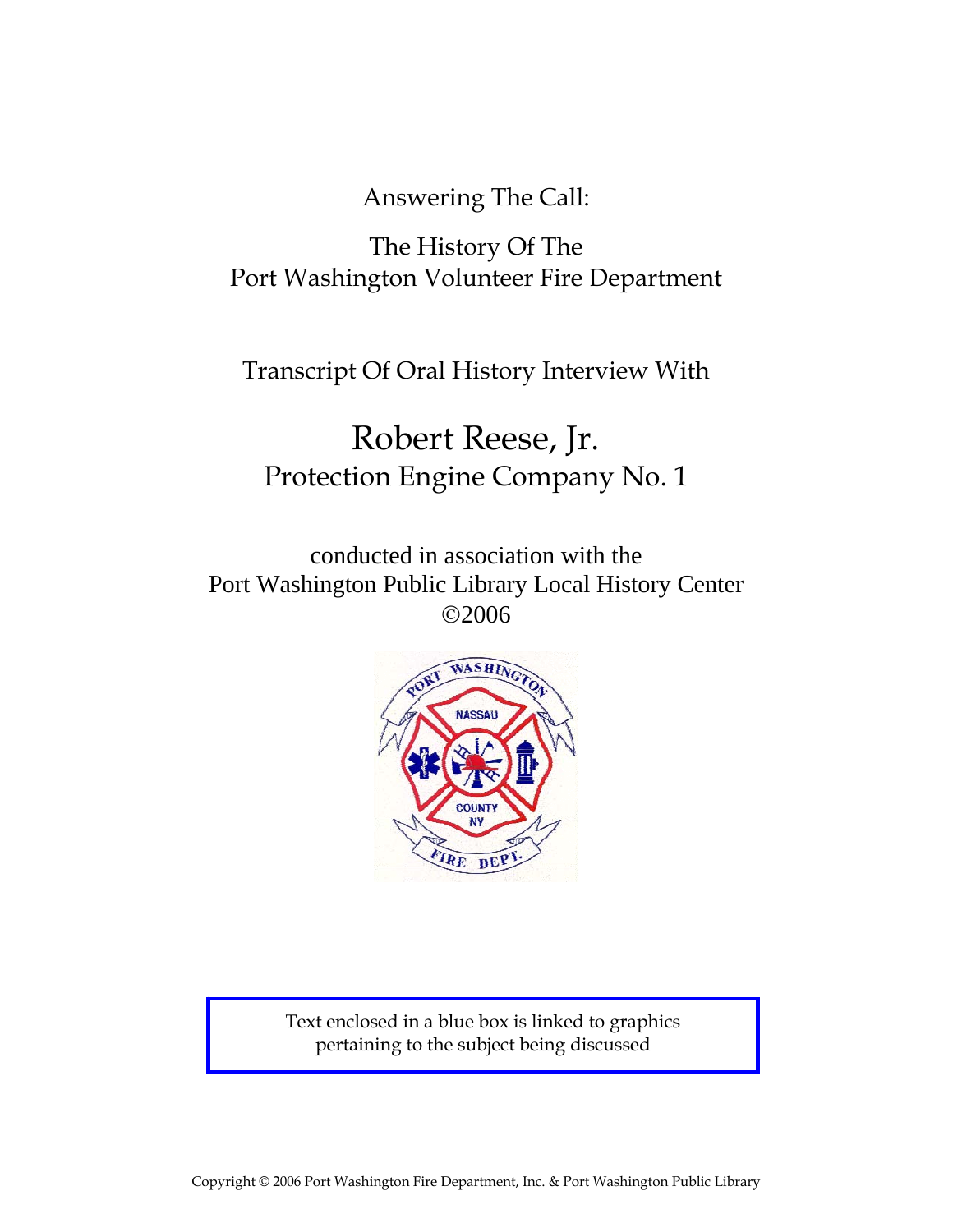Interview with Robert Reese Jr. by Margaret Dildilian pk October 13, 2004

Q: Today is October the 13th, 2004. This is an interview with Robert Reese. My name is Margaret Dildilian, and I am interviewing at the Port Washington Public Library. ...

Robert Reese Jr.: I might cough a couple of times, but I guess…

- Q: That's all right.
- RR: …you'll have to live through that one.
- Q: Robert Reese, please pronounced your name.
- RR: Robert Reese. Junior, I might add, for the record.
- Q: Do you have any type of nickname that could be associated with the Fire Department?
- RR: Nah, my name..everybody calls me "Bob." The young kids nowadays call me Mr. Reese, which I don't like. I tell them to call me Bob.
- Q: And what company are you in?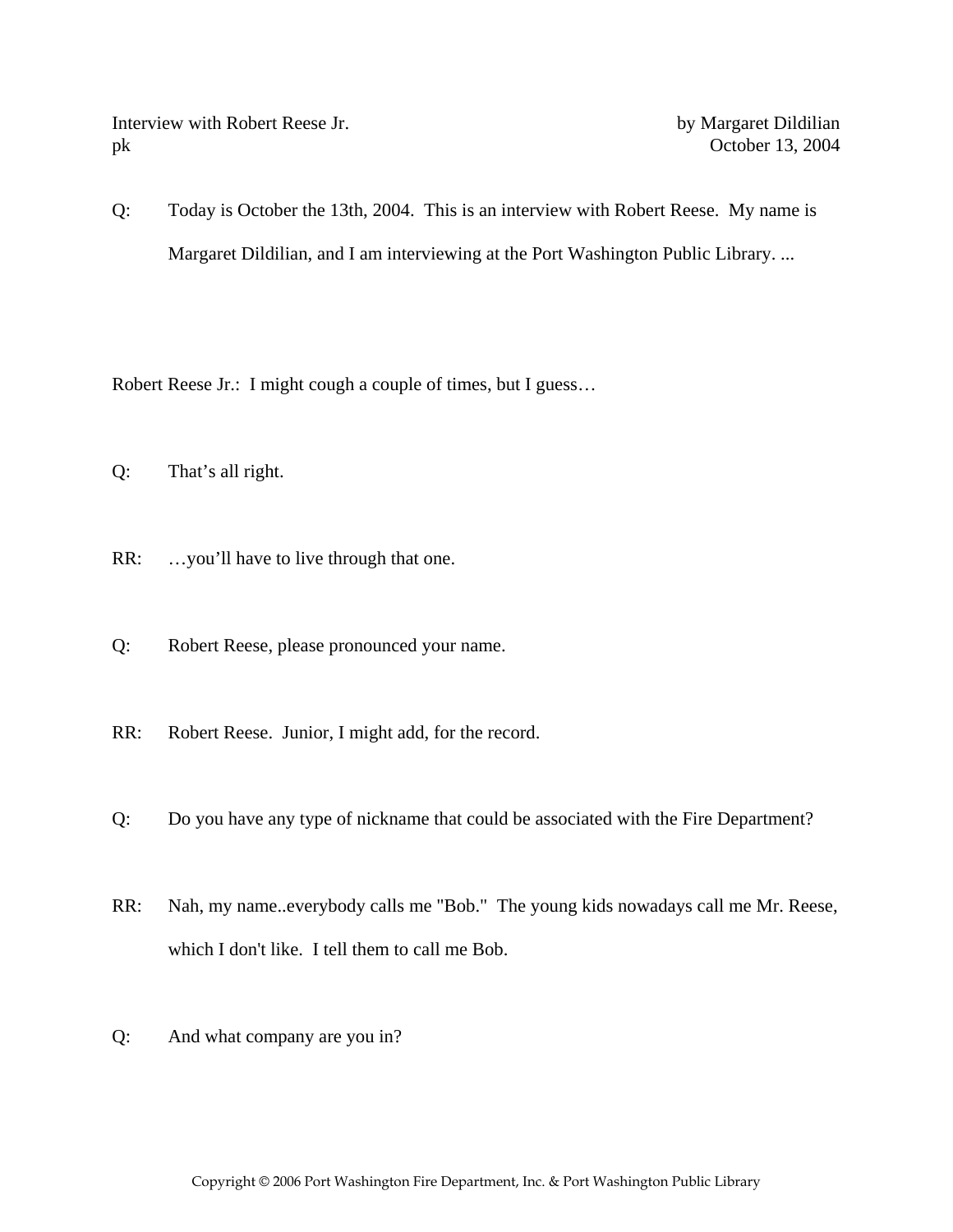- RR: Protection Engine Company Number One.
- Q: When did you family come to Port? What's your background?
- RR: On my mother's side, I'm the seventh generation. It was--I don't know what year, somewhere in the 1700s, early 1700s.
- Q: And they've been in Port ever since?
- RR: Yes. For a short time, when my mother married my father, he was a sandhog upstate in Medina. And they finished the job up there; we lived up there for a couple of years. I was actually born in Newburgh. But in 1942, we came back to Port Washington, and I've been here ever since.
- Q: How old were you when you joined Protection?
- RR: I was eighteen. Put my application in in September 1958. I was seventeen. I became eighteen later in the month, and on October 2nd, 1958, I was elected to membership.
- Q: And how long have you been a member?
- RR: Forty-six years, I guess, just the other day.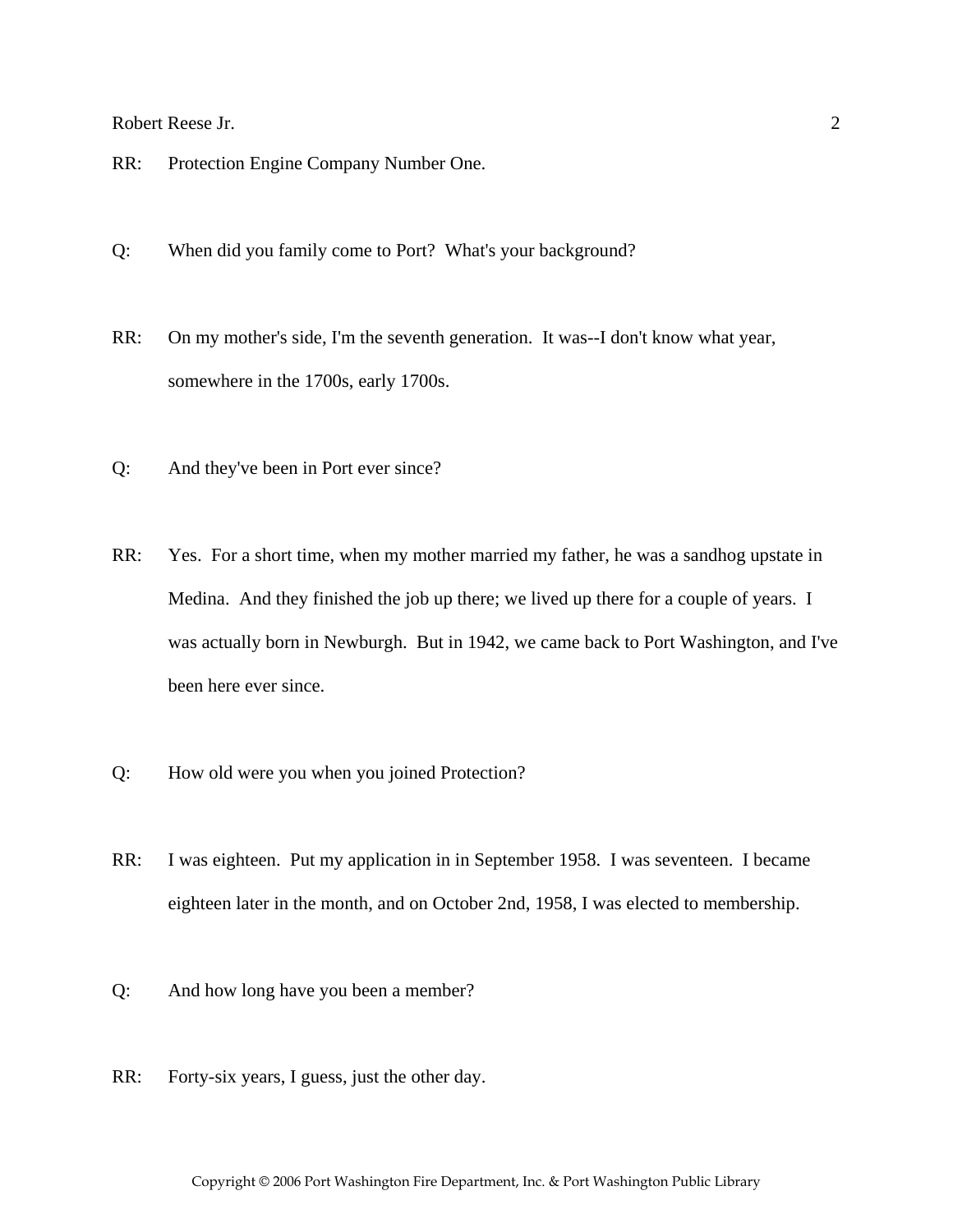- Q: Do you have any earliest memories of firefighting?
- RR: My grandfather was a member of Atlantic Hook and Ladder Company. He joined in the early 1900s. He was a charter member of Nassau Hose Company, but that only lasted a few years. Money problems, as I understand it, forced them to fold, and they all went back to their respective companies, which, in them days, was Protection and Atlantic's.
- Q: Did you ever go firefighting with your grandfather?
- RR: No, not that I can remember at any rate, but I do remember the clam bakes down on Tom's Point where the airplanes used to come up and they had a ramp going into the [water there. And they made airplanes there during World War II, and we used to go there](http://www.pwfdhistory.com/trans/reeseb_trans/ahlco_members01_web.jpg)  for picnics. And they'd dig a hole in the dirt and have Indian clam bakes and all kinds of other stuff. That was in the '40s, but I can remember vaguely some of it.
- Q: And how many members are now in the Department?
- RR: It's hard to say. My company has a roster for a hundred, but we're short some. We just lost seven kids that are actually still members, but they went away to college. But, I would guess--take a guess that three hundred. Between three hundred and three hundred and fifty.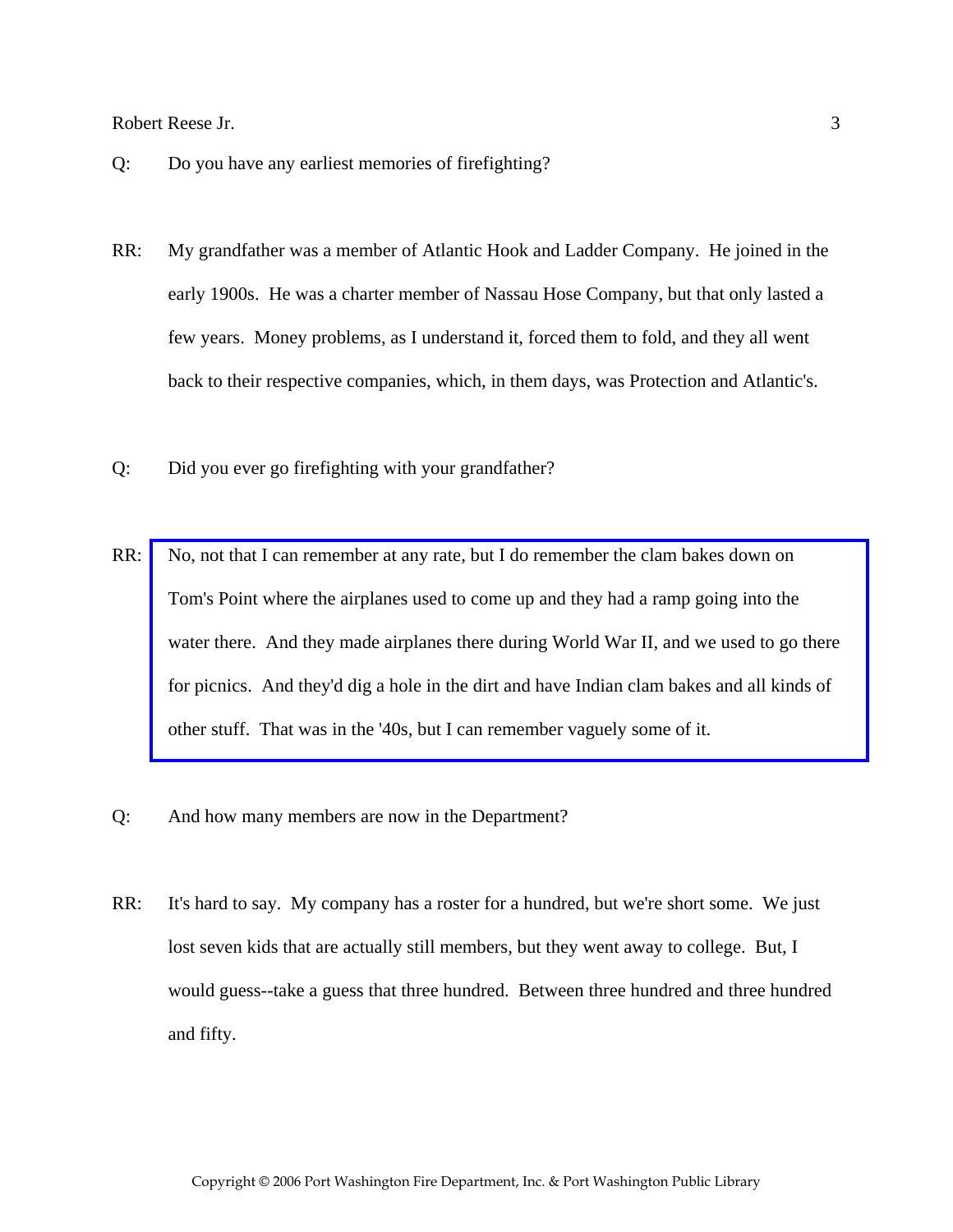- Q: And how many family members of yours are in firefighting?
- RR: [Just three. Myself. My son Donald is the Captain of Protection Engine Company, and](http://www.pwfdhistory.com/trans/reeseb_trans/fam_reese003_web.jpg)  my wife Beverly is the President of Fire Medic Company Number One.
- Q: And do all three of you go to the same fires?
- RR: Yes. My wife doesn't chase fires too much, unless it's a really--a working fire. And then she'll respond, because they will send multiple ambulances to that. She's also the Department Steward, so she'll make sure that there's food and refreshments for the troops that are there.
- Q: How do you feel about your son being Captain of Protection?
- RR: Well, sometimes it makes you nervous. But he's very smart. He knows how to fight fires. So--but I keep tabs on him. Mostly, I'm on the outside. I'm operating an engine or--but I'll, you know, ask the guys, "Have you seen my son?" And there's a lot of fatherson and brothers in the Fire Department, and I'm sure everybody else goes through the same thing. You know, the fathers that have sons in the Department.
- Q: How do you deal with those feelings when you're at the fire?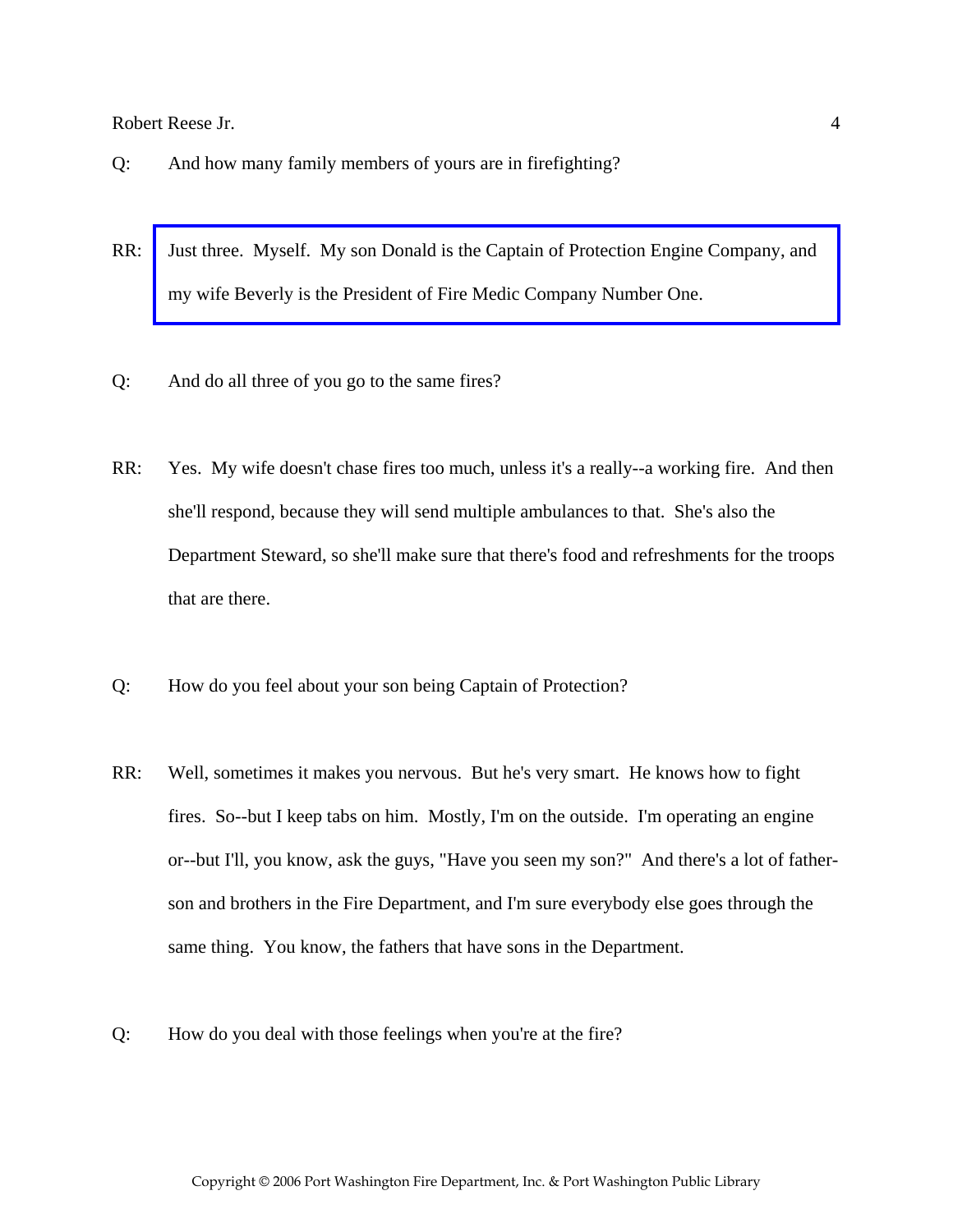- RR: [Well, it makes you very nervous. Like the Bernard Street fire.](http://www.pwfdhistory.com/trans/reeseb_trans/news_bernardst04_960208_hw.pdf) That thing was totally involved when we got there and my son was inside there with some other fellows trying to get those people out. And the one down on Soundview Lane just recently. That was in the early spring, I guess it was, and he was inside of that and the place started to collapse. But everybody got out. But, you--I found Bob Pape. He's one of the Chaplains. And I asked him to please check, because operating an engine, I can't leave my engine. Guys depend on me to supply them water. But yet I wanted to check on my son, so I asked him to do that. Because I don't want to tie up the radio, you know, with my concerns like that, because it could cost somebody dearly tying up the radio waves. So I have someone check for me. You get nervous on them kind of fires. But you've got to let him do his thing. I did it, you know, since I was a young fellow, and he joined when he was eighteen.
- Q: Did you ever imagine yourself in the shoes of your grandfather when you were young?
- RR: I guess every kid is fascinated with fire apparatus. And the dogs; they had dogs back when I was a young kid. Flower Hill had "Chief"[; Protection had "Smokey."](http://www.pwfdhistory.com/trans/reeseb_trans/peco_smokey003_web.jpg) But by the time I got into the firehouse, both dogs were gone. I guess they had passed away, so I don't have any firsthand experience with them. But I do remember them as a kid.
- Q: And who influence you the most to join?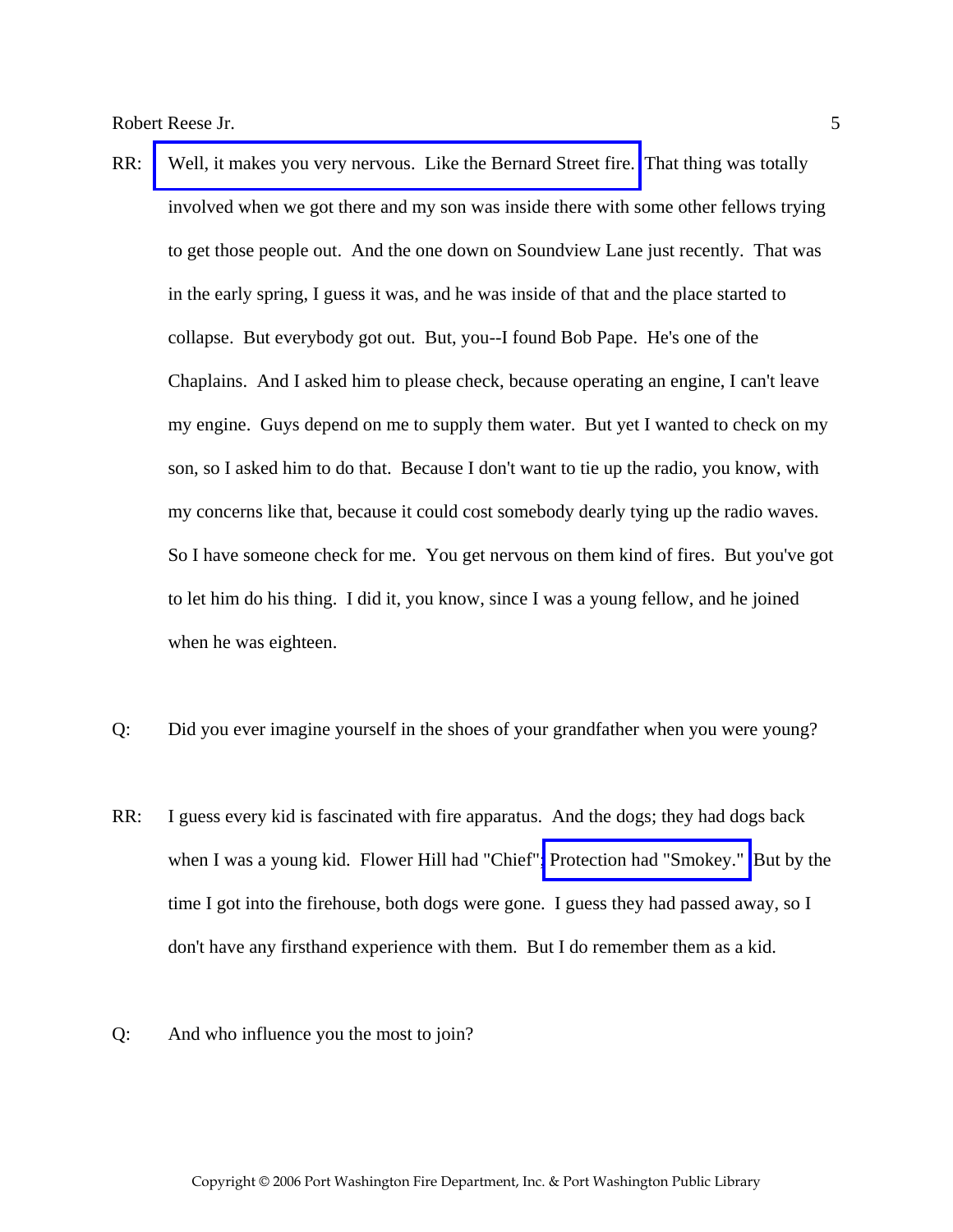- RR: Actually, my grandfather belonged to Atlantics, as I stated earlier, but I guess it was the man who lived across the street from me--Len Seifts. He was an officer in Protection. He later went on to become a Chief of the Department. And he lived directly across the street from me, and he sponsored me into Protection Engine Company. So, I guess, you know, watching him go to fires. You know, getting up all hours of the morning and stuff. Him and my dad were very--very good friends, you know, as neighbors, too. So I guess, maybe Len Seifts had the biggest impact on me joining.
- Q: In the first days of the Fire Department when you were in the Fire Department, were the men still standing on the back of the fire engines?
- RR: Yes. Back in those days, you stood on the tailgate; you rode up in the hose beds. Some of the trucks had running boards on the side. Anywhere you fit a person, that's where we were.
- Q: And how did that feel to a young fellow?
- RR: Oh, it was exciting. Years ago, we had a lot of brush fires. Nowadays, there's a house every--just about everywhere you could possibly put one, and we rarely have brush fires anymore. But in the spring and fall in the '50s, '60s, even into the '70s, you could make just about all your points on a weekend. Just go up to the firehouse and hang out. We'd run fifteen, sixteen stills [alarms] a day fighting brush fires. Fast as we'd get back to the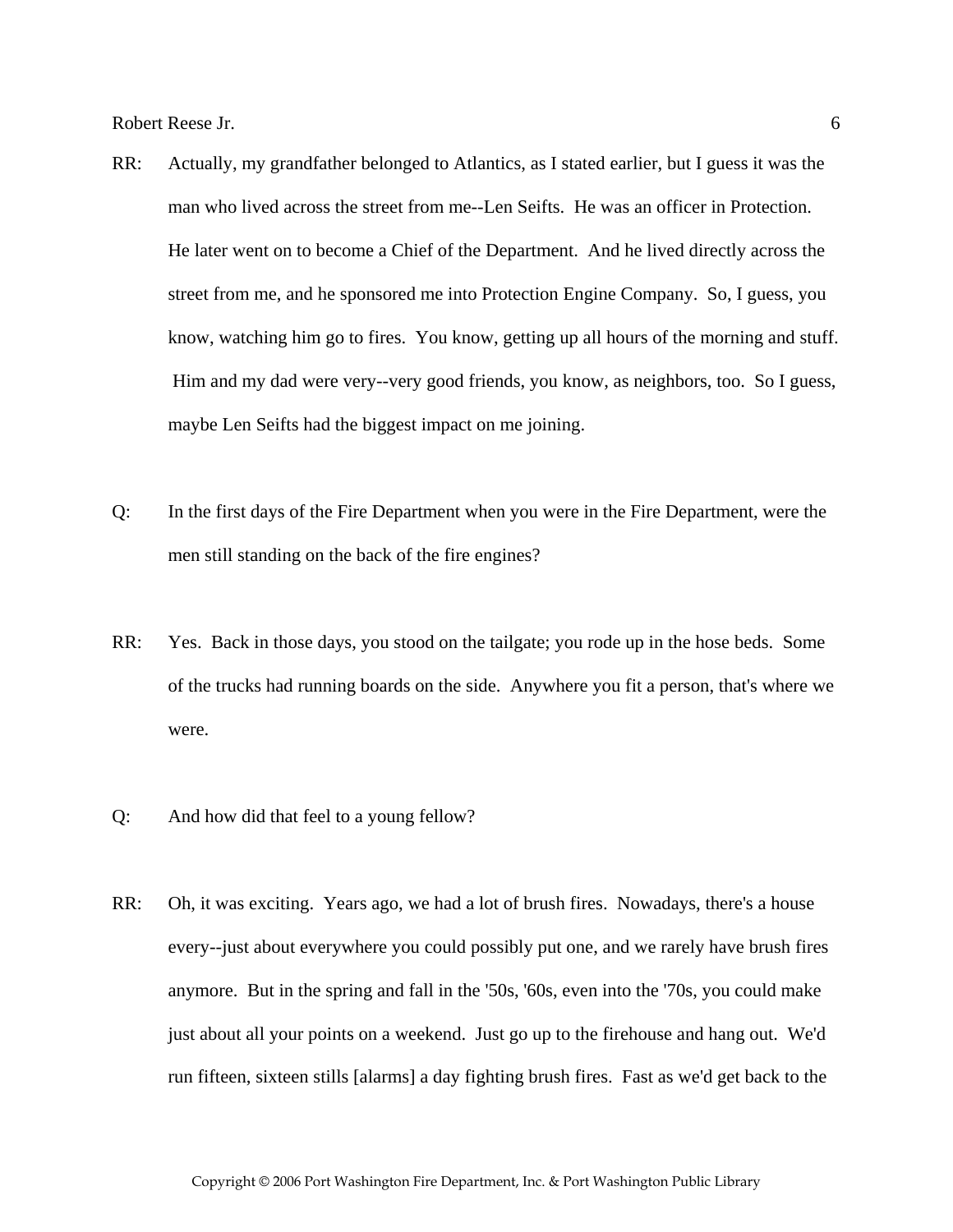firehouse, the kids were lighting them up again. And (laughs) they kept you very busy. If you weren't standing right next to the fire truck on the first engine out of there, you missed it.

- Q: Were these children caught on arson?
- RR: No. You know, they weren't--it was just kids being kids, I guess. They weren't burning anything of any value. Just the bulrushes down where--oh, for instance, where the senior citizens place is now on Manorhaven Boulevard, opposite Lady of Fatima, all the way down--that was all bulrushes. It actually was such a problem that in the spring, the Fire Department itself would get down there and light them on fire on a weekend. Burn them out, you know, under a controlled circumstances, so that we wouldn't have to be bothered running down there five or six times every weekend. And in Sands Point, of course, you still had all the big estates, and we got a lot of brush fires down in there. A couple of times, there was an abandoned house down there that got lost. There was no access to it anymore. It had all grown over. So, we had a ...the wild fire caught the houses.
- Q: Now what was your training like in 1958, compared to now?
- RR: Now, we have one of the finest fire academies anywhere in the country--the Nassau County Fire Academy. They can recreate just about any scenario out there. But they had the Academy there in '58. In fact, I gave Frank Pavlak, our company historian, some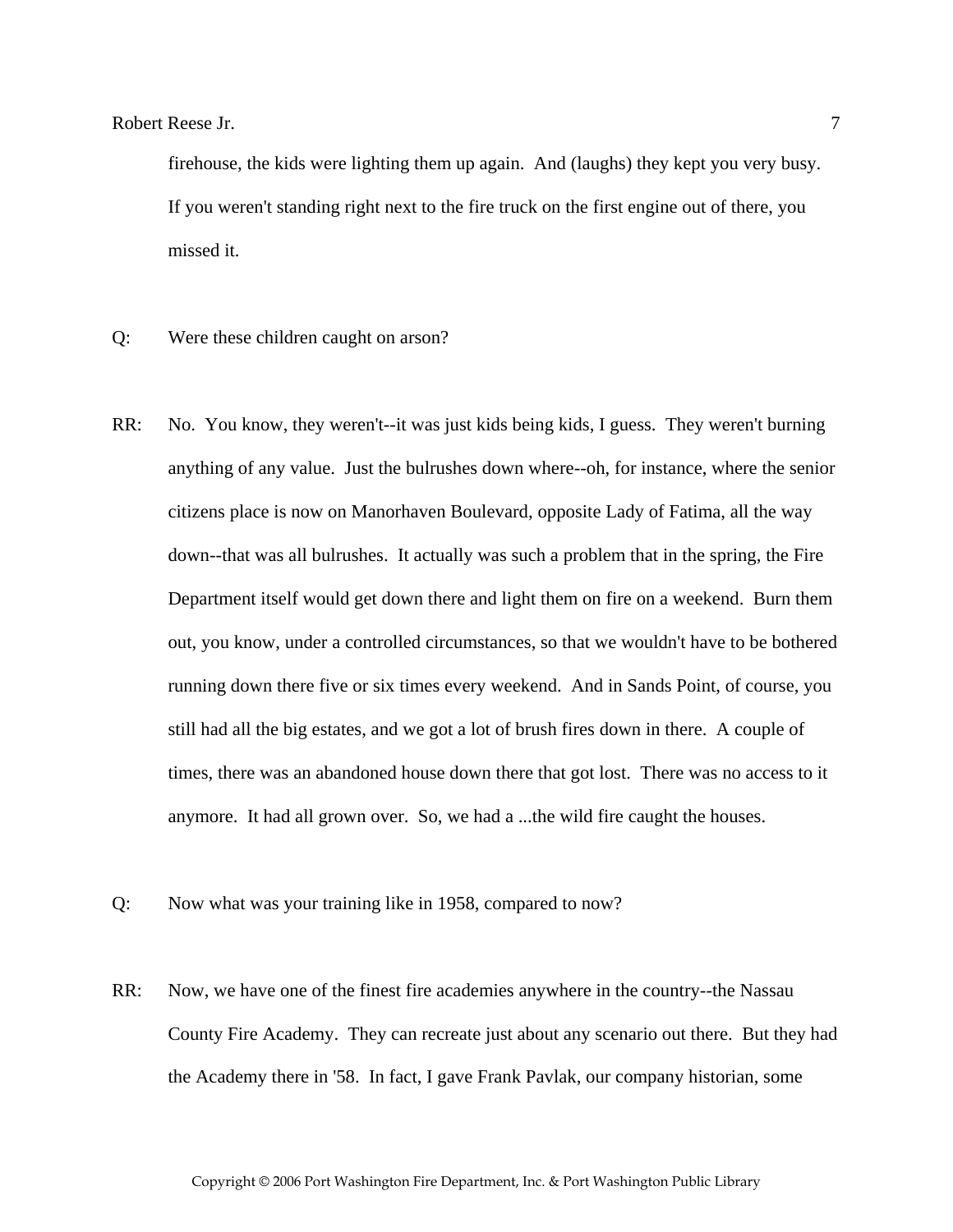cards. It's almost like a business card, that stated that I attended that Fire Academy, and I even went in 1958, 1959, and '60. He has it locked in the safe at this time. He's going to put it on display eventually, soon as he gets more space. And, as I stated, my--I got in the company in October of '58. In November, we had my real first house fire--working house fire. It was on Pepperday Avenue. I'll never forget it.

Q: Tell us about it.

RR: Well, as a young kid not knowing a whole lot, you didn't go in--go in on the initial attack. I stayed outside and observed with one of the older members, and he would explain what was taking place. After the fire was knocked down, Reggie Bedell, who was a Lieutenant at that time, came out and got me and took me inside. And I was able to participate in the overall stages of the fire, now that the immediate danger had been knocked down, and I participated in the overall--we'd pull the walls, put out any hot spots. And then, of course, in December--December 20th, it was; I'll never forget it-- 1958, was the Plandome Country Club fire. I happened to be sitting in the firehouse when Plandome got the alarm over there, and one of their fireman got hurt trying to rescue a caretaker. I don't recall the man's name, but he only had one leg. He had an artificial leg. And he was in bed, and he couldn't get his leg on in time to get out, and he [perished in the fire. But I can't recall what time we went over there, but we were there--it](http://www.pwfdhistory.com/trans/reeseb_trans/peco_fires035b.pdf)  was like fourteen, fifteen hours we fought that fire. It started in the basement. I guess someone put a cigarette down on some paper goods and forgot it. And myself and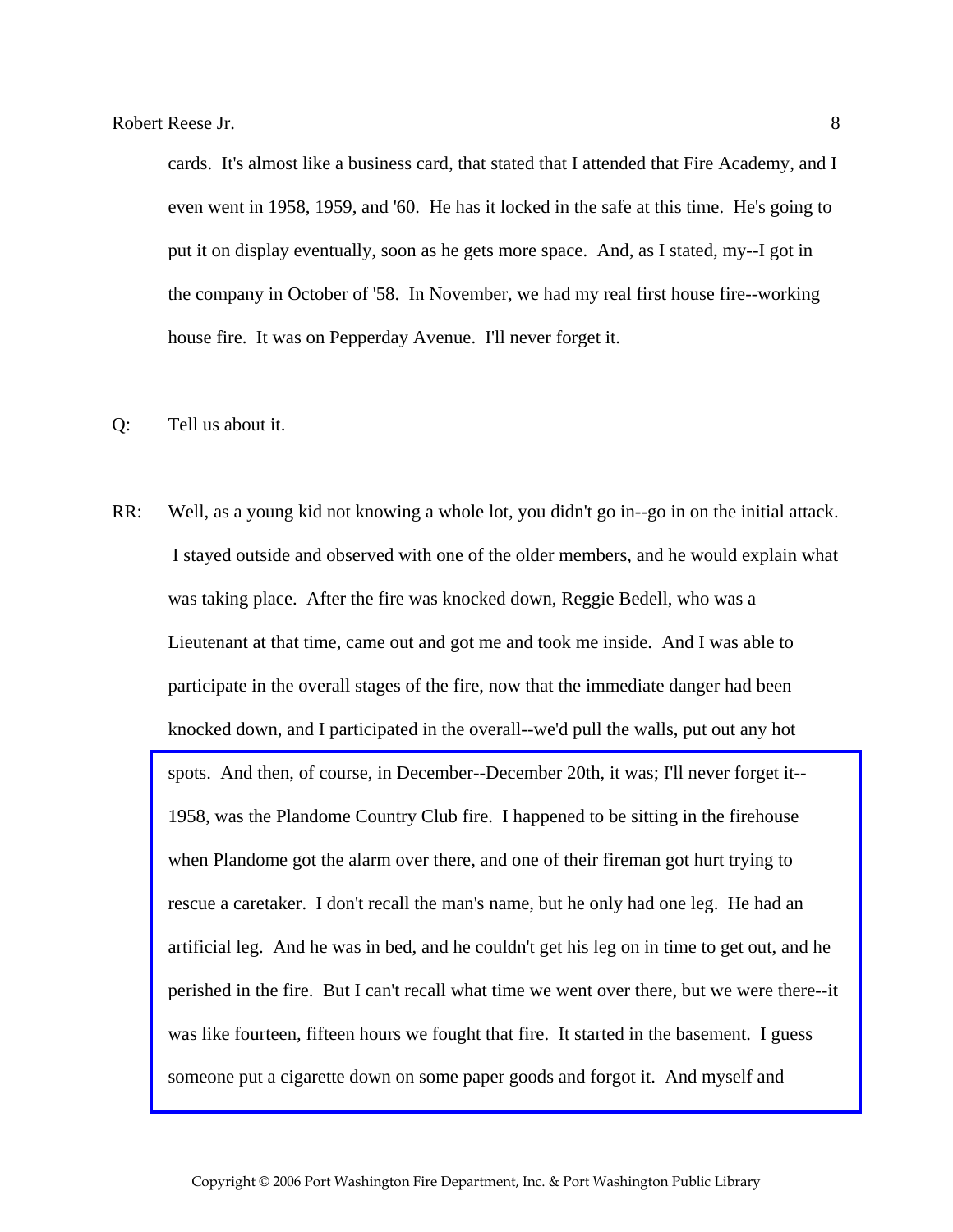Tommy Drumm were went in--the first attack lines--to try to rescue some records that they had in the office. Unbeknownst to us at the time, there was a broken gas main underneath us in the basement, that was feeding the fire. It was so hot that it turned my fingernails yellow, peeled the skin off my ears, and broke the gauge on my MSA. This was pre-Scott Air Pack days. We had a couple, but most of the guys wore MSAs, which is a big filter. It's like a filter on a cigarette. It just filters the smoke. And it turns out we had to abandon. We had to jump out the window to get out of there as the fire broke through the floor. And--then it was a defensive mode where you just surround it and drowned it. It took quite some time to put that fire out. We sunk a pumper in the backyard and was drafting from the pond back there, just water. You know, it made so much mud, Jimmy Chester had to come over there and tow us out. And I got smoked up pretty good, and exhaustion and stuff. I remember my chest felt like there was an elephant standing on it when I got home that night. But I survived and ...

- Q: Did you go to the hospital?
- RR: No. I--I stayed home and told my dad and mom about it, so they kept an eye on me to see if it was going to get any worse, and I guess they were going to take me to the hospital or Doc Teta, you know, we went to in them days. So there wasn't much hospitals around back then.
- Q: There wasn't St. Francis?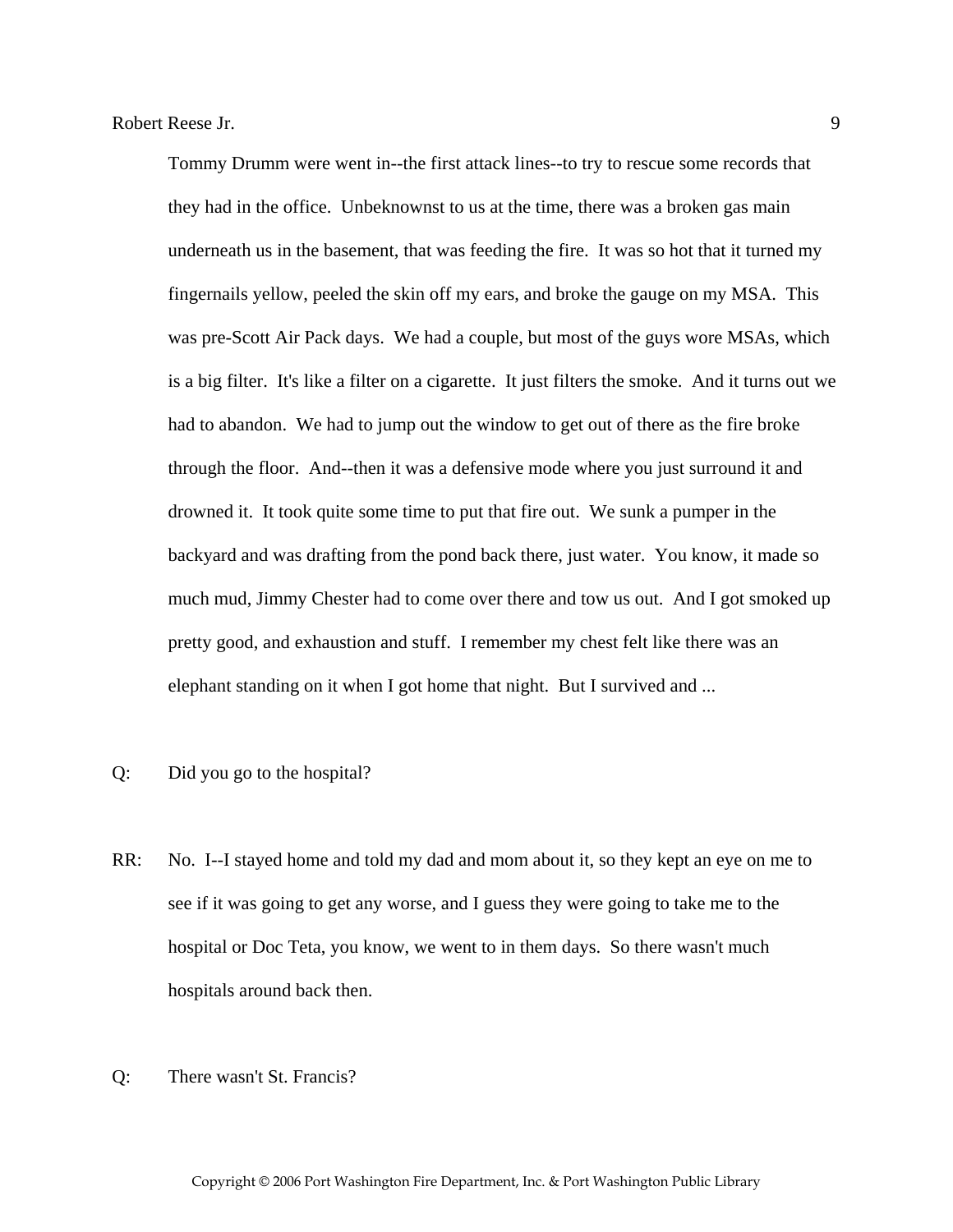- RR: Well, St. Francis, yeah. But they had a very small emergency room, which was on the right side all the way in the back about where the parking garage is now.
- Q: And what made your fingernails turn yellow?
- RR: The heat. The extreme heat. It got so hot in there when we were flowing the water--we had John-Bean high pressure lines. When the water, as soon as it came out, actually turned to steam, it was time to get out. We just made it out before the fire broke through the floor and totally enveloped the room.
- Q: Do you remember who the Captain was at the time?
- RR: 1958, Arthur Poole was Captain. He wasn't there that day. On the first, initial response, there was five or six of us--myself, Tommy Drumm, Arthur Poole, Bobby Cocks who was Chief Engineer, and Old Man Ed Baker who was, I believe at that time, was the company Secretary. Later on, years later, his son--also named Edward--he joined the Fire Department, too. And I can't remember--Mr. Kelly, Arnold Kelly, I believe, was there also.
- Q: What was your specific skill that you had with the Fire Department? Were you on hose? on ladder? a driver?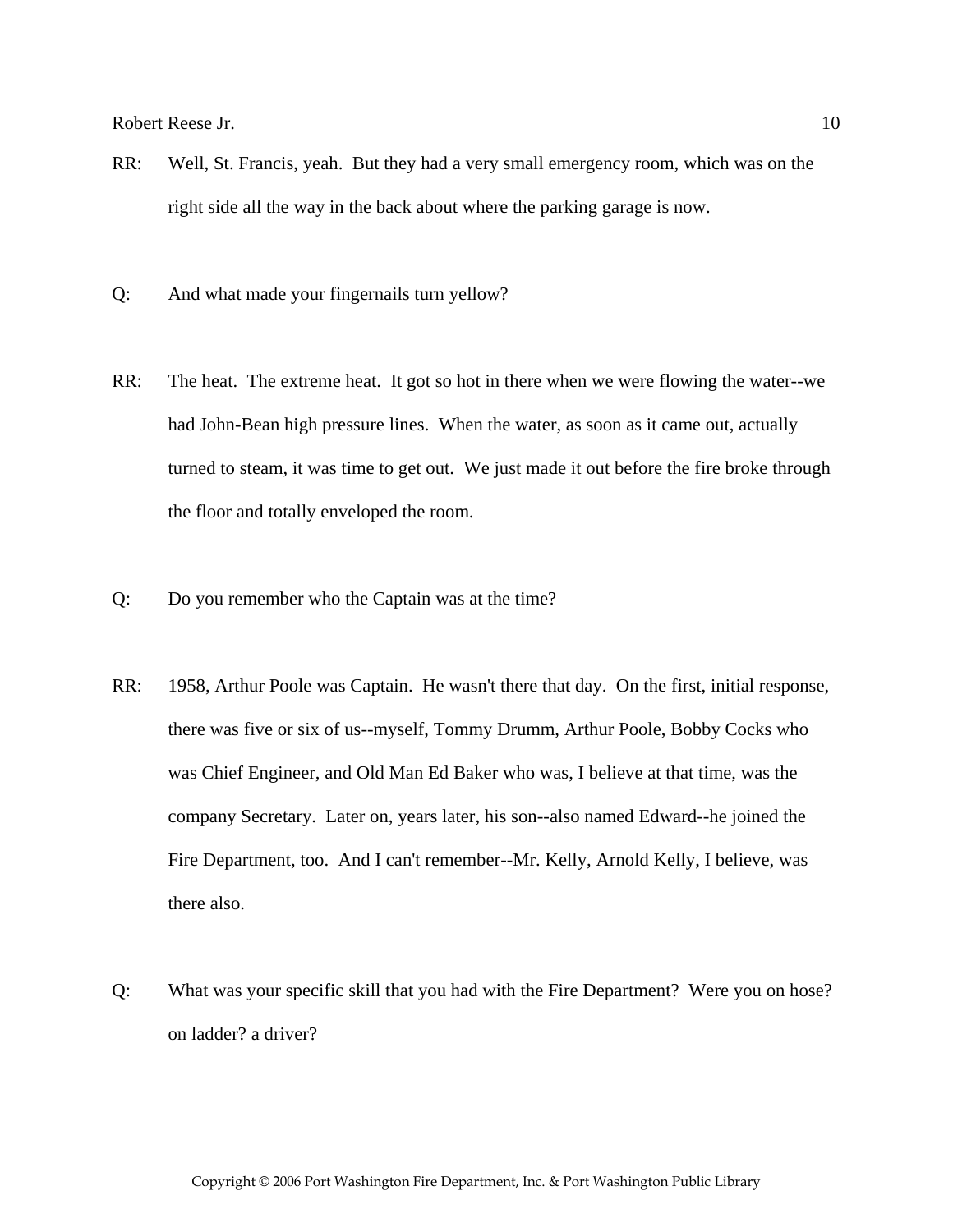- RR: Well, Protection, of course, is an engine company. We put the water on the fire. But they cross-train you. I didn't necessarily have to ride Protection's equipment. I could ride anybody's equipment. So, if you're going to ride in on Atlantic's truck--they do the roof work; they do the search for any victims that might be there--you can't pull up to the scene of a fire and abandon the chauffeur. If he's looking around for his crew and you run off to your own engine, you can't do that unless you ask permission. And, you know, if he has plenty of help to take care of their end of it, then fine, you can go. But you do truck work if you ride a truck there, for the most part. So, you have to learn all aspects of firefighting. You can't just, you know, be a nozzle man, so to speak, or a back-up man. You have to learn all there is to know about.
- Q: Is that true today as well?
- RR: Yes, especially today. Yes. We house all the first new apparatus during the daylight hours in Atlantic's, so everyone has to know all there is to know about everything in the Department. We train as a Department. We don't train individually as a company unless you're being taught how to operate a specific piece of apparatus, such as an engine. I teach that myself.
- Q: What was the most important thing you think you learned during training when you were that young?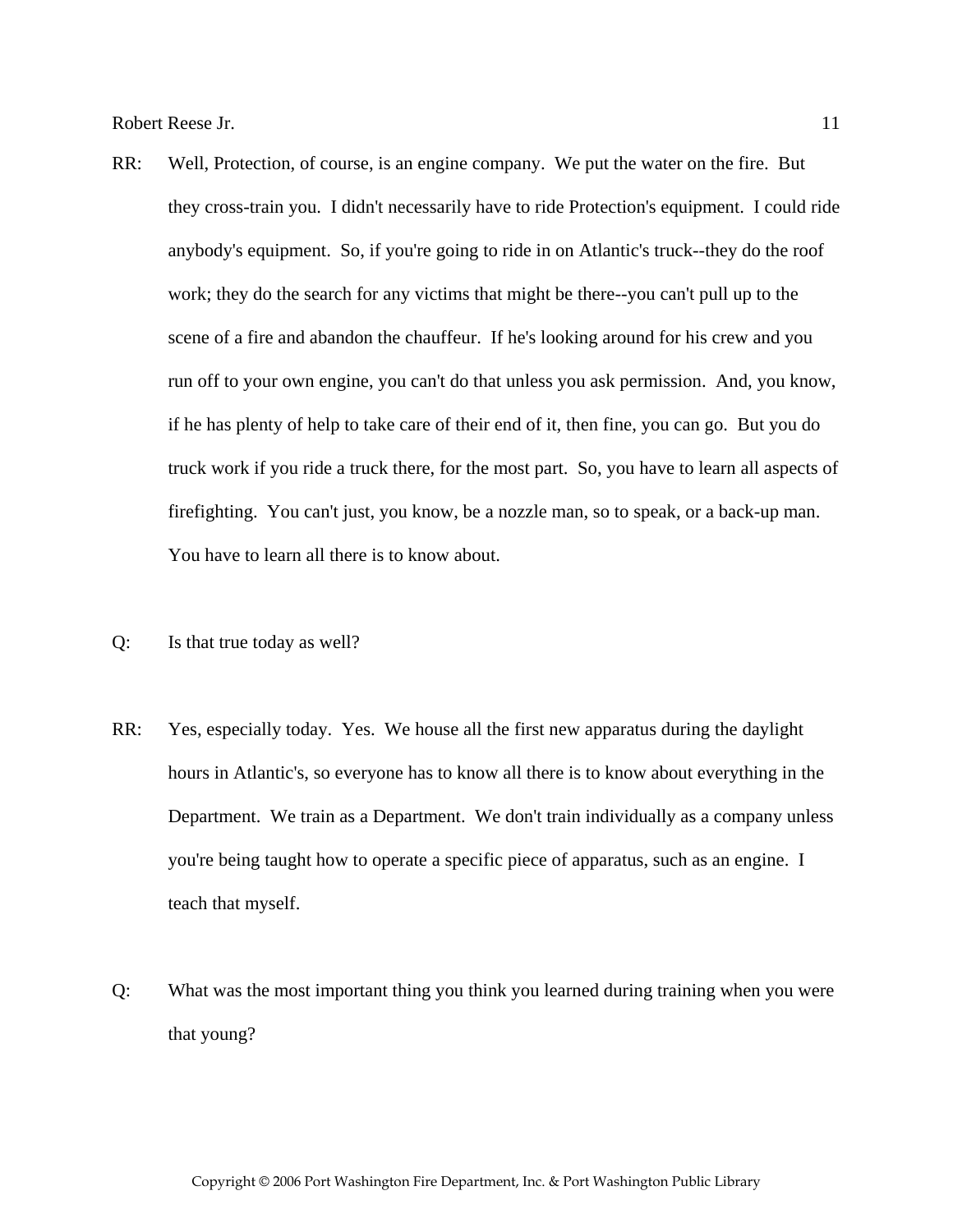- RR: Well, firefighting, you take it very seriously. I mean, there's time to play and have a lot of fun. But firefighting is a dangerous business. You have to take it very seriously and dedicate yourself to learning all there is to know about it. The life you save, as they say, could be your own. So it doesn't pay to fool around.
- Q: Are the firefighters trained for hurricanes and earthquakes?
- RR: Hurricanes, we used to get them here years ago. I remember Hurricane Carol, I guess, was in '56, I think it was. I was just a teenager, but I remember it, where the street where I live on, the water came up halfway up the street. But mostly they did--what they did, they pumped basements back then, but they don't do that anymore. And you try to situate your equipment so that you can get out. We have an annex down on Channel Drive. You don't want to put anything down there during the hurricane, because Shore Road might be under water and you're not going to go anywhere. And earthquakes, building collapses nowadays, we have special training, but not so much for earthquakes because we just don't get them here. You know, very minor tremors. But I myself am a member of the tactical rescue team where we do close quarters rescue or high--high angle rescue where you might have to rappel down a rope. Today we have sophisticated equipment. And, of course, we can't go spending a million dollars to get everything, so we have some. What we'll do, we'll put out a mutual aid call to New Hyde Park, Bethpage, Syosset, Manhasset, and they'll come in with their equipment, and together we have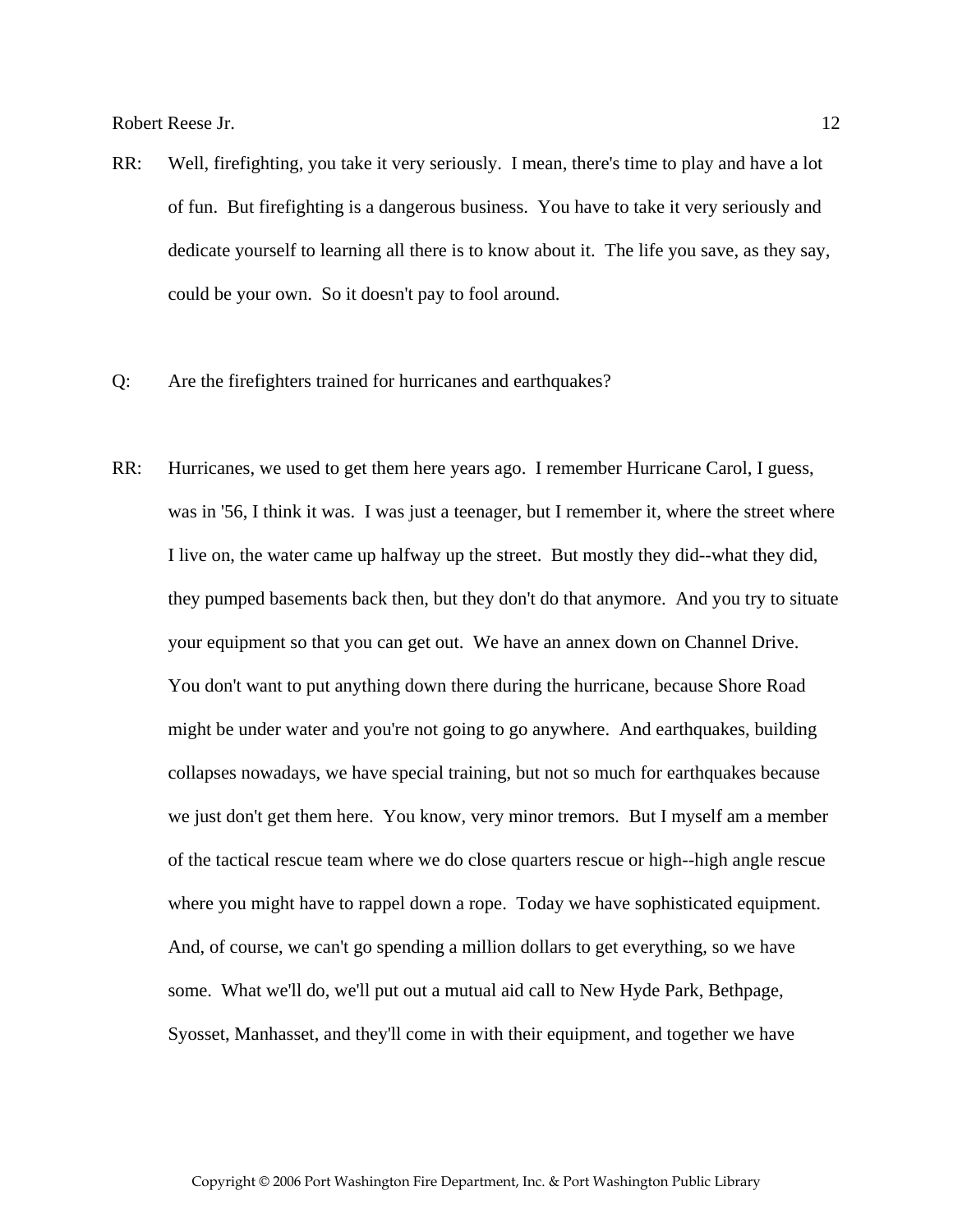everything you need. You know climbing, sound devices; cameras to find victims in building collapses.

- Q: What major fires do you recall that really are outstanding?
- RR: Well, like I said earlier, my first major fire was the Plandome Country Club. That was the big one, just three or four months after I got in. And, not necessarily in order, but the [Bradley's fire.](http://www.pwfdhistory.com/trans/reeseb_trans/peco_fires036.pdf) In fact, I rode to that fire with my sponsor Len Seifts. He was the Deputy Chief then. [The Lumber Yard fire,](http://www.pwfdhistory.com/trans/reeseb_trans/pwfd_news_lumberyd.pdf) I was there as a police officer. I wasn't there as a firefighter. I was working that night. [The Shipyard fires.](http://www.pwfdhistory.com/trans/reeseb_trans/news_cocks_boatyardsx.pdf) Some of those I made. Some of them I was working as a police officer, so naturally I, you know, can't shun my duties as a police officer and go put on turn-out gear and fight the fire. [And the Busby House;](http://www.pwfdhistory.com/trans/reeseb_trans/pwfd_fires07.pdf) I was a police officer that night. One of my friends, it was his assignment down there. I was riding another sector. But he put a ladder up to the bathroom window on the second floor, and he didn't reach down far enough. And as it turns out, that's where those two little kids were, inside the bathroom window. But he didn't know they were there. The smoke was unbelievable and the heat, from what he tells me, and they weren't found in time. [And the Sands Point Bath and Tennis Club,](http://www.pwfdhistory.com/trans/reeseb_trans/spbathclb_pz_web.pdf) as it turns out, I could see that fire from my street, but I had the head off the engine. I was putting new valve cover gaskets on my van, and I had no way to get to the firehouse (laughs), so I just had to watch all the smoke from my house, because I had no way to respond. And the Metropolitan Sand and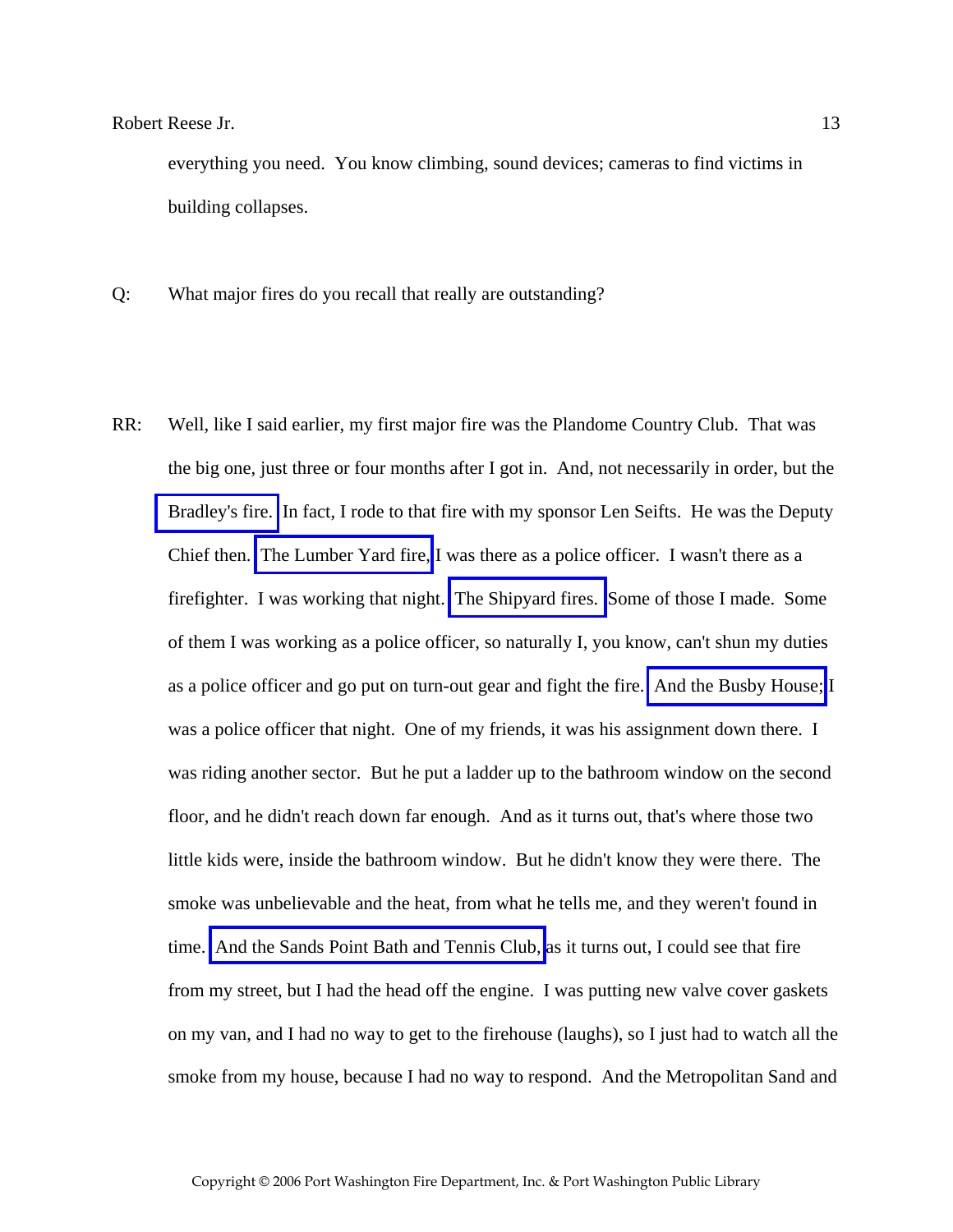Gravel used to be on the hill where the picnic area is now for Hempstead Harbor Park. That was also a nursing home way back when. But that was on election night back in the '60s. Early '60s. And Sergeant Bilyeu called that fire. I remember it was eight-twenty at night. I was working as a police officer at the election polls, and I got done about eleven o'clock that night, turned in all my ballots and stuff to headquarters. Went home, changed clothes, and responded over to the scene, and it was still fully involved about midnight. And there were no hydrants down on West Shore Road in them days. We had [a pumper--an old Number Two, it was a '37 American La France--down on the beach,](http://www.pwfdhistory.com/trans/reeseb_trans/peco_trucks022a.pdf)  and when the tide went all the way out, we had to shut it down for two hours to wait for the tide to come back in. So, we built twenty campfires around the perimeter to keep warm, because it was a cold night that night. So, I'll never forget that fire. We didn't get done with that till noon-time the next morning. [And Manhattan Food Store.](http://www.pwfdhistory.com/trans/reeseb_trans/news_cocks_mfood1970.pdf) I was working eight to four, walking the Main Street beat, when I seen smoke coming out of the grate in the sidewalk. I peered in the window, and I seen fire halfway back on the left side of the store. I ran up to a call box on the Boulevard and Main Street. We didn't have walkie-talkies then. And I called my Lieutenant and reported the fire. I ran back to the store, and now, by the time--the minute or two that it took me to do that, the fire had advanced all the way to the front of the store, so I ran out in the street and I stopped all the traffic and stepped aside. And just as I did, the windows blew out and blew across the street and hit stores on the opposite side of the street. And once again, when I got relieved at the end of my tour, I went home, changed clothes, and fought that fire until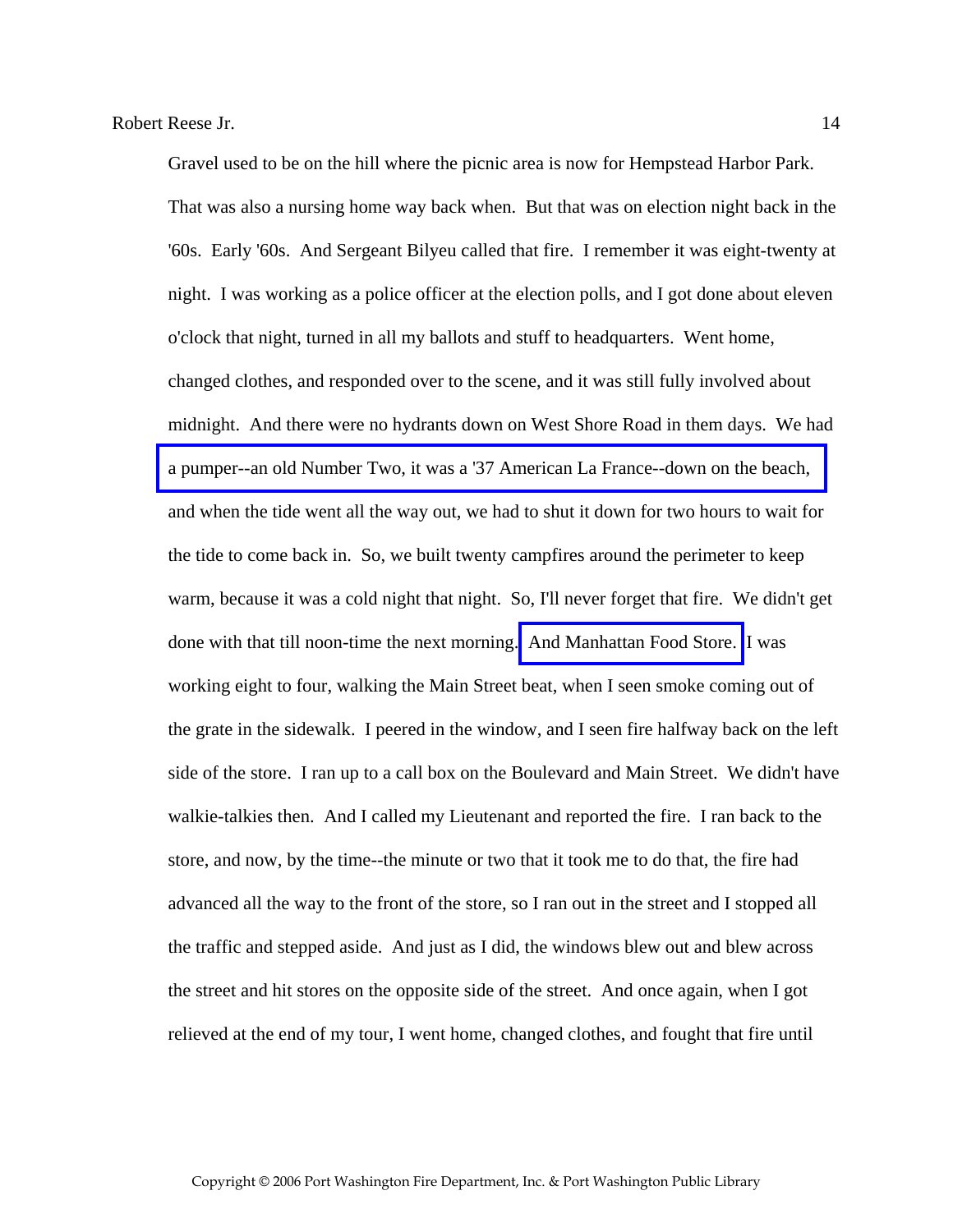approximately midnight. (Laughs) There's been so many fires, it's hard to get them all off the top of my head, you know. Some more will probably come to me, but ...

- Q: What do you love most about being a firefighter?
- RR: Well, helping people. And the camaraderie of the guys. It's like a brotherhood and the closeness, yeah, of the guys.
- Q: Is there anything you dislike?
- RR: Oh, I don't like getting up at two o'clock in the morning anymore, but I still do it. And now that my son's a Captain, I've got to support his efforts. So, I still go. I'm still very active in the Fire Department, even though ... [INTERRUPTION] ... Where did I leave off, do you remember? [coughing]
- Q: Did you hold any offices in the Fire Department? I know you're an instructor. What--tell me how you or what ...
- RR: Well, years ago, I ran for Fourth Assistant Engineer, which is the bottom of the pole, so to speak, in the line of office. And the fellow I ran against beat me. I ran again the next year against a different fellow, and I lost to him. So, after that, I chose not to run anymore. But later on in the years, I became an instructor on motor pump operations and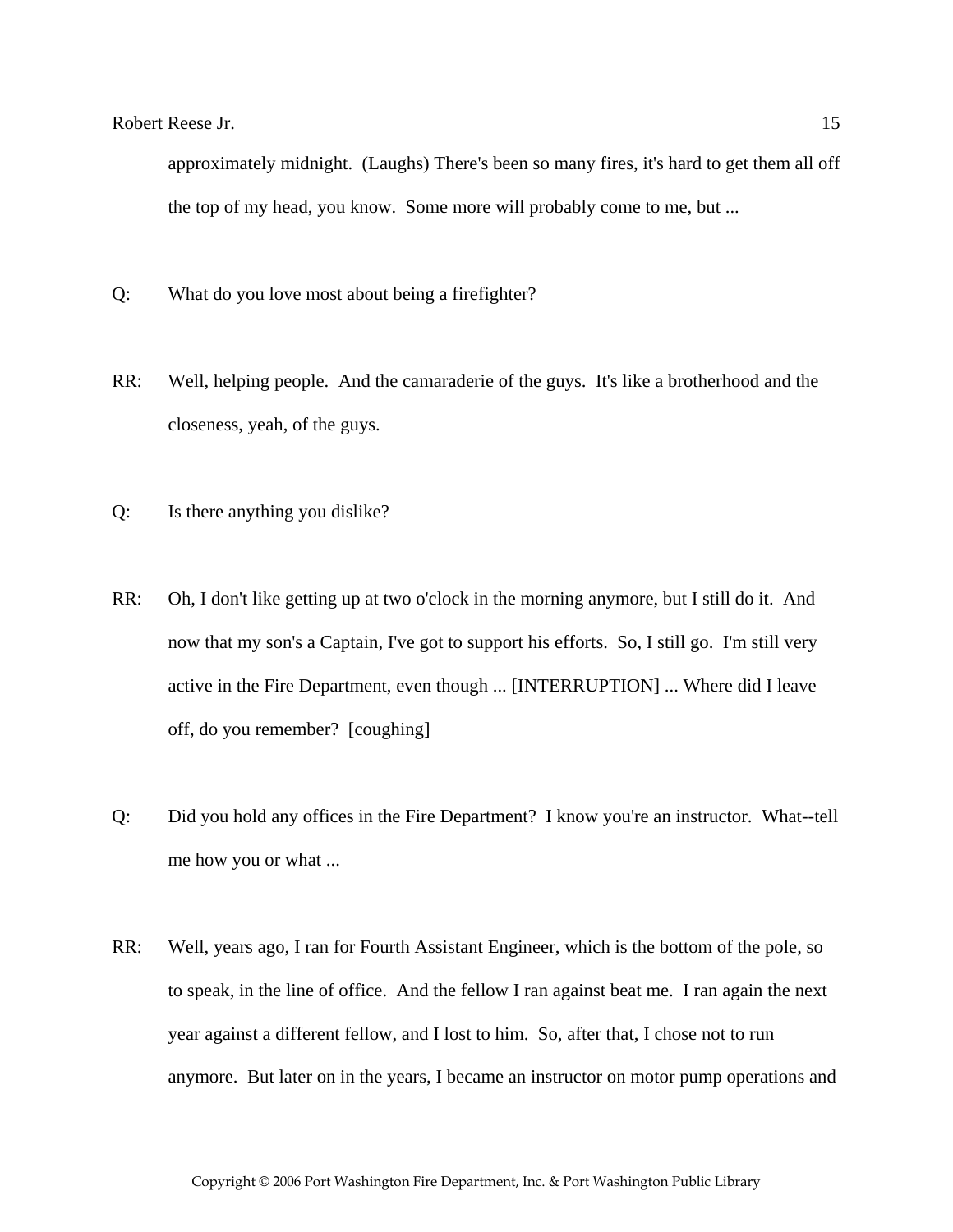driving. As I got more experience, I walk in the firehouse, I don't just sit down and watch TV or fool around. I walk around the engine. I know the engines like the back of my hand. Like you know your own back yard. And so having your son in the Fire Department and very close friends, I don't want to make a mistake that's going to cause them serious bodily harm or even death. So I take this extremely serious, and ...

- Q: What do you do with the engine?
- RR: I teach people how to drive them and operate them. If you've got to drive a piece of apparatus, whether it's an engine or a truck, you have to know how to operate that piece of apparatus. You have to know where every single piece of equipment is on it. You have to know what it is, what it's used for. So, if a young rookie that's only in the Fire Department a couple of months comes up and asks you for a specific tool--like maybe they'll send him, in an overhaul operation, for a closet hook--he might not even know what that is, but he's coming to you for a closet hook. So you have to know what it is, where it is, and get it for him. You have to change the Scott Bottles. Your men that rode in with you, that they ran out of air, they're going to be coming back to you to have their Scott Packs changed. It's your responsibility to make sure you have a sufficient water supply coming in. Engine operations are very complicated. It involves friction loss, correct nozzle pressure. You have to--it's a whole new ballgame than just firefighting operations to be a motor pump operator.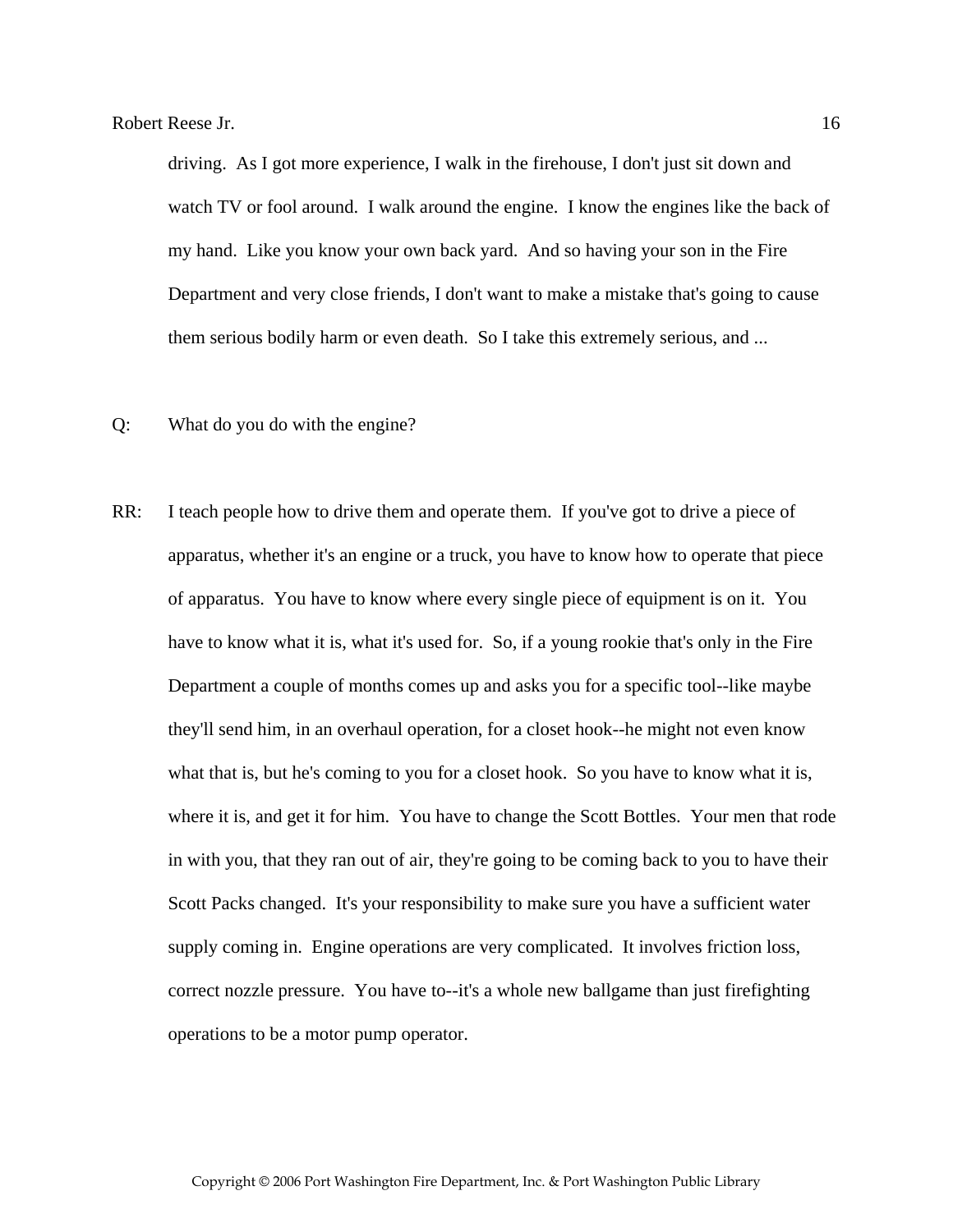- Q: What's a closet hook?
- RR: A closet hook is a very short hook, you know, for pulling walls inside the closet (laughs), I guess.
- Q: Is that the same as a pike pole?
- RR: It's kind of like a pike pole. Somewhere on the work end of it--and it's just a very short thing, two and a half feet long with a little handle on the end. They call it a closet hook. And pike poles, of course, come anywheres from six to eight feet, they go right on up to sixteen feet long. And the truck companies carry those--those really big ones. But the driving part, I myself, before I was a police officer, worked for Brower's Moving and Storage. Even after I was a police officer, I worked for Brower's and later, White Brothers Transfer, and I worked for Wysong [Building Material]. I drove large vehicles all my life. So I can adapt to getting into a fire engine very easily and driving with no problem. But the average volunteer firefighter, he gets out of a twenty-five hundred pound car and he gets into a forty thousand pound engine or maybe an eighty thousand pound tower ladder, you have to be able to adjust yourself to handle this larger piece of apparatus. So that's what I teach.
- Q: How do you teach that? I mean, what--do you have classes?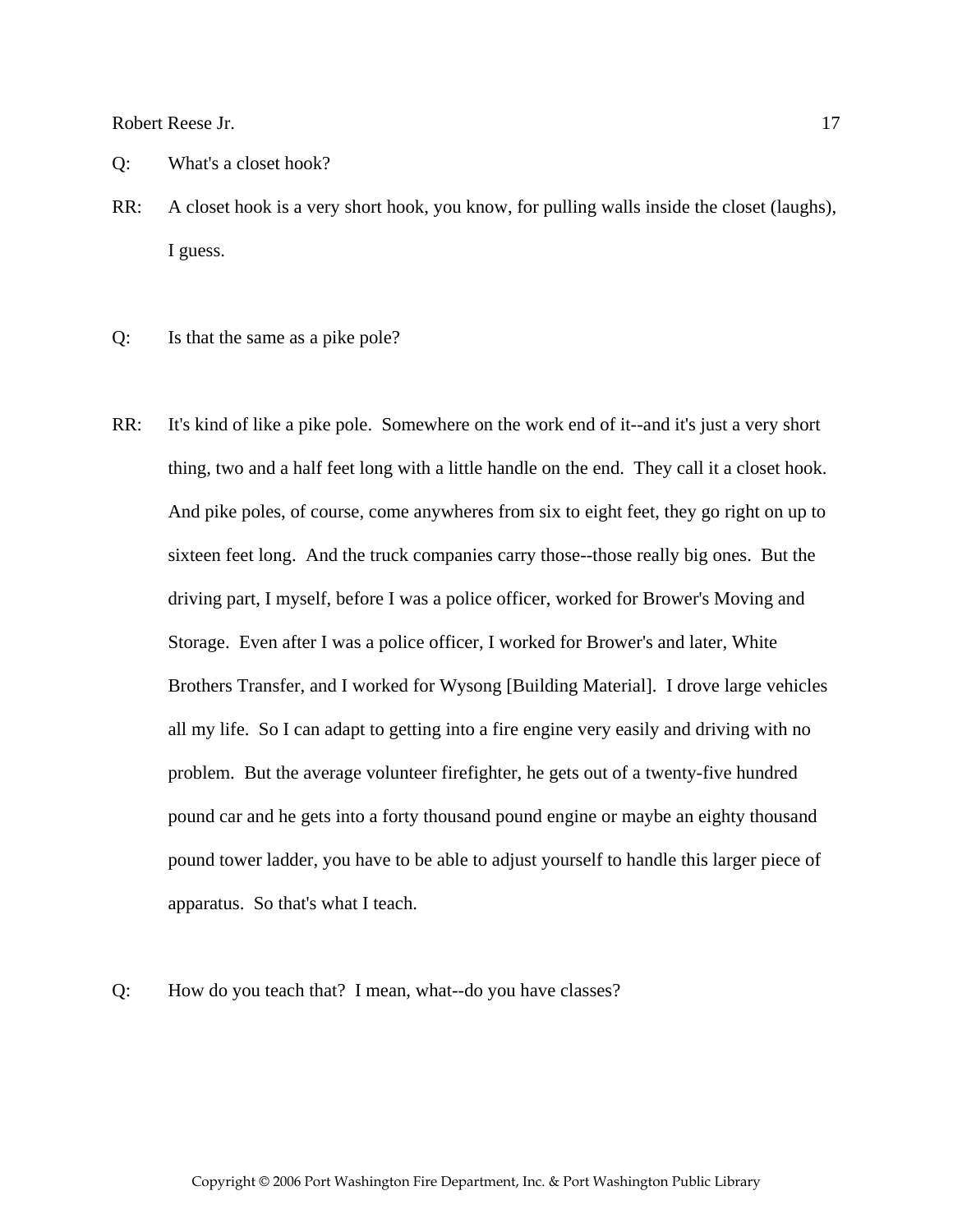- RR: Yes, I have classes. If somebody wants to become a chauffeur, they have to get the okay from their Captain. You have to have a year and a half--in my company, at any rate; I can't speak for the other two companies. But you have to have a year and a half in Protection to even become a chauffeur. And what the Department did, they sent myself and two others to become level one instructors out at the Nassau Fire Academy. Actually, only two of us went out there--myself and Captain Tom McDonough from Atlantic's. The other instructor is Phil Spinnato, and he's a licensed school teacher, so he didn't need to attend the Level One Instructors' class. It's kind of like "Train the Trainer," they call it. And then once we got those certificates out of the way, we had to go up to Montauck Falls to the New York State Fire Academy.
- Q: Where?
- RR: Montauck Falls. It's up right nextdoor to that race track up there. I can't think of it. It's a Nascar track just outside of Elmira there. And we had to take courses up there to become E.V.O.C. instructors. E.V.O.C. is an abbreviation for Emergency Vehicle Operation and Control. And actually, the Department paid for it, but they were reimbursed by the insurance companies. The insurance companies sponsored this whole thing. So I have a certificate signed by Governor Pataki stating that I'm a State certified E.V.O.C. instructor.
- Q: And how many classes do you teach a week?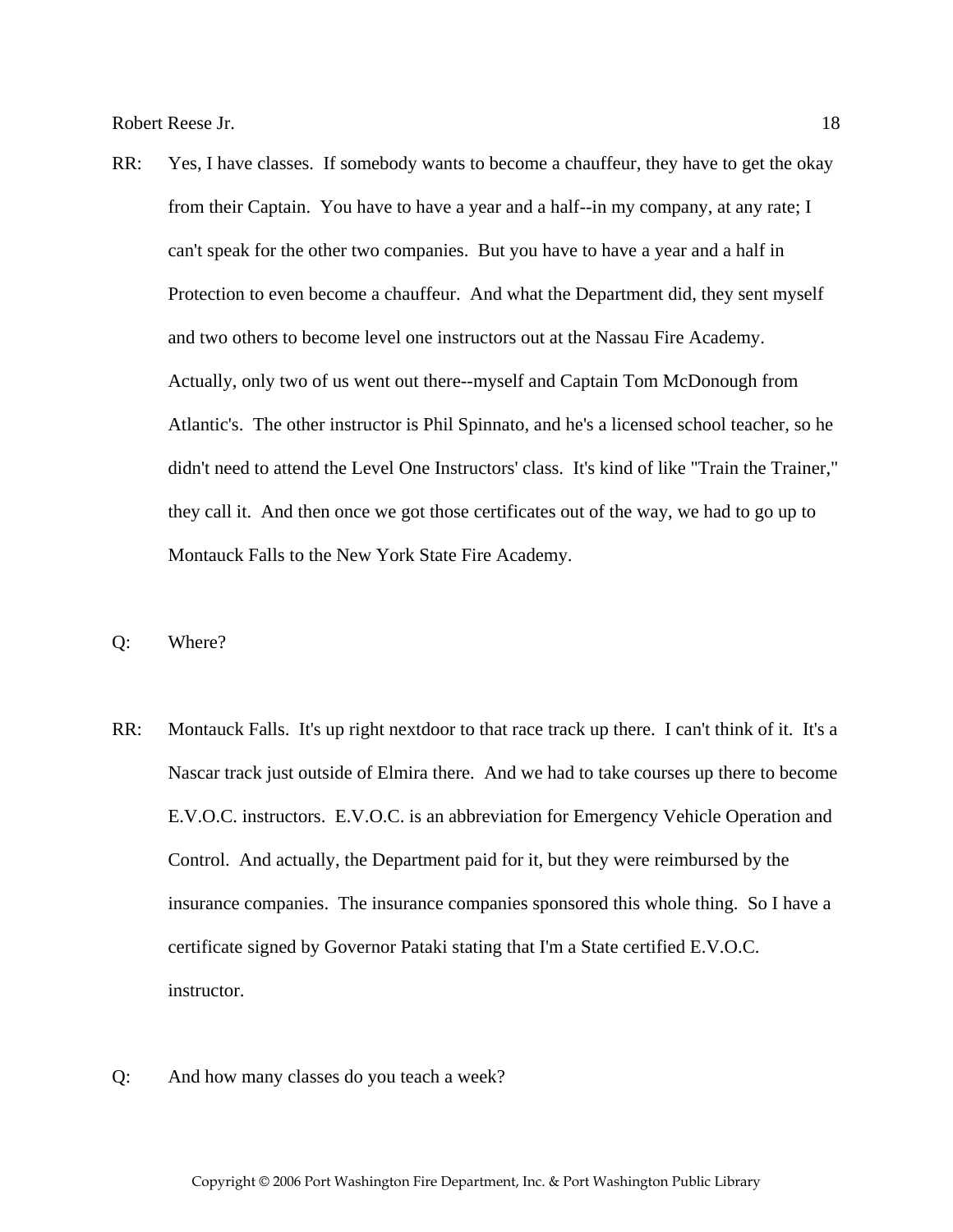- RR: Well, it's not so much a week. Sometimes--it depends on how many new people we get in and how fast they want to move up to chauffeur. Mostly, it's a lot of fire medics that are becoming chauffeurs. But ...
- Q: What's the difference between a chauffeur and a driver?
- RR: Same thing. But I refer to them as chauffeurs. Chauffeur is the driver. So, maybe it's old school talk then (laughs). But, and then, when I teach the E.V.O.C., it's up to the individual company instructor. Like if I teach a fellow from Atlantic's E.V.O.C., it's up to the instructors from Atlantic's to teach him about the operations of the particular piece of apparatus--say, the tower ladder. And it's their responsibility to teach him how to set it up properly where all the equipment is on it and how to use all their equipment. They have a vast array of equipment on there, with forcible entry tools and saws an stuff that we use to respond to auto accidents. The Jaws of Life, as they call it, the Hurst tool, the cutters. There's a vast amount of equipment that they carry. I personally am a chauffeur on just about every piece of equipment in the Fire Department. On Flower Hill's engines, except this brand new one they just got. I haven't been qualified on that yet, but it's just like the brand new one we got, so it's just a matter of time. I know Atlantic's stuff. You have to know where everything is on everybody's equipment, now.
- Q: Do you have to know the mechanics of the engine at all?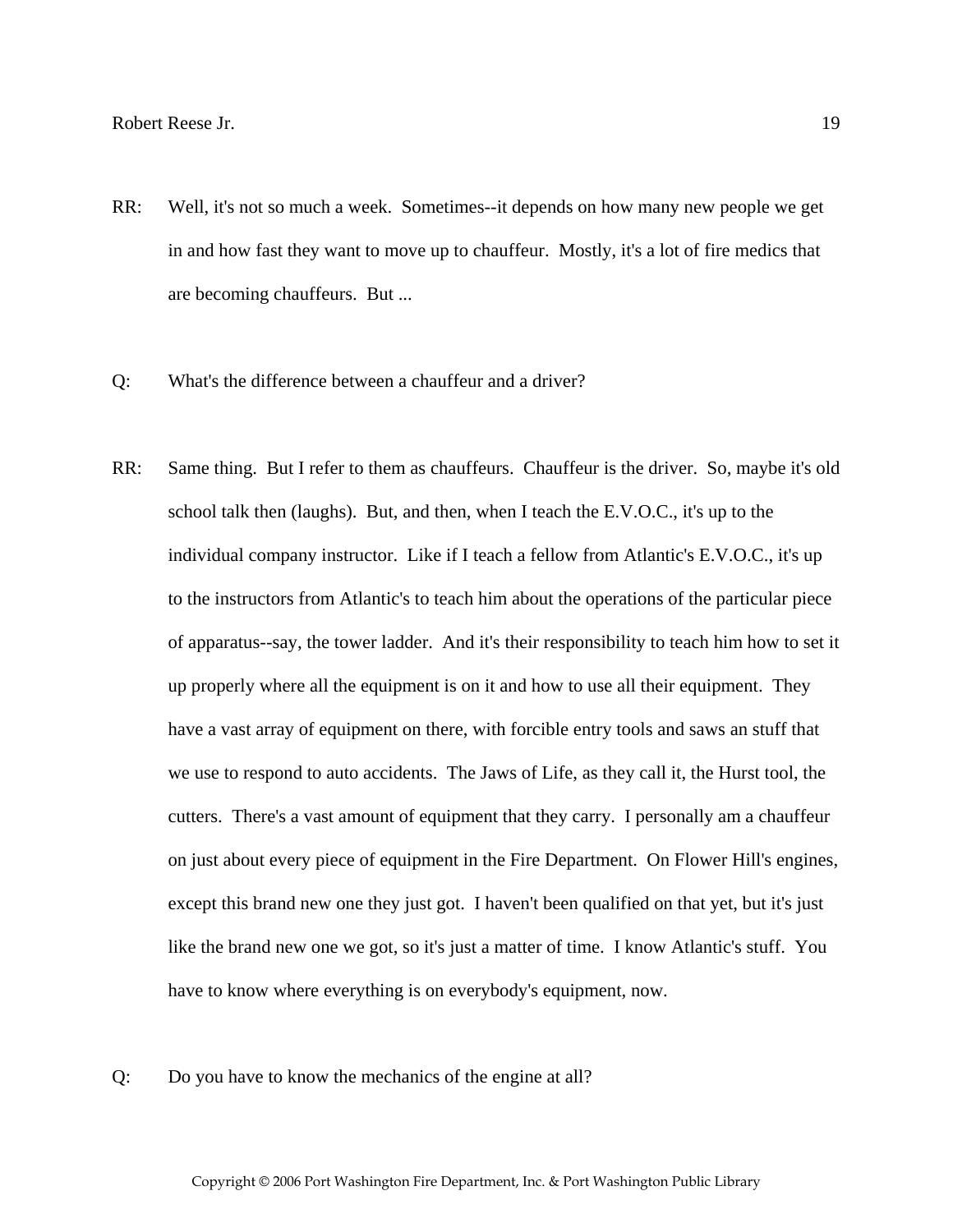- RR: No, I don't have to be like a mechanic to repair something. The engineering staff generally can fix--quick fix--something. But I can probably quick fix something. But if an engine--something goes on the engine or something, like on a pumper, if something goes wrong with that engine during pump operations, the first thing I do is I'll get on the radio and get my guys out of the building. We'll get another engine set up to maintain the hose lines, so that, you know, the safety of the people inside is paramount. And you get the people, let the engine blow up if it's going to blow up, you know, once the people are out, then you shut it down.
- Q: What are the major differences between the engines you have now and what you would have had in '58?
- RR: 1958, the first new engine was a F-7 Ford. 1953 Ford. John-Bean high pressure. It was kind of like you see spray trucks use them today to spray trees and stuff. But you took a beating with those, but on a one-room house fire, you were in and out of there real fast. Because you pumped at eight hundred pounds pressure. You put it on a slight fog and you went in and you just blew the fire out. While they were stretching the additional- back in them days it was inch and a half lines; now they're inch and three-quarter--you could be in, have the fire out, and be coming back out the door. We've done it out at the Academy, and the instructors weren't really happy with us, but we proved a point. And [that was the first truck I was the driver on was the 1953 Ford F-7 John-Bean High](http://www.pwfdhistory.com/trans/reeseb_trans/peco_trucks025a.pdf)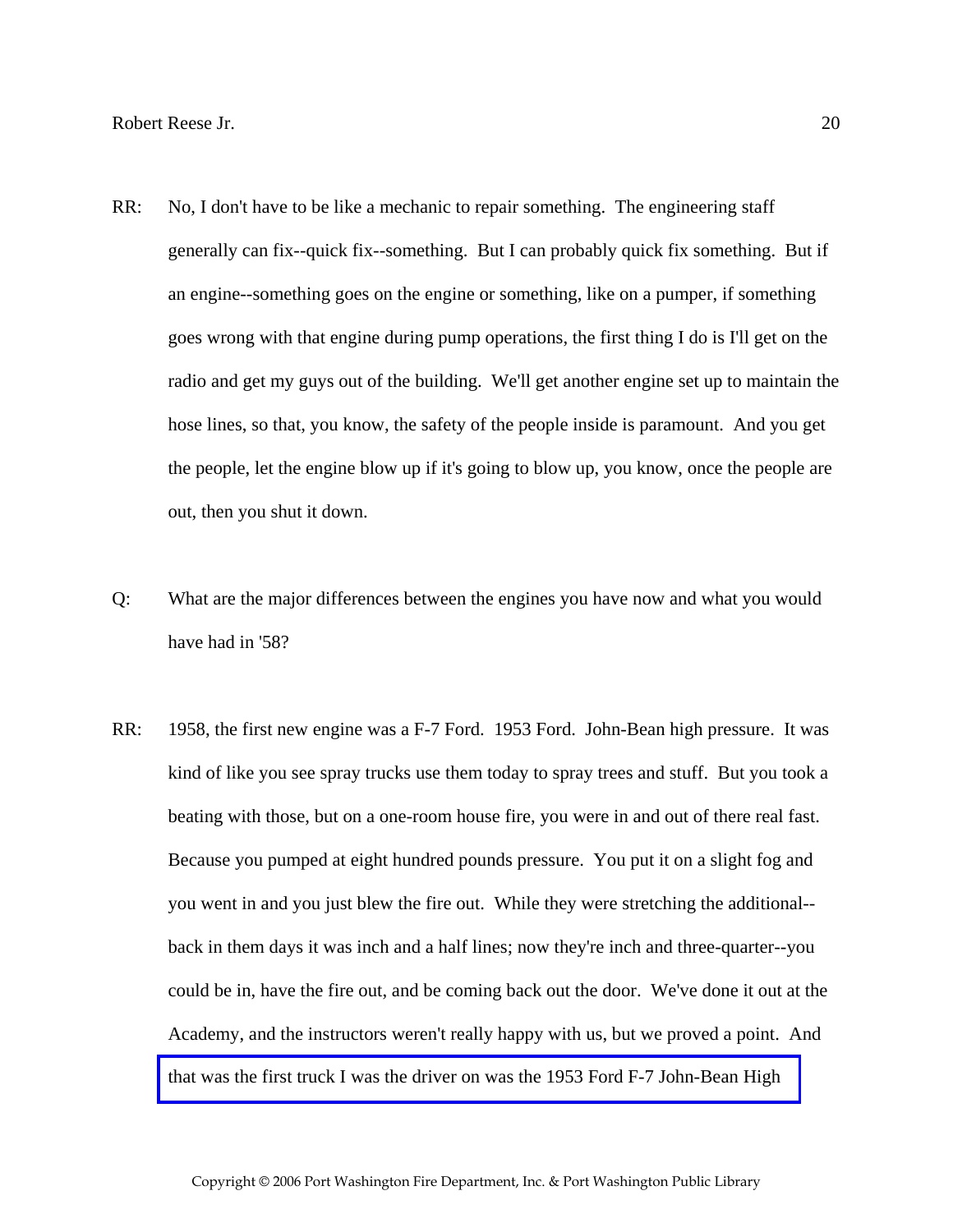Pressure. And then the second one was the 1937 American La France, referred to as Old Number Two. It was actually Thirteen. And Cliff Hults was Chief Engineer then. It was his job to require--qualify me. He's deceased now. He's an ex-Captain. But then he was Chief Engineer, and Cliff was a fanatic. I had to go over, take the engine apart, and put it back together again to qualify as an operator, you know, under his tutoring.

- Q: What other major changes can you remember?
- RR: Well, in the earlier days of my firefighting career, when you got a call to go to go to someone's house or store, there was an actual reason to be there. Possibly only an overheated outlet or an unattended pot left on a stove. But there was a reason to be there. Nowadays, ninety percent of the calls are recorded alarms. They're all false alarms. Ever once in a while, we do get some working fires. This year alone, since January, my son became Captain. The first couple of months, he was averaging a working house fire a week. These guys were teasing him, you know, that they kept--you know, he kept them too busy. The previous Captain--well, he was an excellent Captain--we only had four fires in the whole two years he was Captain ... [INTERFERENCE] ... here, if we--we had four the first month. But the recorded alarms today, they're a killer. They're a morale killer, also. You go to the same places over and over again for reported alarms that amount to nothing. And the ambulance, of course, back in them days, these three line companies--Protection, Atlantics, Flower Hill--made up the crews to run the ambulance. I took basic and advanced first aid from Eddy Piccardo, and that's all you needed. There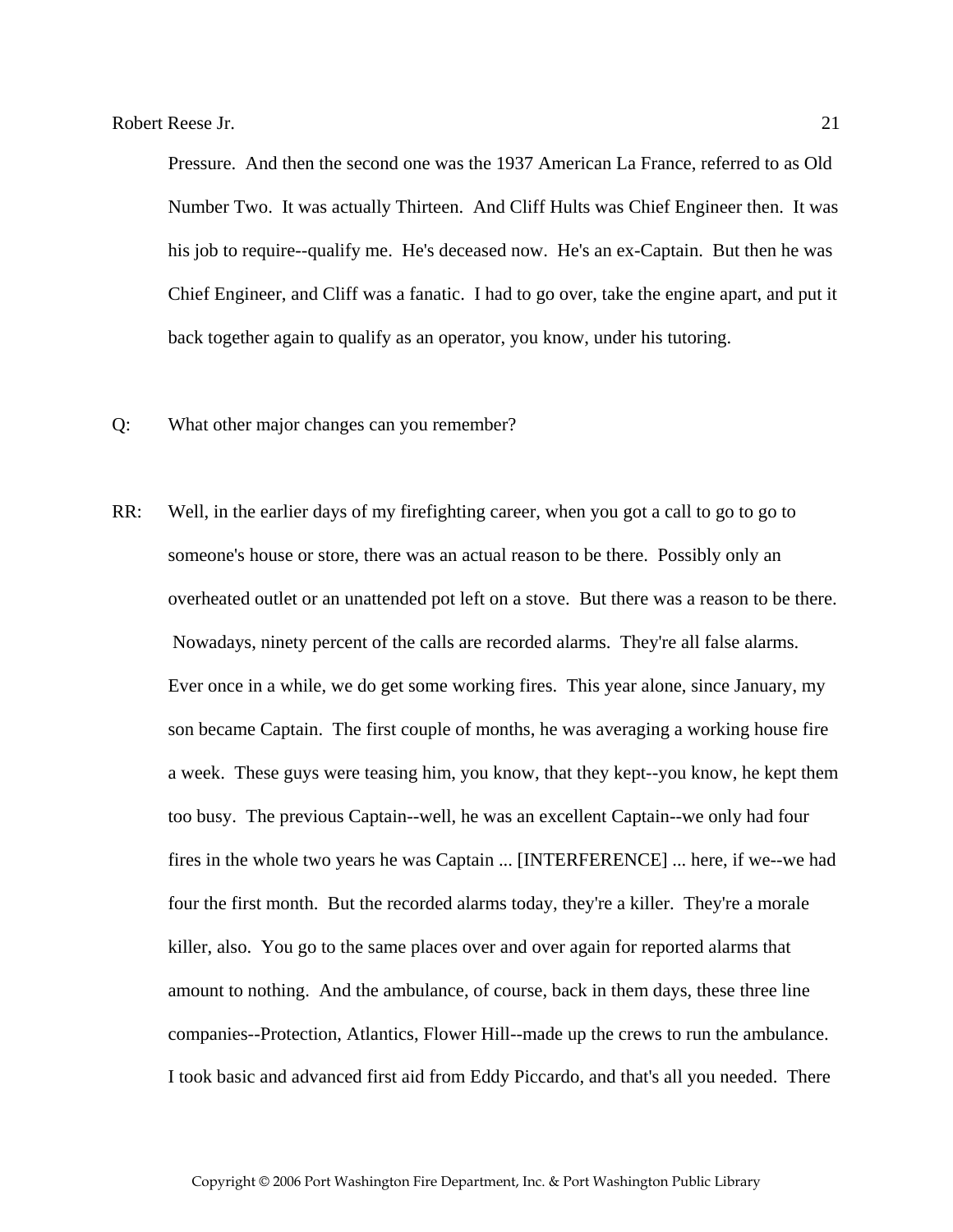was no cardiac ambulances then. Now, today, we have three cardiac ambulances, and they're running overtime--I don't know, my guess is over two thousand calls a year, and we can't even keep up with that sometimes. Three ambulances aren't enough. They're the major changes. The amount of calls that we get.

- Q: Now, you were Steward.
- RR: Yes. In 1969 and 1970, Sal Zimbardi became Captain. He appointed me Steward of Protection. I kept it for fourteen years. And I gave it up for a couple of years, and the new fellow didn't work out, so the guys talked me into taking it back again. And I kept it for eight more years. What the Steward does, he's in charge of kind of like entertainment. We do picnics, give them a little something to eat on meeting nights. You organize a fishing trip, or different things, you know. Little things that go on throughout the year that get the guys--bring the guys together, you know, in a fun-type situation.
- Q: So you order the food for this?
- RR: Yeah. Actually, I get the food from Trunz. When Trunz, before they came to Port Washington, I used to run over to Herricks Road and Hillside Avenue. I guess that's, what, Albertson over there or whatever it is, and get it. Then they moved to Port Washington and made it very convenient. The Trunz family loves the Fire Department,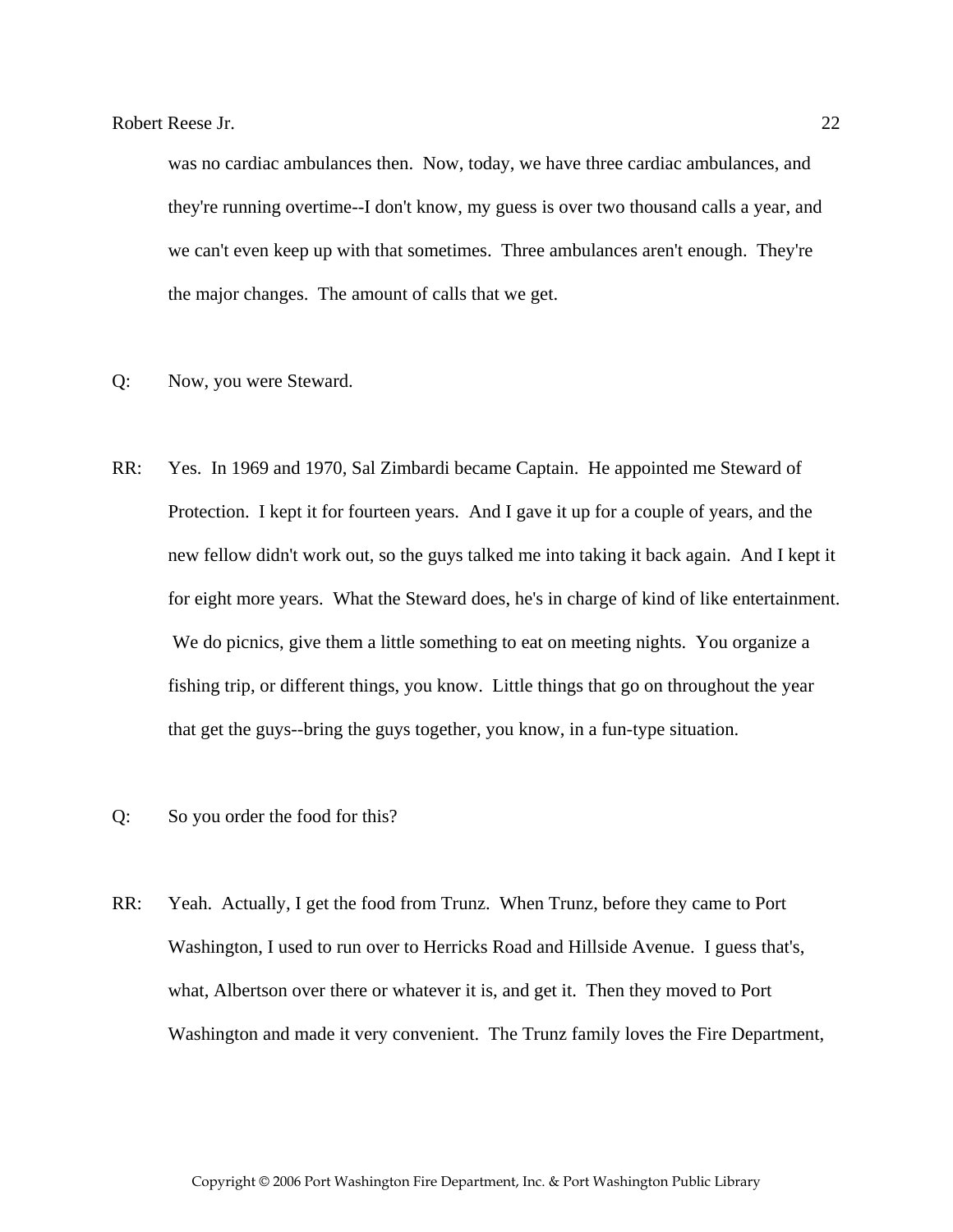so they treat the Fire Department very well. They give us everything, just about at cost, so--we'll have a little steak barbecue or picnics once a year.

Q: What are the menus usually?

- RR: Generally, I try to vary it. My wife, she's an excellent chef. In fact, that's how I met her; she was a chef in a restaurant. She's..she'd make me some pasta one night. Me personally, I can't cook, you know. I can cook steaks and hamburgers and stuff on a barbecue, but to be in a kitchen cooking, that's not my cup of tea. But I kind of like overseeing things. I have people that were excellent cooks that did the actual cooking. I just was the organizer, so to speak.
- Q: So out of all of these levels in the Fire Department, which did you enjoy the most, or do you enjoy the most?
- RR: I enjoyed being the Steward. You get outfits to come in from out of town, also. I didn't mention that. But like Eighth Battalion Chiefs, North Shore Fire Council, Southern New York meetings, where fire departments from around the general area will come in and meet--keep up to date on different things. We're always pushing legislation for bigger and better things as far as protecting people. You know, smoke detectors in the homes and sprinkler systems. This is all happening now. But years ago when we had to push for all these things. And, you know, you meet different people. Get invited to everybody else's installation dinner or clam bake (laughs), you know, being a steward, as you invite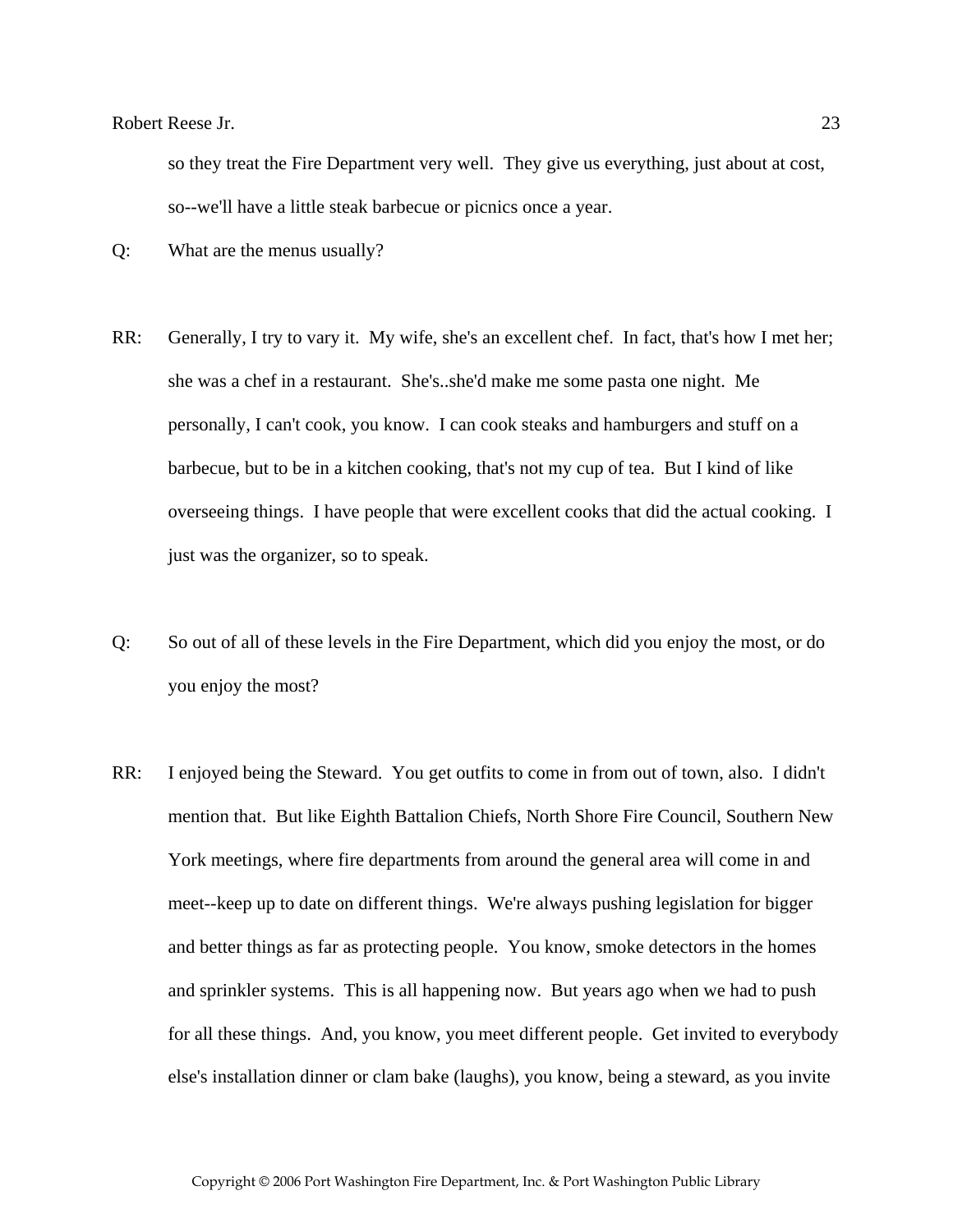their officers and their steward. But the part I enjoy the most nowadays, you know, it's always nice to do a job very well. Put a fire out, save somebody's property and stuff. But, being older now, my son being Captain, he don't let me get inside too much anymore. I enjoy teaching the guys how to do things. Teaching them motor pump operation. Teaching them the proper way to hook up to a hydrant, you know, when they're brand new. That's the first thing you'll learn. Where the equipment is and how to hook up to a hydrant properly. Make a forward layer, or a reverse layer, or a direct hookup I've got to teach.

- Q: Can you describe that briefly?
- RR: The forward layer, if the fire is not right at the hydrant, you would wrap the hydrant with the supply line and then pull away and get down to the scene of the fire. You would stop one house short of the scene of the fire or go one house past the scene of the fire. Put the engine, the actual front of the scene of the fire is where the truck company will either put an aerial up or a tower ladder up, if they've got to pick somebody out of a window, or put up a ladder,or a bucket onto the roof to start roof operations to vent the fire. And direct hook-ups, if you are very lucky, the hydrant's right where (laughs), right where you are when you're fighting the fire. A reverse layer is fire to hydrant. The way we would use that--some departments use it for initial firefighting-- we would use it if we've got to go to a master stream. If you've got to put big water out, you want to put the engine right on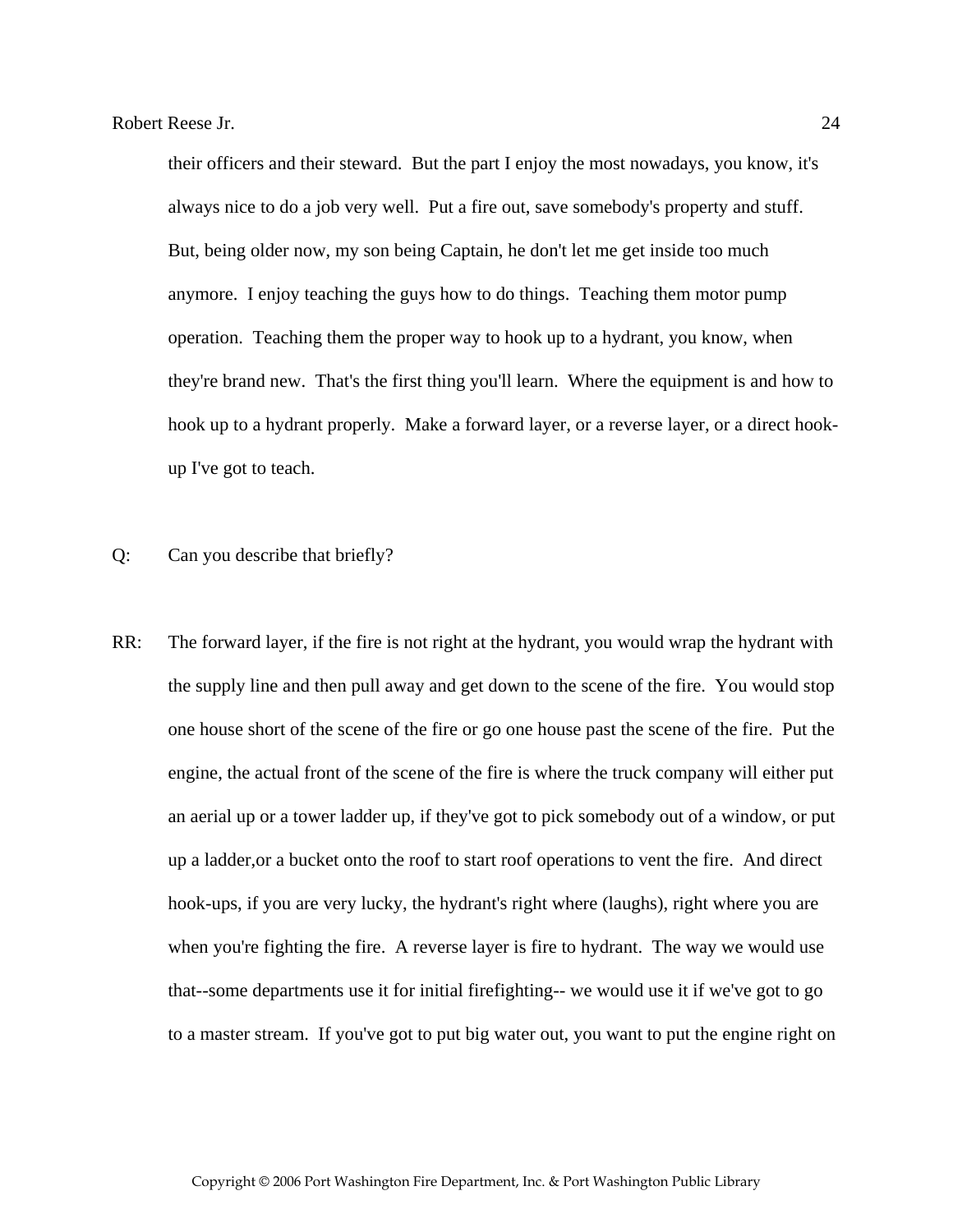the hydrant. That way, there's less friction loss in your supply line, you know. It's right direct, it's only a few feet of hose involved.

- Q: When did you join the Police Department?
- RR: May 7th, 1962.
- Q: And how did you coordinate your police work, which was your day job, with your firefighting?
- RR: Well, naturally, if I was working as a police officer, I couldn't chase fires. I mean, I was assigned to a lot of fires, riding the radio car. But, when I'm off duty, I didn't work days, so to speak. I swung the clock. You worked in the night, eight to four, four to twelve. We worked eight hour shifts. Quite different from the way they do things today.
- Q: How do they do it today?
- RR: Well, today, they work twelve hours on, twelve hours off for two or three days. Then they get three days off. And then they'll work twelve on, twelve off, for two or three more days, with four days off. And it turns out to the same amount of hours; it's just that it's done differently. You get much more time to yourself, so to speak.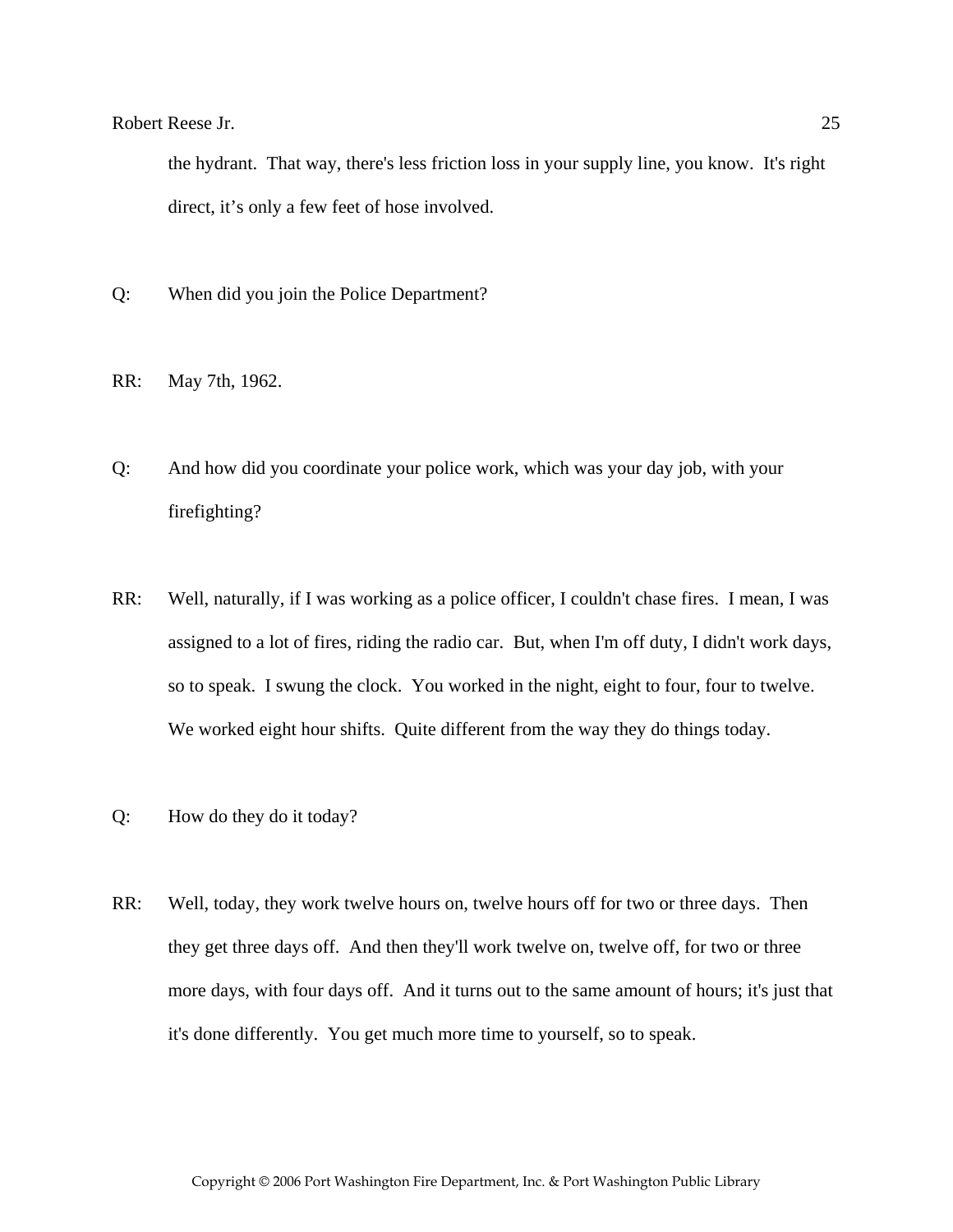Q: Now.

- RR: Nowadays, yeah. It seems like a lot of days, more days off, but it's really not when all is said and done.
- Q: So when that horn blows, did you respond as a firefighter or a police officer?
- RR: Well, once again, it depended if I was officially on duty as a police officer. If I was officially on duty, I could not respond unless I was actually assigned as a police officer. If I was home, of course, I responded as a firefighter. I'm in my own personal time. And, as you mentioned, when the horn blows, that's when we had, in the earlier days, we didn't have all these sophisticated alarming devices that we have today. You went to your firehouse or you went to a call box and you picked up the phone and they told you where the fire was. That's how you did it back then. And myself, as a police officer, some days I worked on the desk. And when you--we used to dispatch the Fire Department, and when you sound an alarm for something, you had to sit right there by the switchboard, and the whole thing, with those hoses there that you plugged into the outlets. And as soon as it'd light up, you'd just pull it, then you'd just keep repeating where the fire is, because that's all that's calling up. You'd get forty, fifty phone calls, and it's all firemen wanting to know where the fire is. So, it was quite hectic there for the first few minutes if you were on desk duty at police headquarters when you turned in a fire alarm.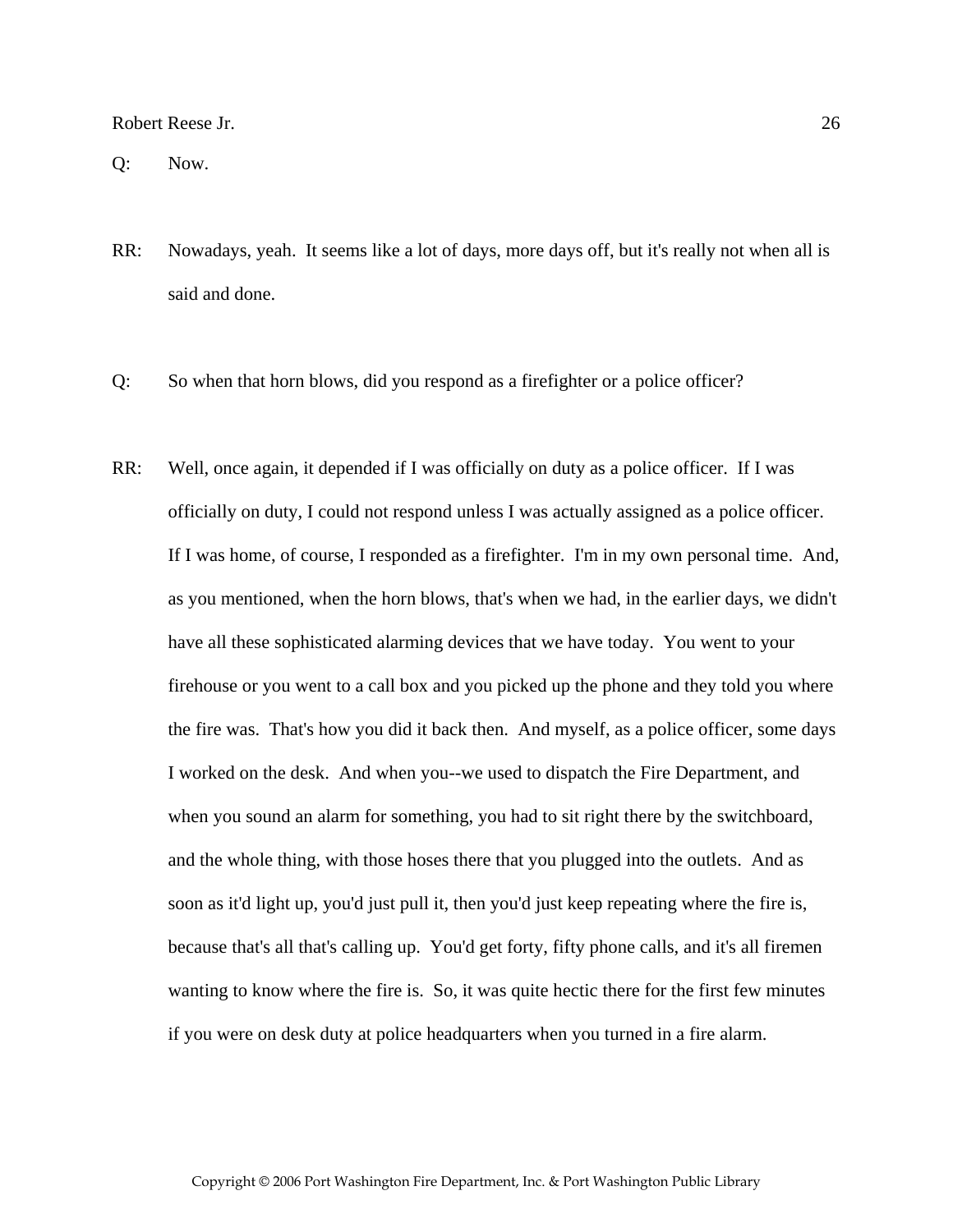- Q: Did you ever feel like you had a split personality?
- RR: Well, no. I've been around police officers all my life. My father was a police officer, and my grandfather was a police commissioner. So I--I knew all there was to--well, not actually be a police officer. I knew everybody on the job. And I had an excellent teacher--my father. He taught me that when you're a cop, you're a cop, you know. If you have to deal with a personal friend, you know, you kind of have some slack that you would cut anybody some slack, but if it's serious, then you've got to do what you've got to do. Because a true friend of yours is not going to take advantage of you as a police officer. If he does try to do that, he's not your friend in the first place. So, it's a little hard choosing. You took the Nassau County Civil Service Test, and you could go anywhere you wanted to in Nassau County. But I chose Port Washington because my dad was here and my grandfather was a commissioner here back in the '30s and '40s. And, in five minutes, you're at work, where if you went to Nassau County, you could wind up in Rockaway somewheres or, you know. So, I chose to go to Port Washington. The money was better then, too. And I stayed twenty-four years. I had a good career there.
- Q: Was the training more difficult in the police or the firefighters?
- RR: Well, I guess (laughs) depends on your point of view. The training for the police back then was only nine weeks for me. The Academy was actually ten weeks, but the first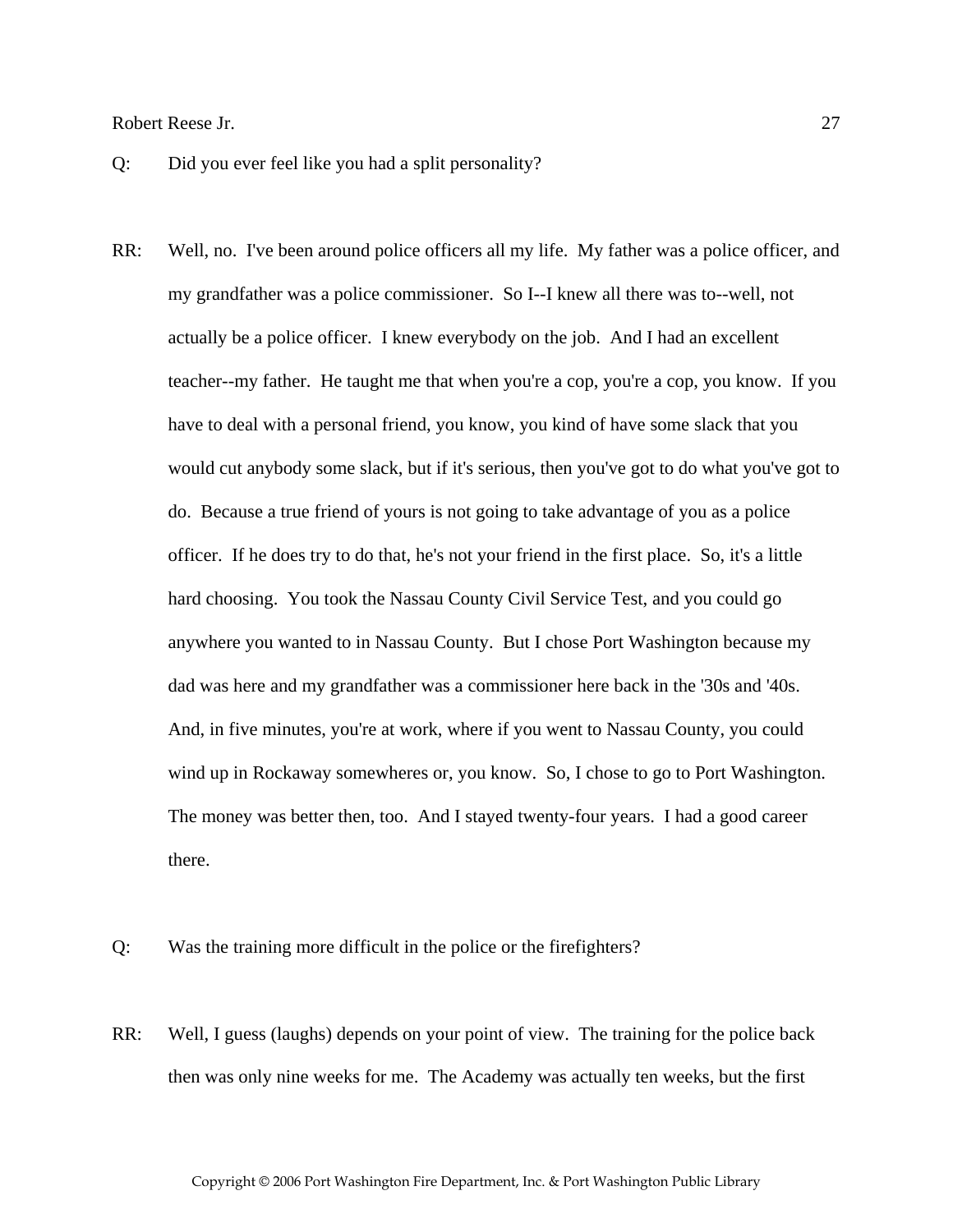week, the fellows that went on to Nassau County Police where that was just--they issued weapons and uniforms and such, and then we got into the actual training. I enjoyed the firearms training very much. Out at the County Range, when I first went on, I was lucky if I could hit the broad side of a barn standing inside. But I did become very proficient with firearms and I solved that as time went on.

- Q: Did you ever have to use it?
- RR: I've used my weapon, but I've never shot anyone. I had to draw it on robbery suspects and burglars and assault knives. One guy had a knife one time; he wasn't going to put it down, so I drew my weapon. He then put it down. Because I would not have hesitated to shot him. I've got a wife and kids to go home to, you know. I'm not going to get cut fooling around with somebody that's got a lethal weapon in his hands, no. I'm no, you know, Chuck Norris or one of those guys like you see on television. No, it's the real deal out in the street.
- Q: Did you ever have fear, either as a policeman or a firefighter?
- RR: Well, there's always fear when you've got to go into an establishment that you find a break-in, not knowing whether or not anybody is in there. To do a proper building search, it takes a considerable amount of time. You work with a partner, and it takes considerable training to properly do it where, when you go in, you can actually put the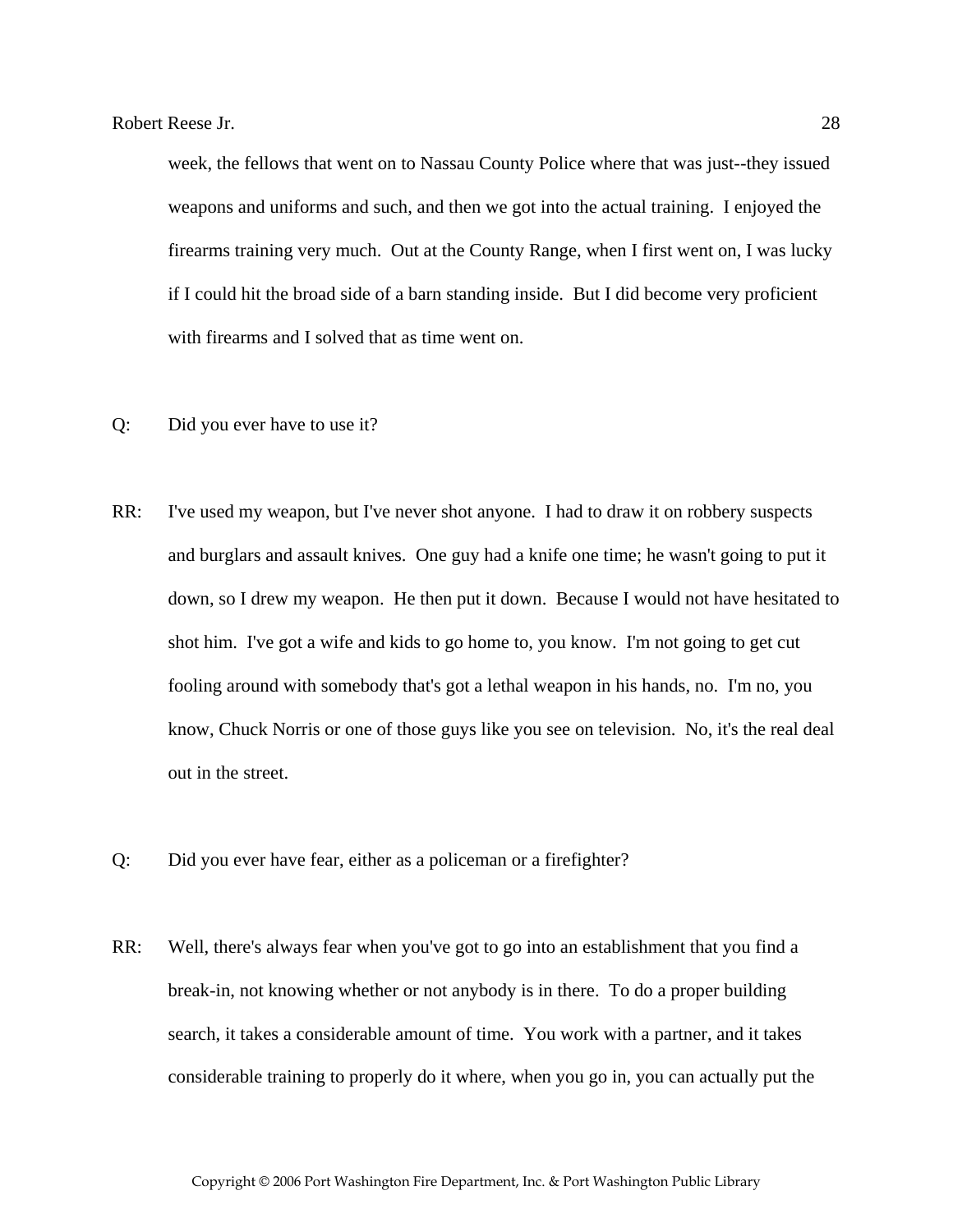bad guy, so to speak, at a disadvantage by going in. Nowadays, you know, you just make a phone call and you call the canine cop. Canine comes in and a dog goes through there in five minutes to do what it used to take me two hours to do, because they're sense of smell is so terrific that they can--they can find the bad guy in no time at all. And most of the time, if there is a perpetrator in there and the dog comes in, they're going to give up right away anyway. They don't want to deal with those canines.

- Q: Now, what's the different between a fire police and a regular police?
- RR: The fire police, for the most part, are made up of a lot of the senior guys in the Fire Department who are not active--actual firefighting anymore. They take charge of traffic control. It relieves the actual, you know, the police from having to do traffic. And they don't have powers of arrest or anything. I don't know. I'm not one, like, I don't want to be misquoted on that. But mostly they control traffic, sort of to free up other firefighters and the Port Washington Police District.
- Q: Do the police go to all the firefighter funerals?
- RR: Well, they'll provide an escort for us. Yes. And we work very well with the Port Washington Police Department. Nassau County Police Department and Sands Point Police Department. We have three police departments, and our fire jurisdiction, we get along very well with all of them.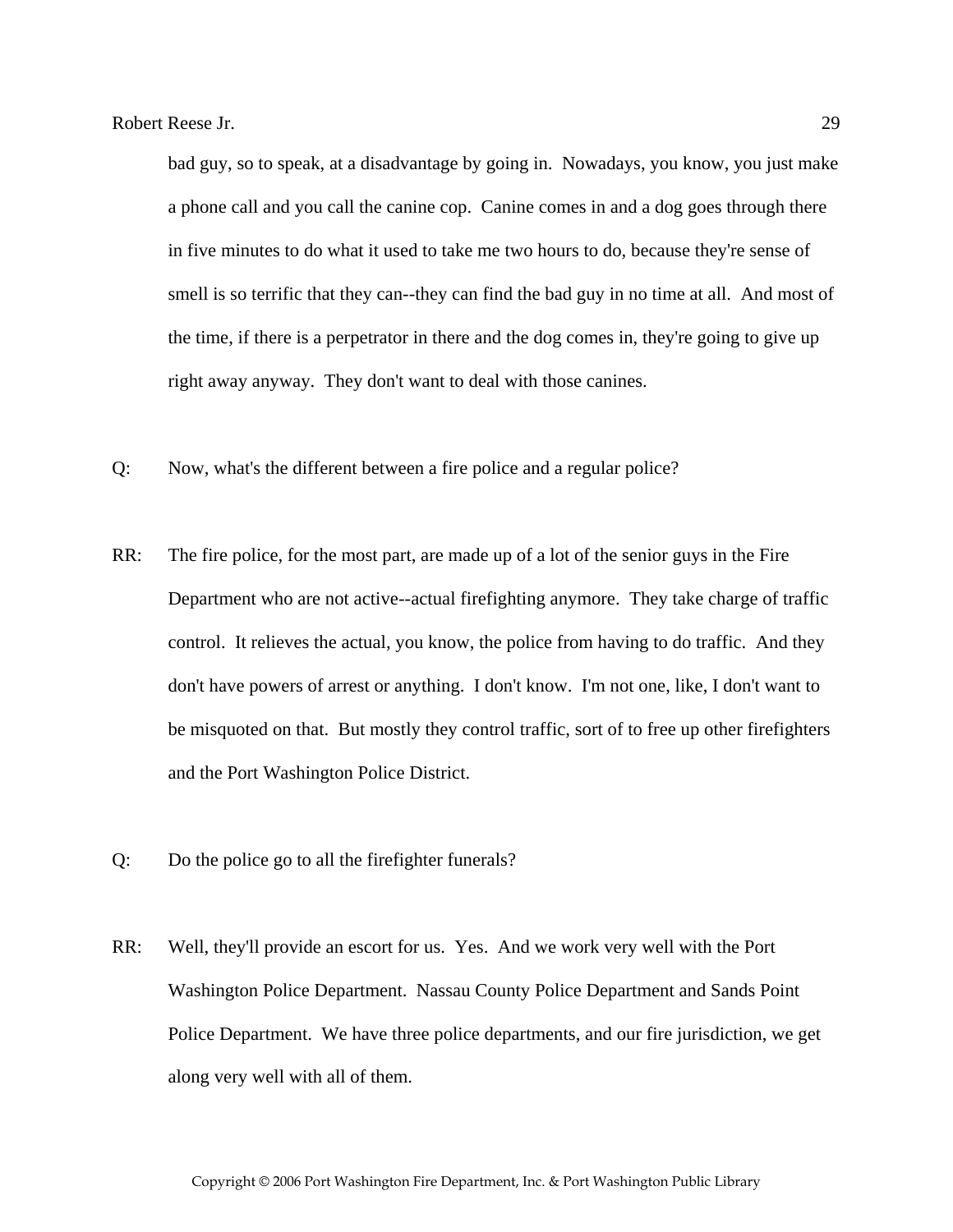- Q: How do you deal with the stress in any of these situations. Either the police or the firemen?
- RR: Well, I developed a way to kind of mentally block it out. I've seen a lot of death and stuff in my time, and I tried not to let it bother me. Now and then, you get a young kid or something. One who came to mind was a murder victim in the sand pits back in the '70s, I guess it was, down off Channel Drive there. And I was the first officer there. Came upon a--I can picture it to this day, her eyes looking up at me, pleading, you know, "Please stop," or pleading with the person that murdered her. I don't want to get into that, because, you know, that's a lot of bad memories. But I worked that case. My wife didn't see me for three days. So, I can still picture that young lady, you know, to this day.
- Q: How do you deal with the family?
- RR: You mean, being in the Fire Department? My wife, there's no problem. She served four years as President. She was out as two, and then they got her back again for two more. In January, she'll go out again. That's not a dangerous position, so to speak. I mean, it does have its dangers. Any part of the Fire Department. There's a young lady got killed down on West Shore Road one night responding to an auto accident. And after the accident was over, she was walking back to her car and a drunk driver came along and hit her and killed her. So, you know, anything can be dangerous (laughs) at any given time. But my biggest concern is my son. He's, as I stated earlier, he's the Captain of Protection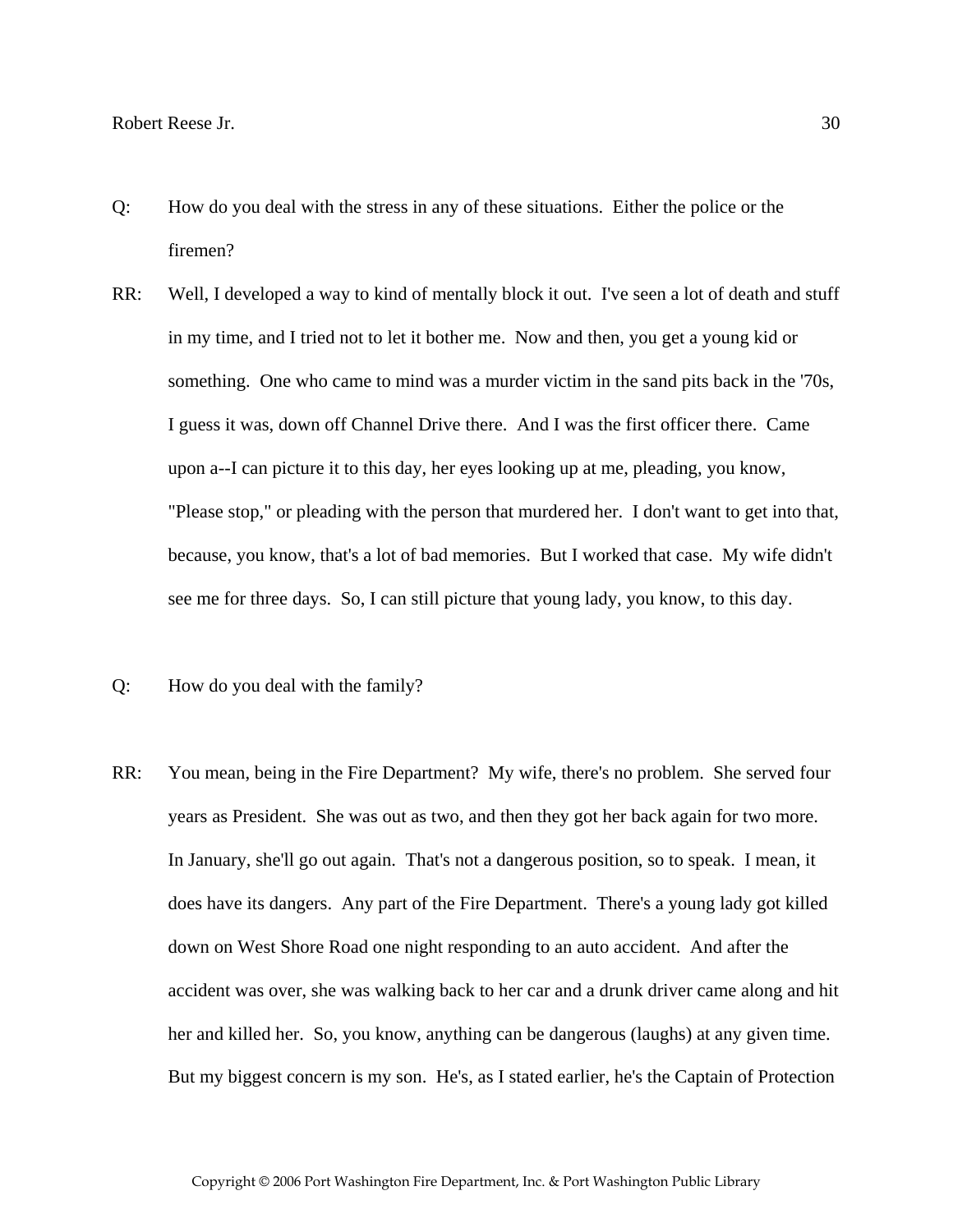Engine Company now. And he's inside, and you get these bad fires. Like one down on Soundview Lane a couple months back there, things started coming down inside. But, he got out in time, and there were no ... [END OF SIDE A; BEGIN SIDE B] ...

Q: To continue, you were talking about the Bernard Street fire.

- RR: Yeah, he was a young officer then. This was several years ago. I was operating an engine on Port Washington Boulevard. I remember, it was wintertime, and it was snowing very hard that night. And he was over there trying to pull people out the window. And three firefighters went in, and he was helping them get out. And, unfortunately, none of the people inside survived the fire. We kept one alive for several hours, but the hospital equipment kept her breathing. Then finally, the family decided to disconnect, and she succumbed a short time after. But there was a young girl killed in that fire, who my wife knew. My wife works for the Port Washington School District down in the Sousa School, and she knew this young lady that perished in that fire. So it was tough on her and all the kids down at the school that knew her. You get situations like that, you know, it puts a lot of stress on people when you lose people and you can't get them out and you can see them. And then they, you know, you just can't get to them in time.
- Q: Do you dream about these things later?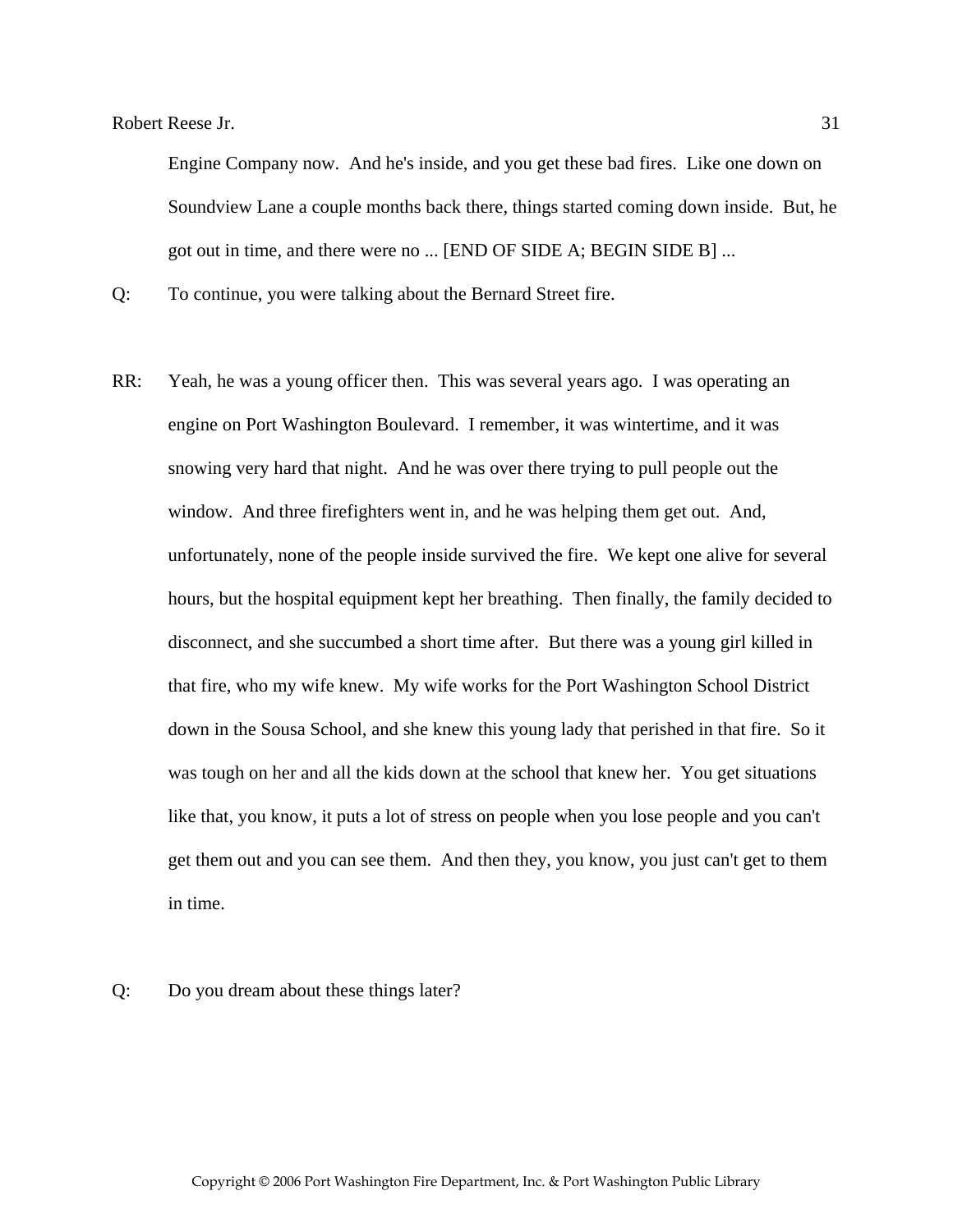- RR: No. Well, the murder in the sand pits bothered me for a while. I'm not one to go talking about it to everybody, but I keep things to myself. I deal with it in my own way.
- Q: Do you ever go into debriefing? Stress debriefing?
- RR: That have it. The Fire Department and the Police Department, they have counselors. Crisis counselors, they call them. They will even bring in professional psychologists and psychiatrists when you get a bad fire. When Bobby Dayton got killed, I was away upstate hunting at the time. But, afterwards, when we got back, the people that were involved in that fire, they had a special session for them. There was a mass group thing where they had professional people come in and dealt with the people's stress and, you know, their feelings, and bring it out in the open and discuss it. I was there, but I was there as Steward of my company. That is, I provided refreshments. You know, coffee, soda, sandwiches and stuff, because it wasn't just a half an hour thing. It was quite lengthy in time. So, then I heard, you know, people discuss what they--what their feelings were on it, which I don't care to get into, you know. I feel it was somewhat private, so to speak.
- Q: How did you meet your wife?
- RR: I believe I stated earlier that my wife is an excellent cook, and I met her--it used to be the Park Bar and Grill up on Port Boulevard, and then it became Cal's Place. She was the chef there, and I used to work part-time for a fellow named Bobby Jones. He was a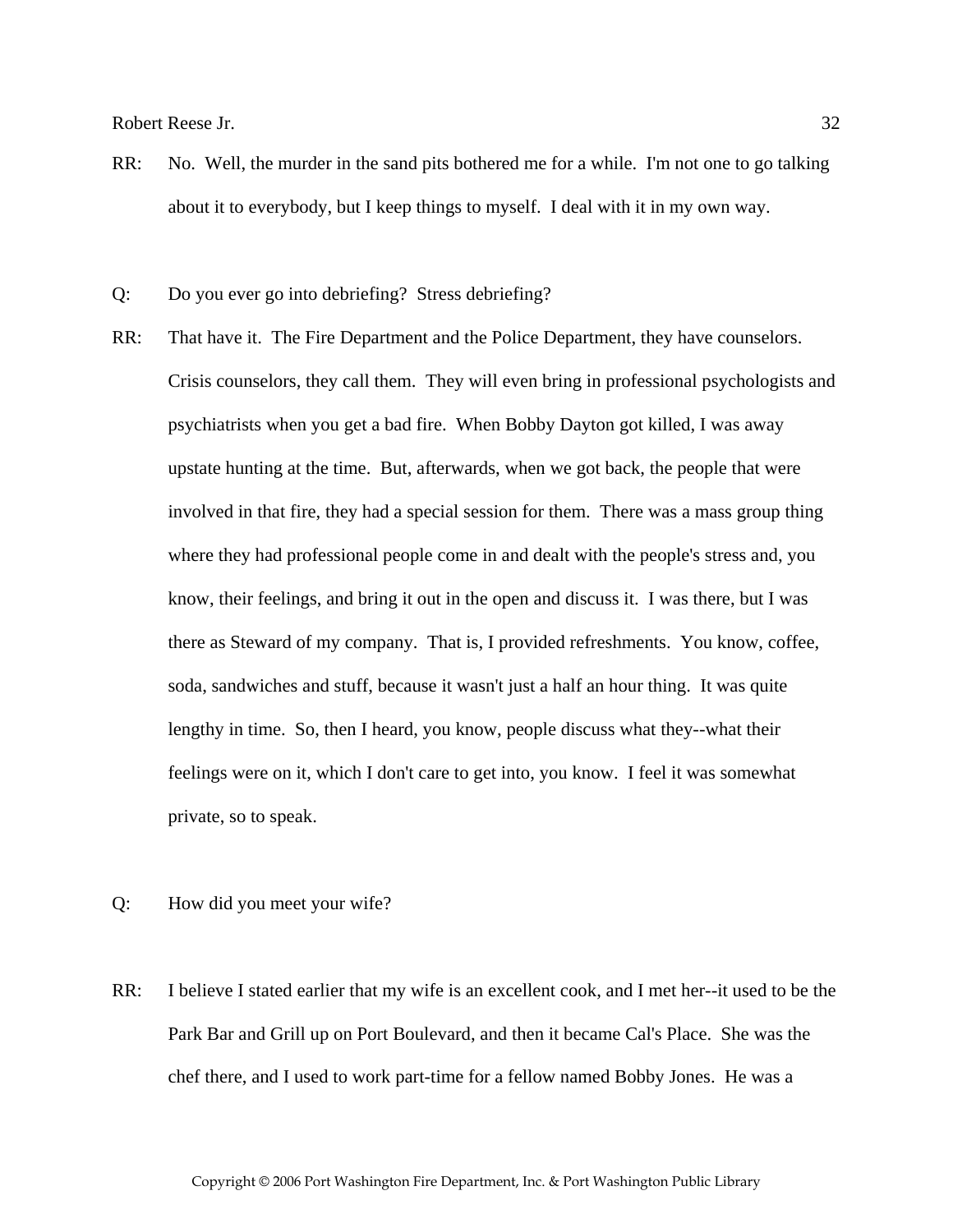member of Protection Engine Company. He was a licensed plumber, and I worked parttime for him at that time. I met her in 1968, and we got married in 1969. But she worked at this restaurant that we frequented for lunch.

- Q: So there's no fire connection?
- RR: No. No. She didn't know nothing about the Fire Department or the Police Department till she married me. And, as she got--when we got married, she joined the Ladies Auxiliary of Protection Engine Company, and she went on to become President of that organization. And then in 1979, Fire Medics were formed, and she was--she is a charter member of that organization--the Fire Medic Company. She joined it the first year of its origin. The three line companies, as I stated, ran the ambulance in the early days. I was in the original class at St. Francis Hospital to become an AMT, you know, when we got into the cardiac ambulances. I forgot to mention that earlier, but ...
- Q: So, did you handle any ...
- RR: I ran the ambulance a lot. There weren't many of us that were AMTs in the Fire Department, so many a time, if I was at the call as a police officer, I would take over the ambulance and respond as the technician on the ambulance, if somebody was in serious trouble.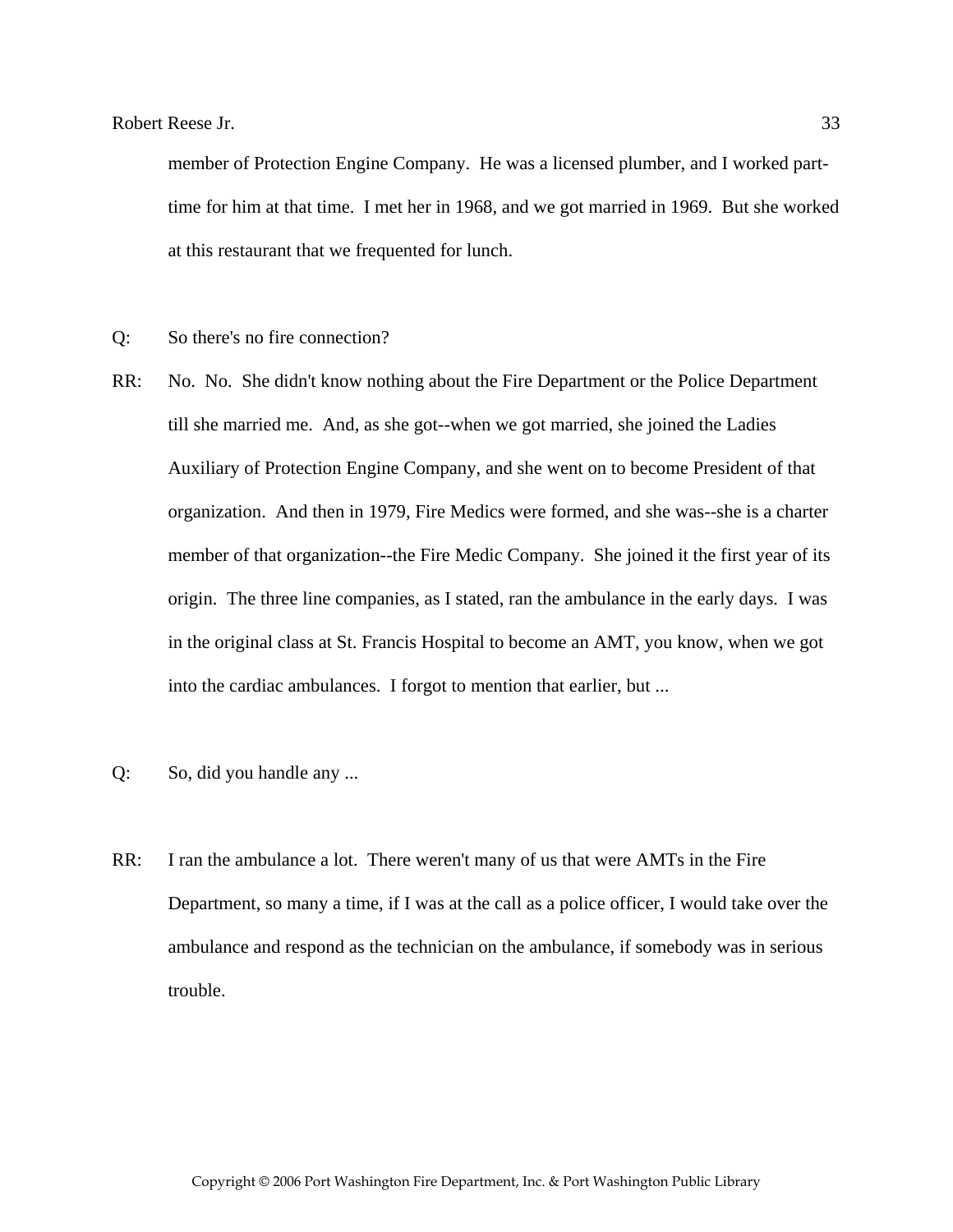- Q: Now, when did the Ladies Auxiliary stop doing the food preparation? When did the stewards come on?
- RR: Well, it kind of phased itself out. Ladies, I remember in earlier fires, the Ladies Auxiliary would come out and bring sandwiches and all kinds of refreshments. They had special pots they'd put soup in, and, you know depending on if it was the wintertime, of course a cup of soup was great. Coffee and hot chocolate, whatever. And it kind of phased out as they got into the department stewards somewhere in the '70s, I guess. And then the Department steward, which I was one, a couple of times, the Steward of my company, and if the Chief of the Department was from my company, you were automatically the Department Steward. But then, when Bill--Billy Zwerlein became Department Chief, I asked him to make my wife the Steward. I had it, and, you know, I asked him to give it to her. And she's been Department Steward ever since. So, you know, still to this day, she is not only President of Fire Medic, but she's the Department Steward. I don't know--don't know how many years it is, so you'll have to ask her when you interview her.
- Q: Now, when you're Department Steward, do you now go to the fires when they are late and have food for the men?
- RR: Well, my wife takes care of all that. What we do, we have some stuff, like liquid refreshments up at Department headquarters. We'll send some van up there and get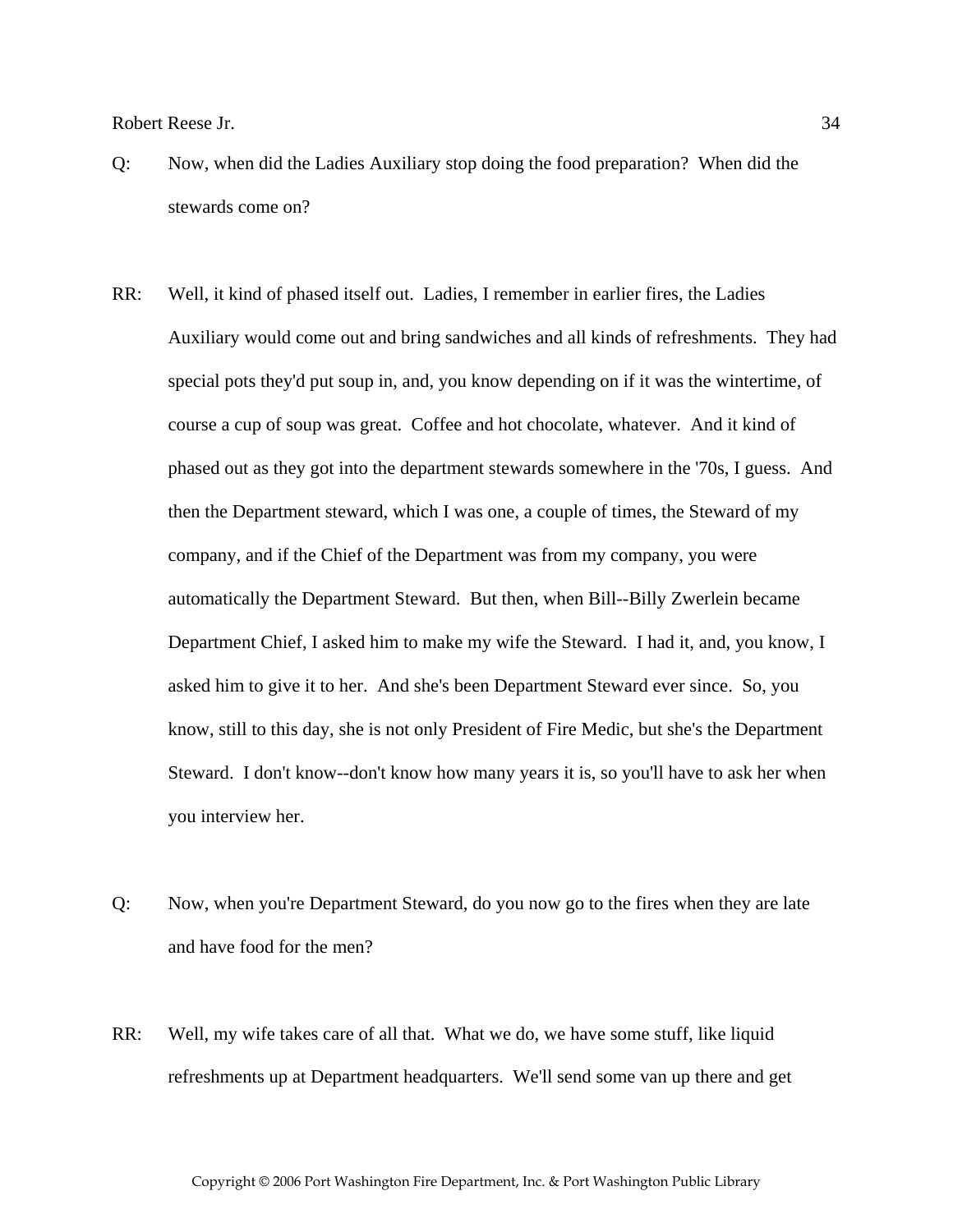bottled water, Gator Aid. But, as I mentioned earlier, Trunz is very good to us. My wife, she'll call Eddie, and if it's--he'll even go in there, if he's home and get a couple of his people and come in and they'll make a couple hundred sandwiches or whatever we need. Or we'll send somebody to a deli. Harbor Deli treats us very well, and he's open late. He'll put together food for us, or even, worse come to worse, we'll go to Burger King. We'll get food, no matter what we've got to do for it.

Q: So how did you take care of your children when you were both in the fire department?

- RR: Well, earlier in our marriage, Beverly was only in the Auxiliary. We were married in '69. Our son Raymond, who now lives in Albany, he was born in '71. Donald was born in '73. And they were, you know, six or eight years old when the Fire Medic were formed, when Beverly joined. And if she had her meetings, doing her thing, then I'd stay home with the kids. Of course, if I'm home with the kids and there's a fire, I can't go, you know, take the kids maybe in the car, you know (laughs).
- Q: Have you ever done that?
- RR: Yeah. But nowadays, they don't want you chasing fires in your car. You've got to at least stay two blocks away, and you don't want to leave young kids in a car two blocks away, but you can't tie up a fire block, so to speak--a block where the fire is. You've got to get apparatus in there, and you can't be having a bunch of guys come in there in their private vehicles jamming the whole thing up.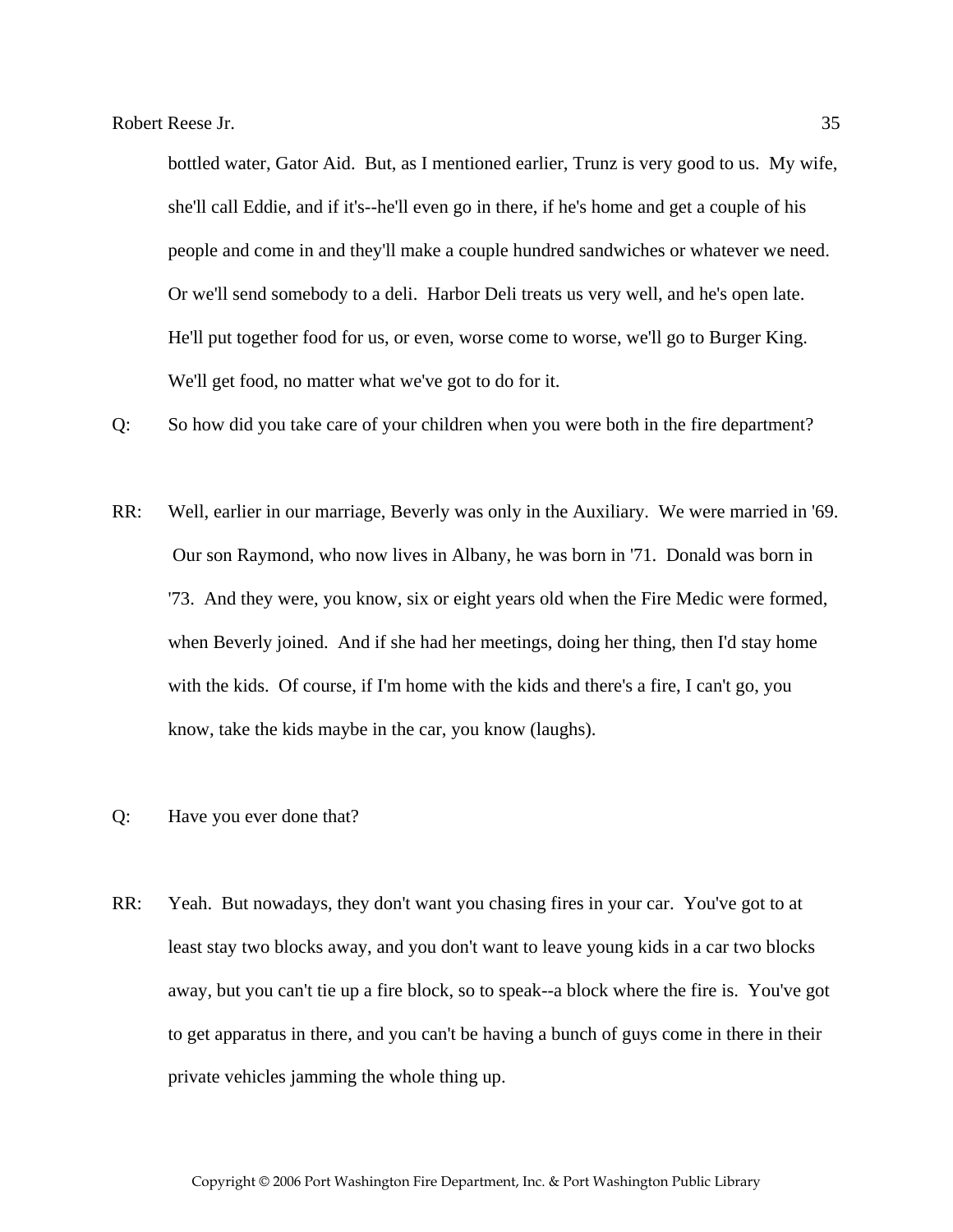Q: Are there more crowds now at the fire that go to fires than there were before?

RR: You mean spectator type crowds?

- Q: Spectators that rush to the fire.
- RR: Depends on the type of neighborhood you're in. Down in, say, Manorhaven, the houses are very close together, so you'll get spectators. And you've got to be careful, if it's a working fire, we've got to move them back into a safe area, we'll put fire line tape up. And it's the fire police job to keep them back, too. We don't need them getting hurt by, you know, if a length of hose should, say, blow, you know, somebody can get seriously injured or killed even, you know, if the coupling hits you. So you've got to protect, you know, protect everybody involved, not only your own firefighters, but the public. You've got to keep them out of the way ...so they don't hamper firefighting operations.
- Q: How was your social life when you were both in the Fire Department?
- RR: Oh, great. Well, less personal social life. You know, you're kind of like close friends with your own. Especially when I was a police officer. You're kind of friendly with your own kind, because you don't have a normal job. I mean, you don't associate with somebody who's got a nine-to-five job, because you're working midnight to eight. While he's at work, you're sleeping, and then you're ready to get up and go out when he's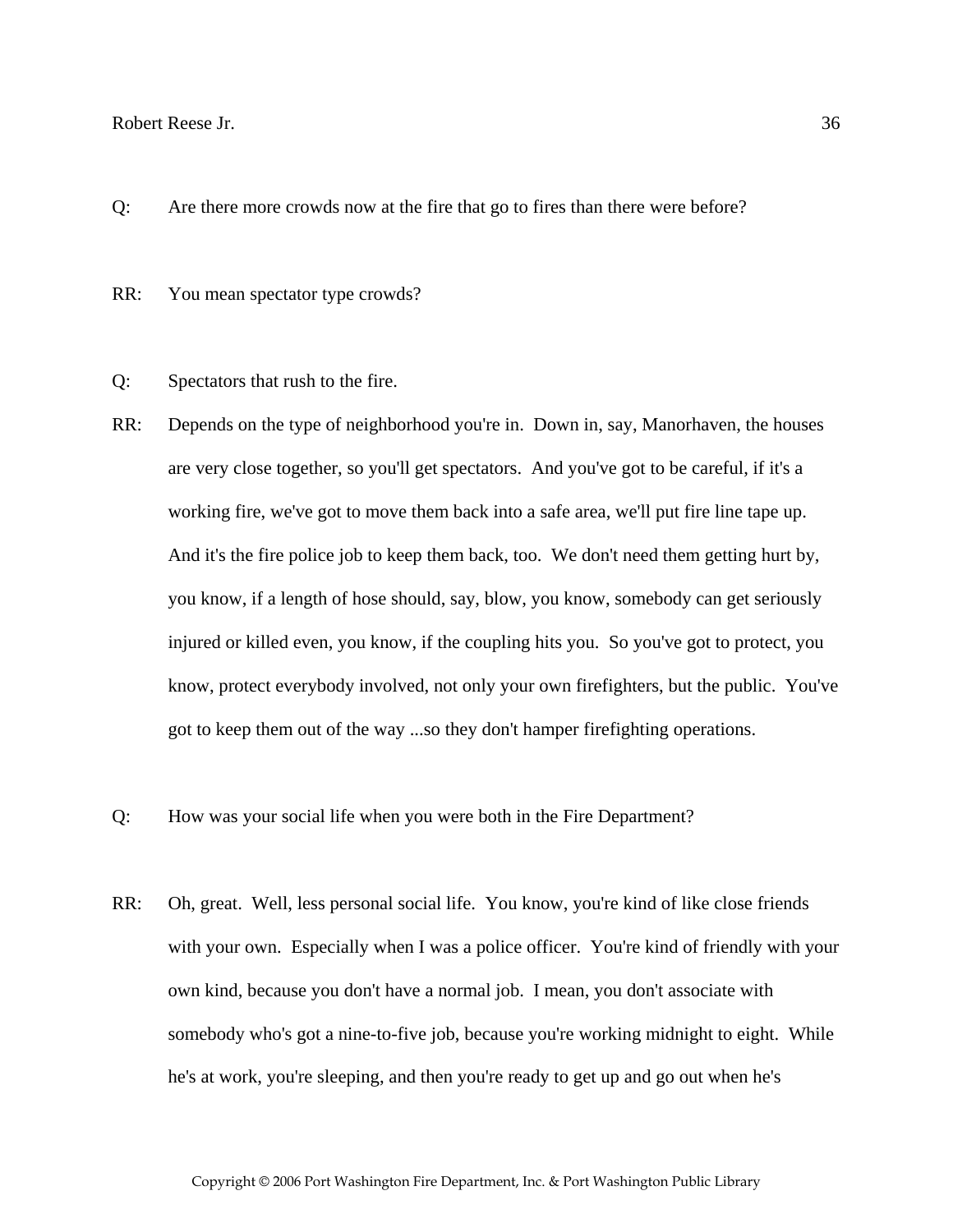sleeping (laughs), so to speak. And things get a little crazy. So you kind of have to more or less stay with your own kind of people. I mean, of course, I had my friends and ...

- Q: Did you socialize more with the police or with the firefighters?
- RR: Well, it was kind of fifty-fifty when I was still a police officer. You know, we had our picnics too and stuff. Softball games. I played in the--I played for--softball for the Fire [Department five decades. I played in 1959; I played all the '60s, all the '70s, most of the](http://www.pwfdhistory.com/trans/reeseb_trans/pwfd_softball005_web.jpg)  '80s, and I played a few games in the '90s.
- Q: So did your team win?
- RR: Yeah, we had a heck of a softball team. We used to travel to Pennsylvania just to play softball at a place called Maple Press was down in York, Pennsylvania. It was a business dealings with Frank Pavlak--Black Publishing Company, who--Frank worked for his father-in-law, Mr. Black. And we'd go down there. It'd be kind of like a business deal, and we'd play softball, too. This Maple Press Company had a top team, and they played in the Industrial League throughout the whole country. Even bussed a team in from Utica, New York just to play us. So, that was a young man. He was a millionaire. He had his own softball field in the back of the factory there. And took us all out to dinner at restaurants. Put us up in motels. We played golf at his country club, and, you know, he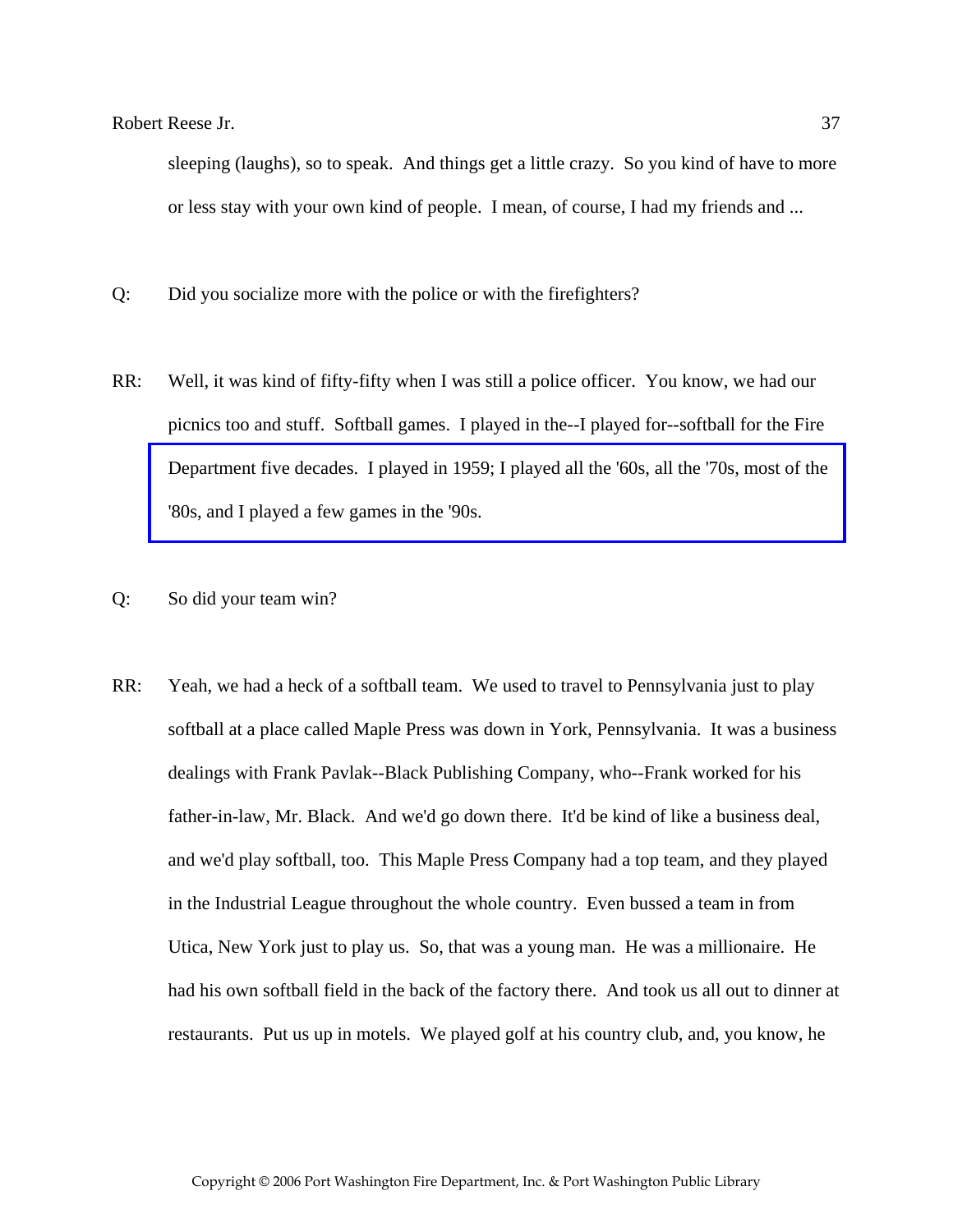treated us royally. We got a big kick out of it. We went down there for several years and played.

- Q: What was the atmosphere like then for the games? Did you have many people go with you to watch?
- RR: Well, yeah. Back, earlier on, we had a battalion--the Eighth Battalion--was made up of Port Washington, Plandome, Manhasset. Manhasset had two softball teams. Plandome didn't have any. Great Neck Alerts, Great Neck Vigilants, Albertson, East Williston, and Williston Park. That was the Eighth Battalion, and we had, every Sunday you'd play a double-header. If Port Washington was the host, we'd generally play down at the PAL. We'd go back to the firehouse afterwards and cook hamburgers, hot dogs, have a keg of beer. And it was a camaraderie type thing, which it was at the barbecue afterwards. But, during the actual playing of the game, we played very hard, you know. You played to win.
- Q: Did you get any trophies?

RR: Oh, yeah, we used to--Port Washington had an excellent team. We won most of the time.

Q: And has that changed now?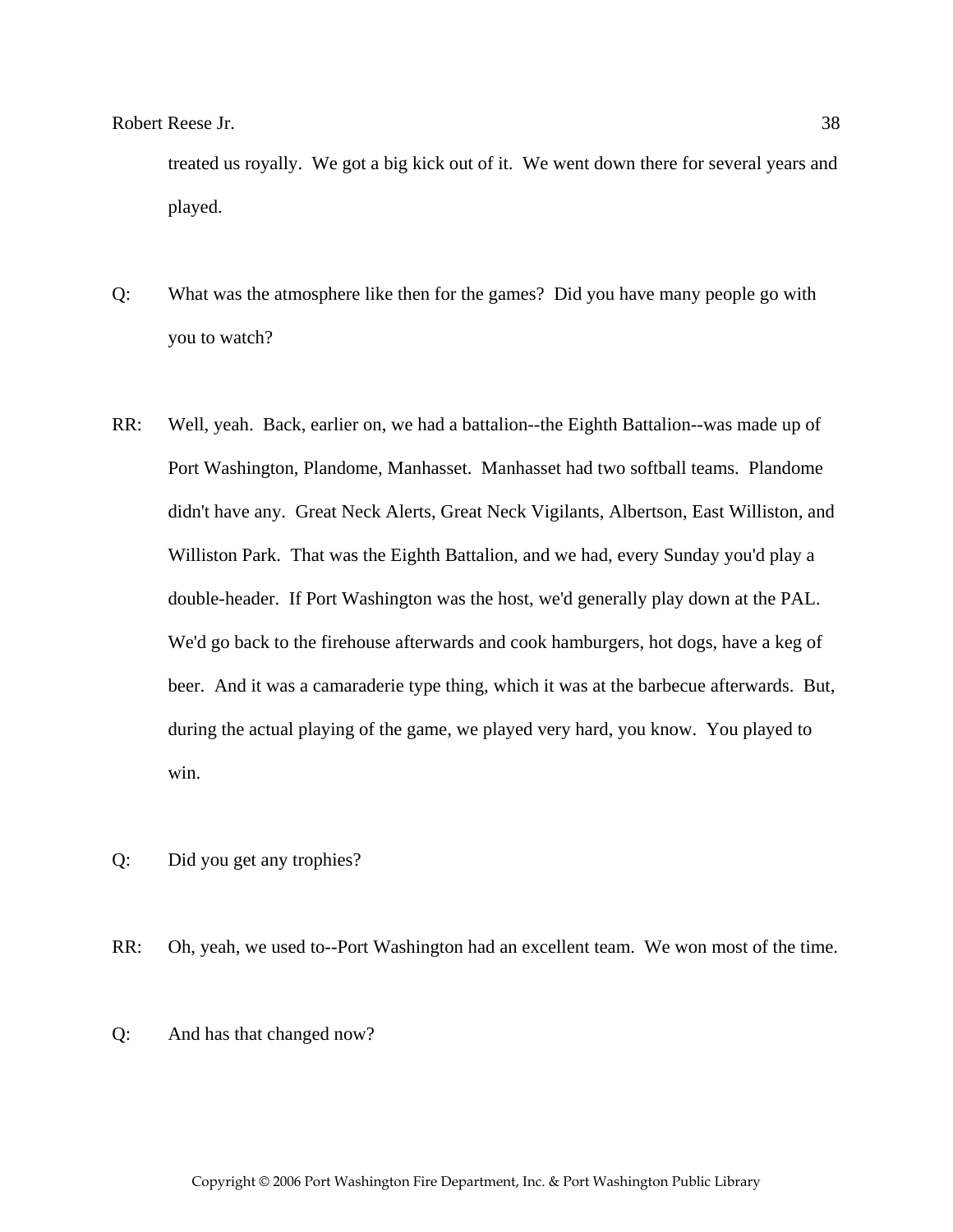- RR: Nah. The Battalion kind of folded, I guess, for whatever reason--lack of manpower, lack of interest, or whatever. Maybe they didn't care to compete anymore. But there is a state tournament every year up in Hudson, New York where the Firemen's Home is. We won that six years in a row. And now, these past two years--this past August and the one before that--we won then, too. There was a few years in between that we didn't win. They didn't have that when I played. But sometimes I go up and watch them play, and it's all teams from all over New York State come in and play.
- Q: Did you play with your son?
- RR: Yeah, I played with him, when I was still playing. I played in the '80s, played in a few games in the '90s. Maybe I should go play a game now that I can play in six decades (laughs). I don't know if my legs could take it anymore.
- Q: Let me ask about the parades. How do you feel when you march in a parade, and which group do you march with? The police or the firemen?
- RR: Well, the police didn't participate in many parades. Only like Memorial Day. There was no Pride in Port parades, so when I was a police officer. I've been retired since 1986. But I participated in numerous parades with the Fire Department, still do today. When I was younger in the Fire Department[, I competed with the Rangers Racing Team.](http://www.pwfdhistory.com/trans/reeseb_trans/peco_racing09_web.jpg) It was Protection Engine Company's own racing team. Nowadays, it's the Roadrunners from all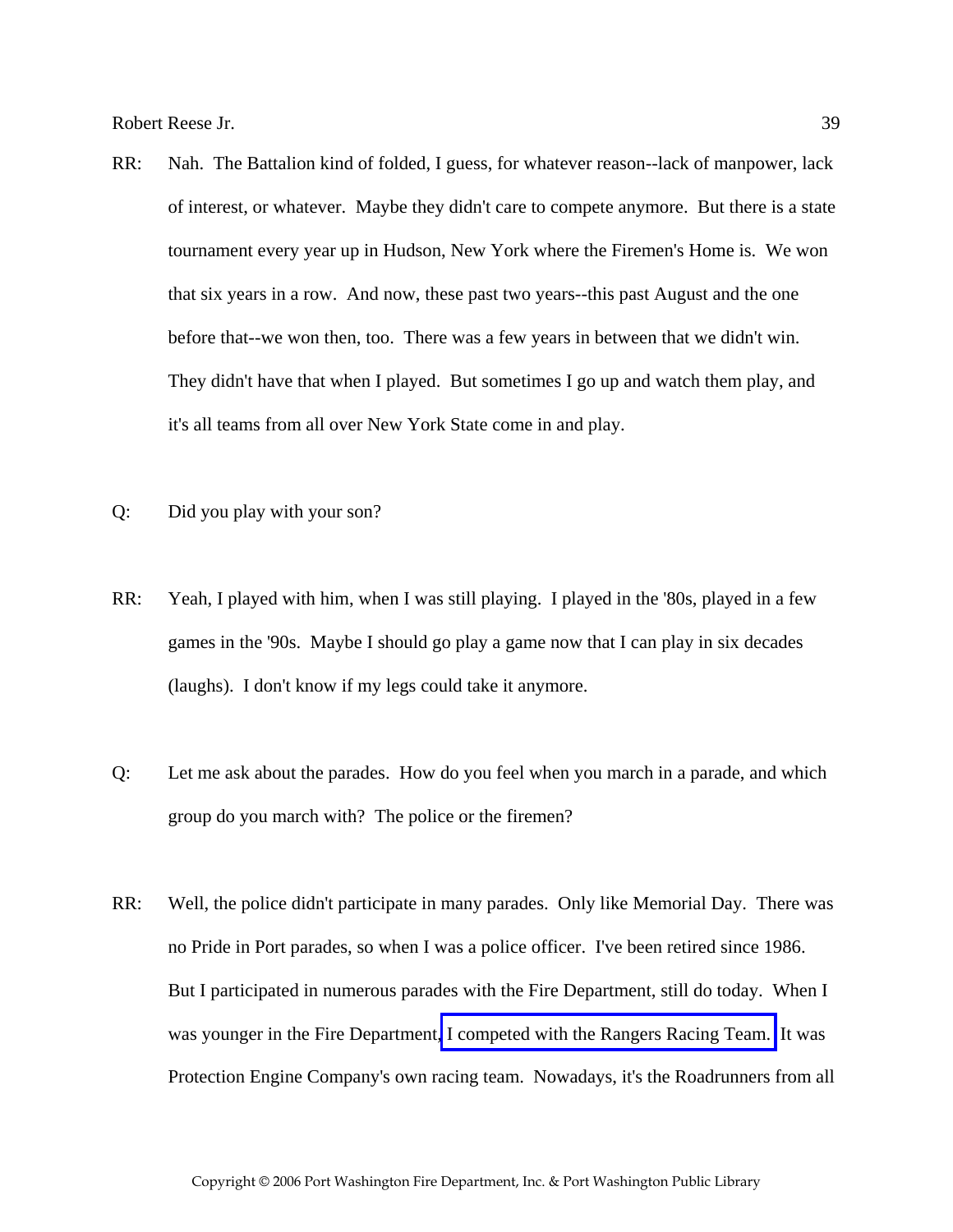the companies make it up. And you took great pride with marching bands, and you competed for trophies. And we used to win our share of trophies competing with other departments throughout the Island. The State, if it's a State tournament, you go upstate. Freeport always turned out really big. They turn out a couple hundred people. And [Oceanside and Hempstead, so we used to turn out over a hundred people at these parades](http://www.pwfdhistory.com/trans/reeseb_trans/peco_parades006_web.jpg)  years ago.

- Q: And were you ever in those? What were the uniforms like back then compared to now?
- RR: Well, mine nowadays was light-weight, which was like a tropical material. That's what we call it down at the Police Department. The material was tropical. But the first Fire Department uniform I got was--I bought one with the company had a guy dropped out of the company, and I got his, and it was whipcord. And the thing was so heavy. In the summertime, when all these tournaments were and the parades, your legs used to get raw from this material rubbing on them. I had that thing for years, and finally, after about ten years, I got a new one--nice, light-weight one, so it's not bad at all.
- Q: What colors were they?
- RR: Blue. You wear blue pants, blue jacket, the blue hat, white shirt.
- Q: What do the stripes mean on the sleeve, and what do the stars mean?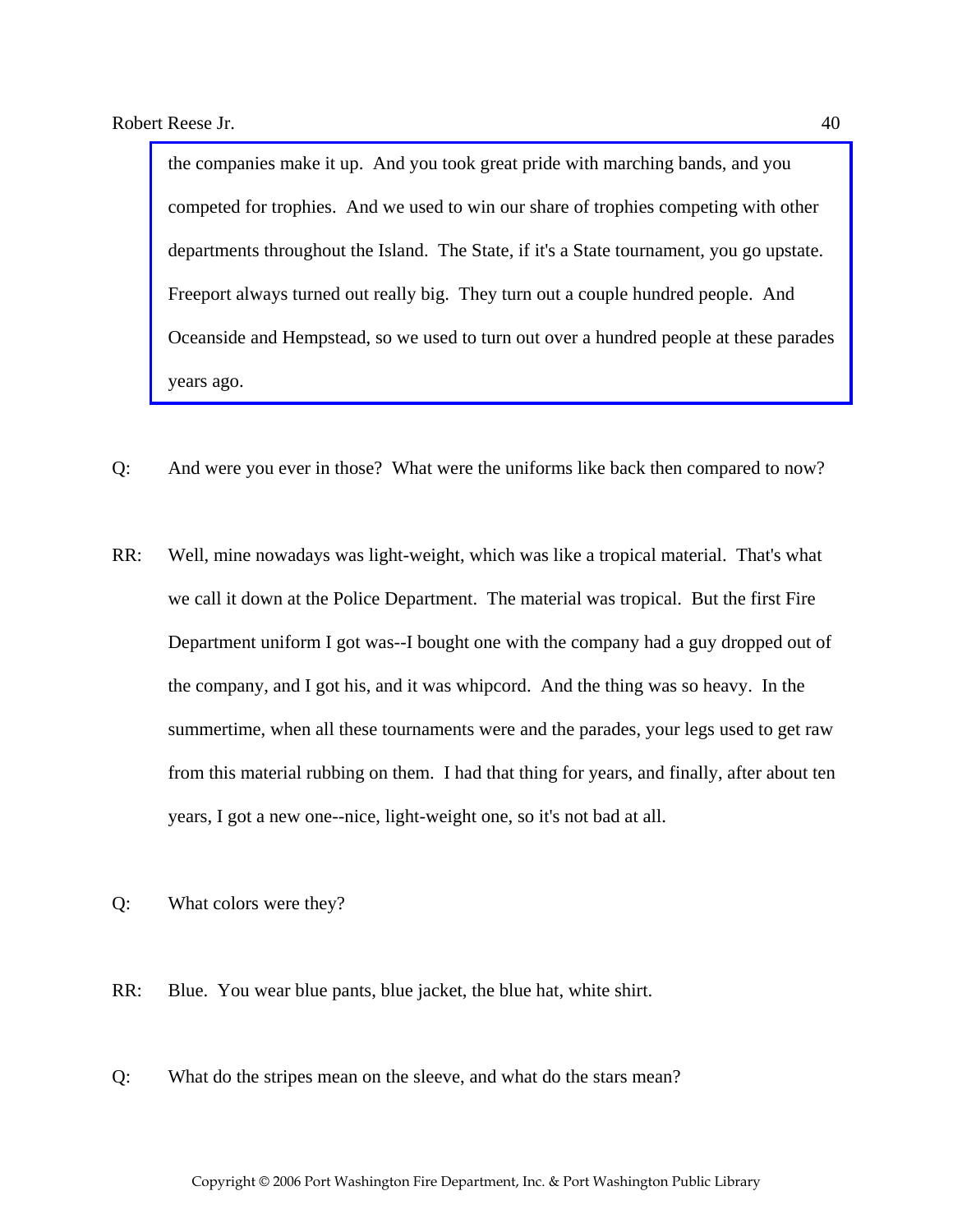- RR: The stripes they have on them nowadays, it's the status in the Department today. Gee, this is something quite new. I couldn't even tell you what they're about. You'd have to check with one of the Chiefs. But the stars, each star represents five years of service.
- Q: What is there about the funerals that are so impressive that the firefighters conduct?
- RR: Well, years ago, when I was a young fellow in the Department, you went to all the funerals, if you weren't working, of course. Now, being a cop, sometimes I was working. But, out of respect, you might not have even known the older man, and he might not have been around the firehouse so much, but you went out of respect, because he had his days as an active firefighter. So you went out of respect.
- Q: Did you know George Mahoney?
- RR: [Yes, I knew Sarge Mahoney very, very well. I know him since I was a little kid, because](http://www.pwfdhistory.com/trans/reeseb_trans/news_cocks290a_web.pdf)  he became a police officer in 1945 when he came home from World War II. My father became a police officer in 1946 when he came home from the War. I've known him ever since 1946. In fact, I have photographs home of helping him build the PAL, when he took over the PAL. We re-did it all, because the police had moved up--up to Port Washington Boulevard where they are now. And he--Sarge got them to donate the building to the PAL, and he made the ball field and all that. But I've known him since I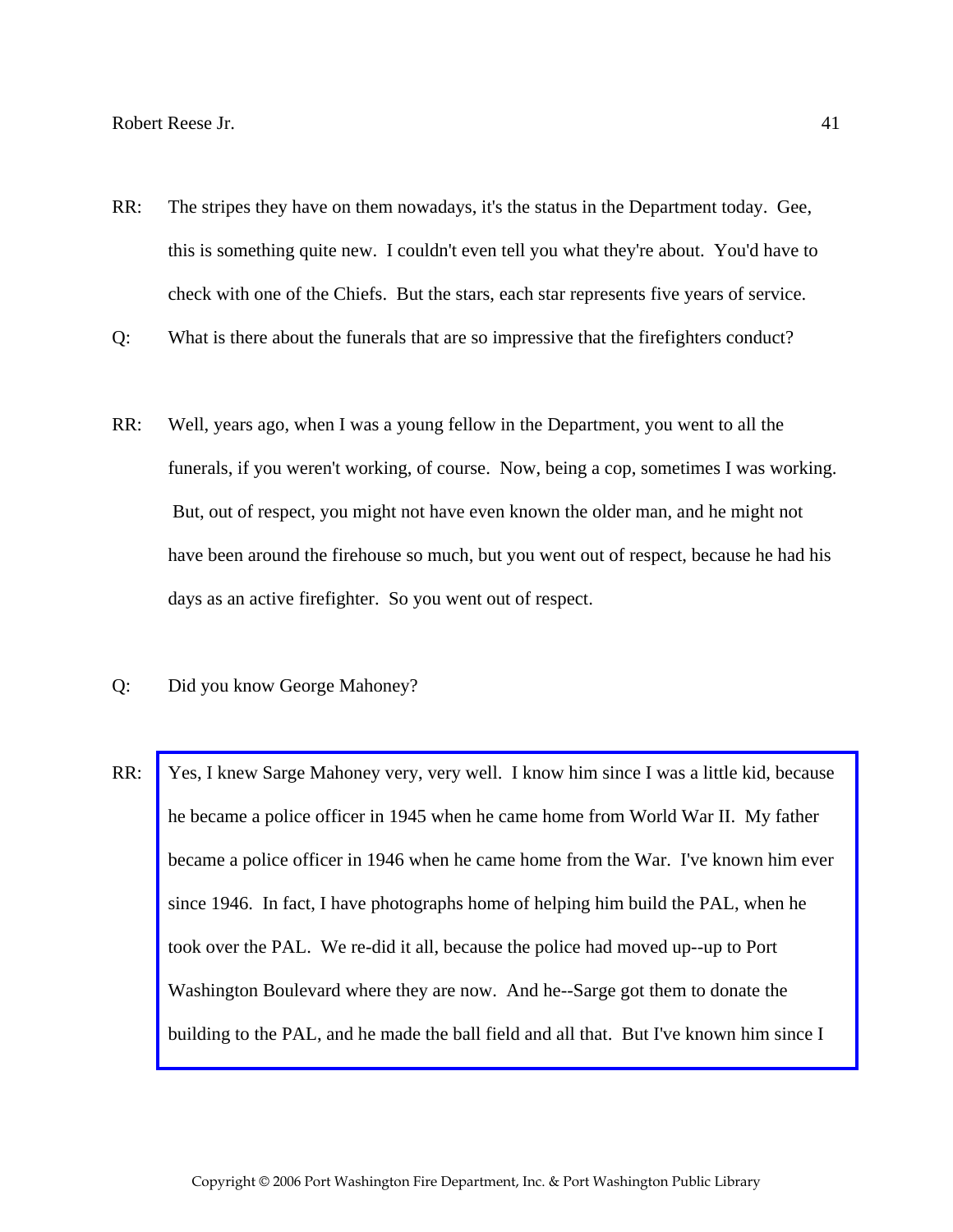was a little kid in 1946. He was a great guy. I'd love to have what he spent out of his own pocket on the kids down there and stuff, so--buying them this and that.

- Q: Are the red and white pom-poms in the wreaths that the Fire Department has at a funeral reflective of the uniform colors that were in the past--red and white?
- RR: I don't know why they choose those. I know if for instance--Sarge's funeral, who was just buried today--Falconer's makes them all the same, just put a ribbon on them says Flower Hill Hose Company or Protection Engine Company, and so on. The Department, the Exempt Association. Where they got those colors from, I don't know. Protection always had blue. I was on the committee for the hundredth anniversary in '92, and I have a replica of the original uniform. White pants. There was a blue, choker type collar. [You didn't wear a tie then. And Atlantics, of course, had the white pants with the red and](http://www.pwfdhistory.com/trans/reeseb_trans/ahlco_members24.jpg)  white shirt, with the hook and ladder crosses on it. But everybody's uniform, now everything is blue. So I don't know where those flowers, you know, where they get those colors from, though.
- Q: Let me ask you what you feel about the women firefighters. Do you feel they carry their weight?
- RR: The ones I know do. We have a few in the Fire Department. Sharry, Janet Kimmerly who is Protection's secretary now. She's not so active anymore fighting fire, but she did her thing. We have a young lady who transferred down from Barnard, which is outside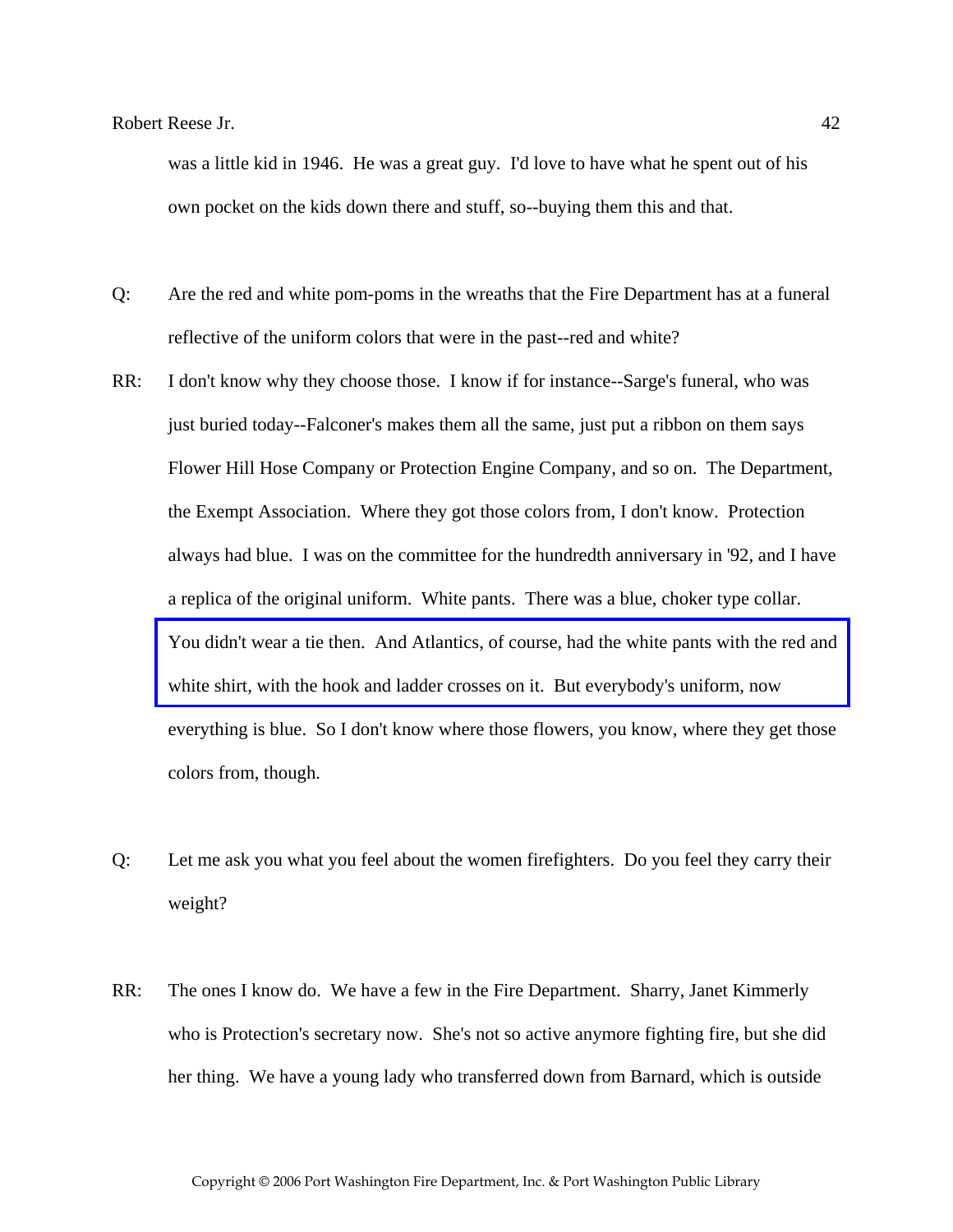of Rochester. She's an excellent firefighter. She was already experienced, has all her certificates from the Firefighting Academies and everything. I don't know if I mentioned her name--Krystal. She's very good. So she was already trained when she came to us. We just had to teach her where things were on our apparatus and stuff, and probably very shortly I'll be training her as a chauffeur, because she was a chauffeur upstate where she was a member. She's already qualified in E.V.O.C. She had that course upstate already. So, it's nice, you know, to get somebody that moves in and then transfers over to your department already trained. You just have to teach them a few basics of how you operate that might be quite different than how they operate up there.

- Q: What are the negative things about having women in the Department?
- RR: Well, might be some things negative for the women. Not only as far as guys' language goes sometimes, you know. It's not always ...
- Q: Do you have tough language?
- RR: I don't have any--yeah, oh, you get guys talking back and forth, and, you know, every now and then a swear word will come out. But, they're great. They don't pay any mind to it. It's nothing directed at them personally, so they just kind of let it go.
- Q: Are the women evaluated more leniently than a man when it comes to ...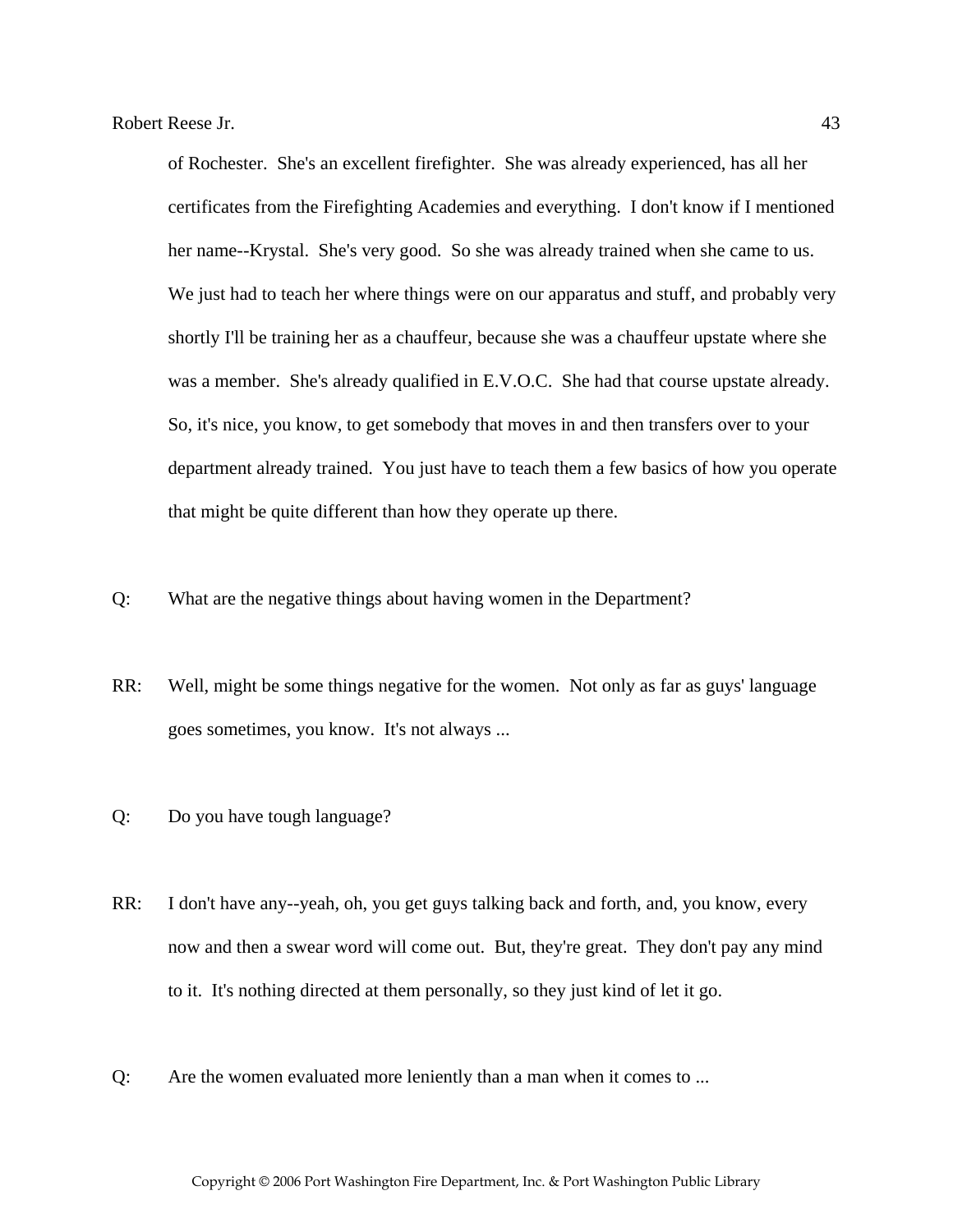- RR: No, when they go to the Fire Academy, they got to drag dummies same as we do. You know, we don't, you know, give them a hundred pound dummy. They've got the same hundred and fifty pound dummy we've got to drag out. And she does it. Well, actually, you know, both these girls do it. But, I understand we're losing Sharry. I think she's moving out to the West somewhere. She belongs to Flower Hill. I understand she's moving out West somewhere.
- Q: So how many women are now in the Department?
- RR: Well, you have Janet, Krystal, and Sharry, who is going to be leaving. And then we have a young lady named Samantha. She's going to be joining Protection Engine Company next month. She was in the Explorer program. I don't even remember her last name to tell you, but she's a young girl.
- Q: Is the Explorer program working in getting recruits?
- RR: Yeah. We have quite a few. Especially after 9/11, we got a bit rush of people wanting to join the Fire Department. They seen what the Fire Department does, and so they wanted to become part of it.
- Q: How did 9/11 affect you personally, or with the Department?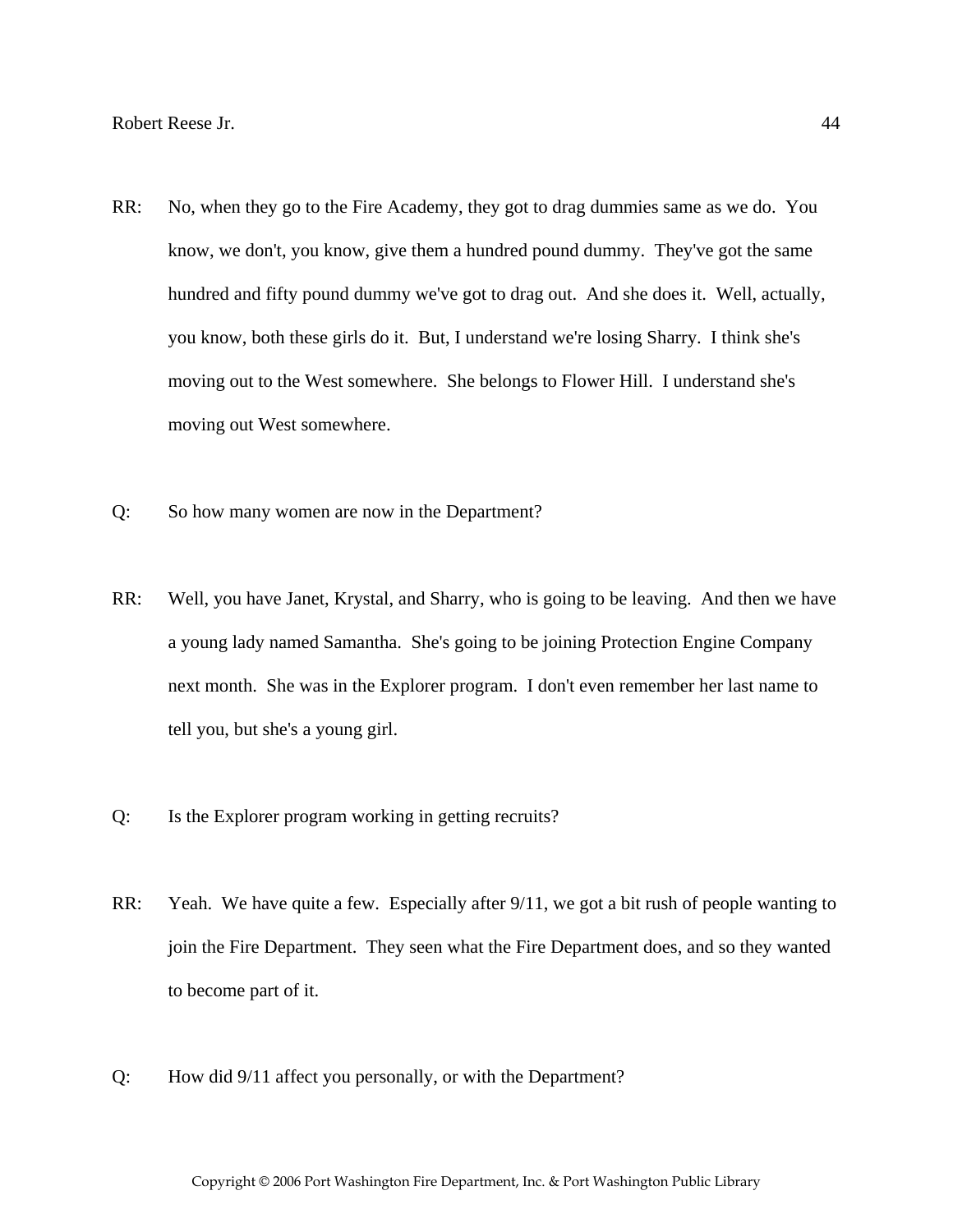- RR: Oh, I lost some friends down there. I never got down there on the pile. My son was down there, but he spent several days down there, but he don't talk about it. So, I don't ask him about it. He did what he had to do. I don't want to remind him of bad memories. So, if you ask him about it, the only thing he'll tell you is it's not like you've seen on television, and that's all you'll get out of him, you know, so. None of the guys will really talk about it. I personally didn't get down there. I had signed up a couple of times, but it got cancelled. I was stationed at other places on standby, you know, for firefighting duties elsewhere. I never got down to the Trade Center.
- Q: Have the attitudes or techniques changes in the Fire Department since 9/11 in any way?
- RR: Well, they're always looking for better techniques of doing things, and they're always coming up with better things. In fact, we just bought a new engine and we equipped it with a thermal image camera. You can find people through walls and under things and stuff. Attitudes?
- Q: How does that work?
- RR: It's--to tell you the truth, I'm just learning to use it myself. It's a brand new piece of apparatus. We've only had it like two weeks. Infrared. It seeks heat, and it can pick up heat whether it's an overheated outlet, you know, maybe somebody's detector went off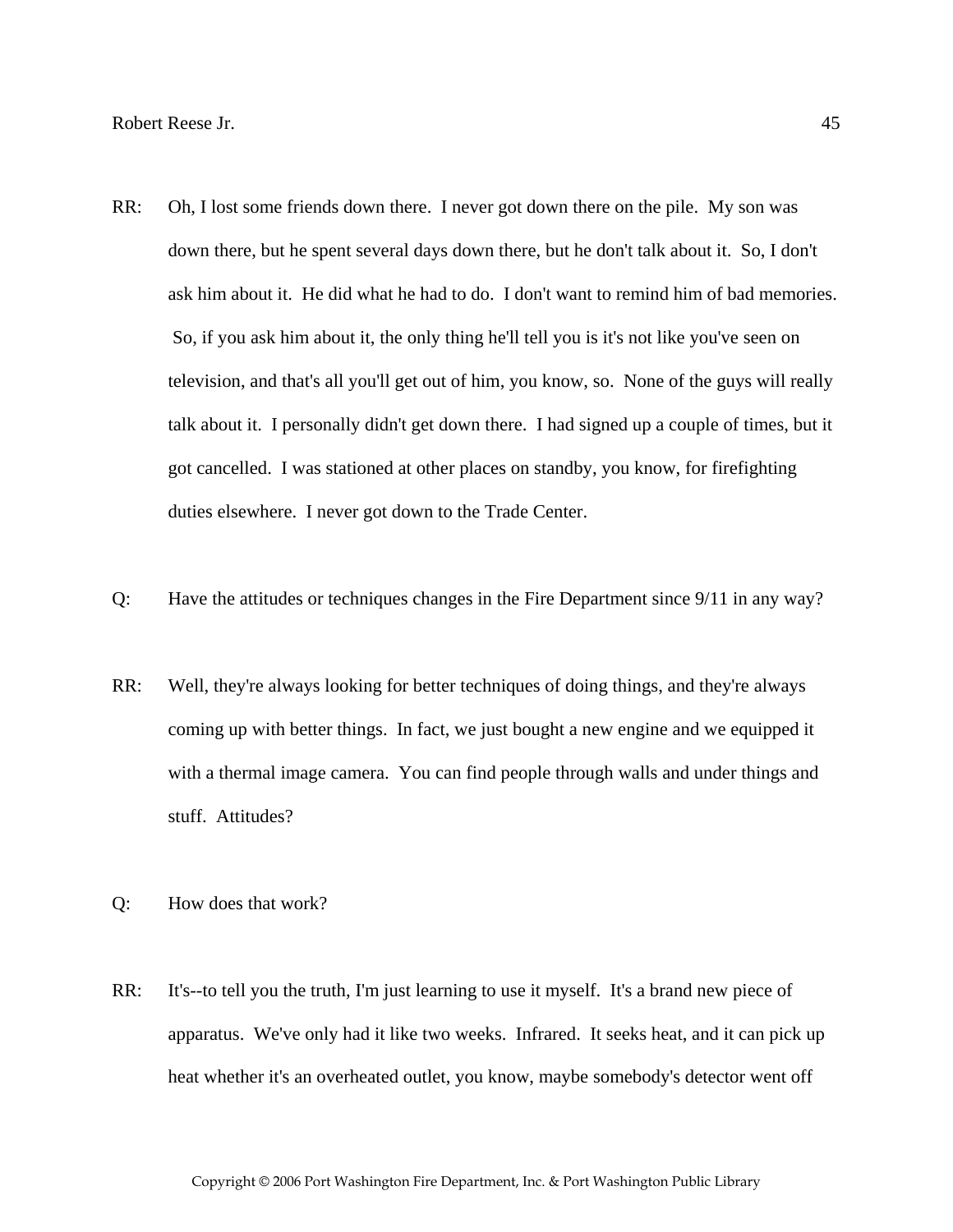and we can't see anything visually, but this will show you heat. It tells you what the temperature is where the heat is coming from. It tells you what the temperature of the room is. It's amazing how this thing works. I'm still learning it myself. It's quite a sophisticated piece of equipment from the original thermal image cameras that they only showed just white. These will show you, as things get hotter, yellow, then red, you know, if things are really hot. It'll even tell you to get out if it's getting too hot.

- Q: Has anything unusual ever happened while you were in the Fire Department?
- RR: Well, I'm not quite sure it's anything unusual.
- Q: Anything humorous? Anything ...
- RR: Well, there's always guys playing jokes on one another, you know.
- Q: What are the pranks like?
- RR: Somebody will, say, goof and do something that you might consider stupid or dumb, you know, and then the guys will rag him about it for a couple of weeks. But somebody else will do something else, so then they will get on his case. So, it might be just some stupid act, like we check--on Thursday nights, it's work night. We've got to check all the equipment. You check the pumps, make everything is working. All the outlets are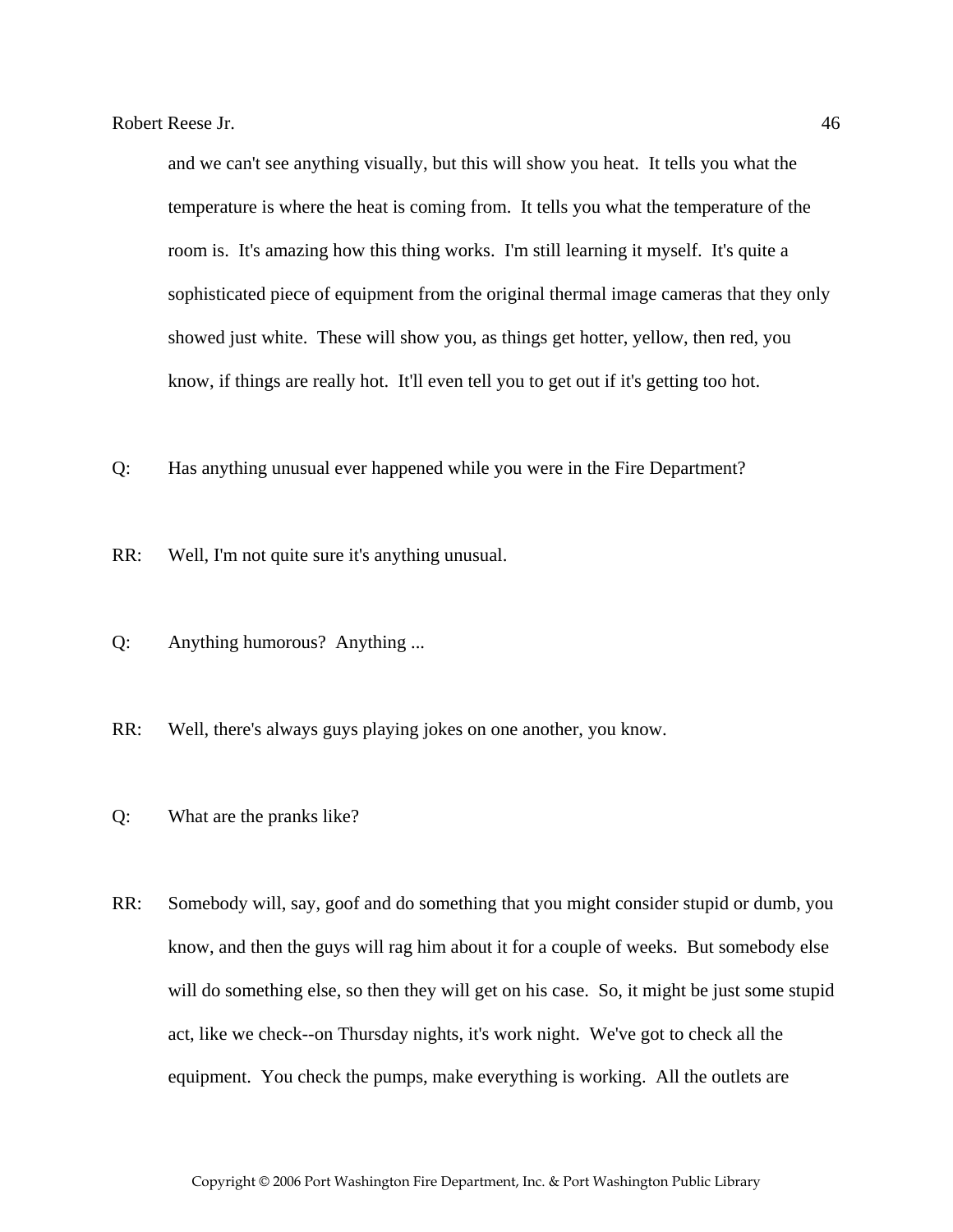working. And the latest thing that happened, one of the engineers was pump testing one of the engines, and he thought he was opening a gate to a closed line. It had a cap on it. And he turned the wrong valve and he opened up the deck turret pipe and shot the water right across the truck into the Engineer's room, filled up his tool chest, and (laughs) we had quite a mess there. So we razzed him about that for a while. That was quite funny. I mean, it could have not been funny, had somebody got hit with that water. They would have got seriously hurt. This big ball of water coming out of there. But, as it turns out, it was funny, you know. We had a big mess to clean up, but everybody pitched in and helped out.

- Q: Going back to changes between 1958 and now, can you remember anything unusually outstanding in terms of uniforms, clothing?
- RR: Well, the actual gear that you wore in firefighting has advanced immensely. Everyone has their own personal bunker gear now, which will protect you up to three thousand degrees, if you're caught in a flashover, for a few seconds. Give you time to get out. But when I first got in, all the gear was on the apparatus, on racks. Boots were turned upside down. Coats and a helmet. And you were lucky if you could get something that fit. I remember, I have a large head, and I used to hide a helmet somewhere in the firehouse. There was only one in the company that fit me, and I used to--used to hide it somewhere so I could grab that helmet, so at least that fit. Because if you bent over to do something, chances are it might fall off if it was too small. And the coats didn't matter too much.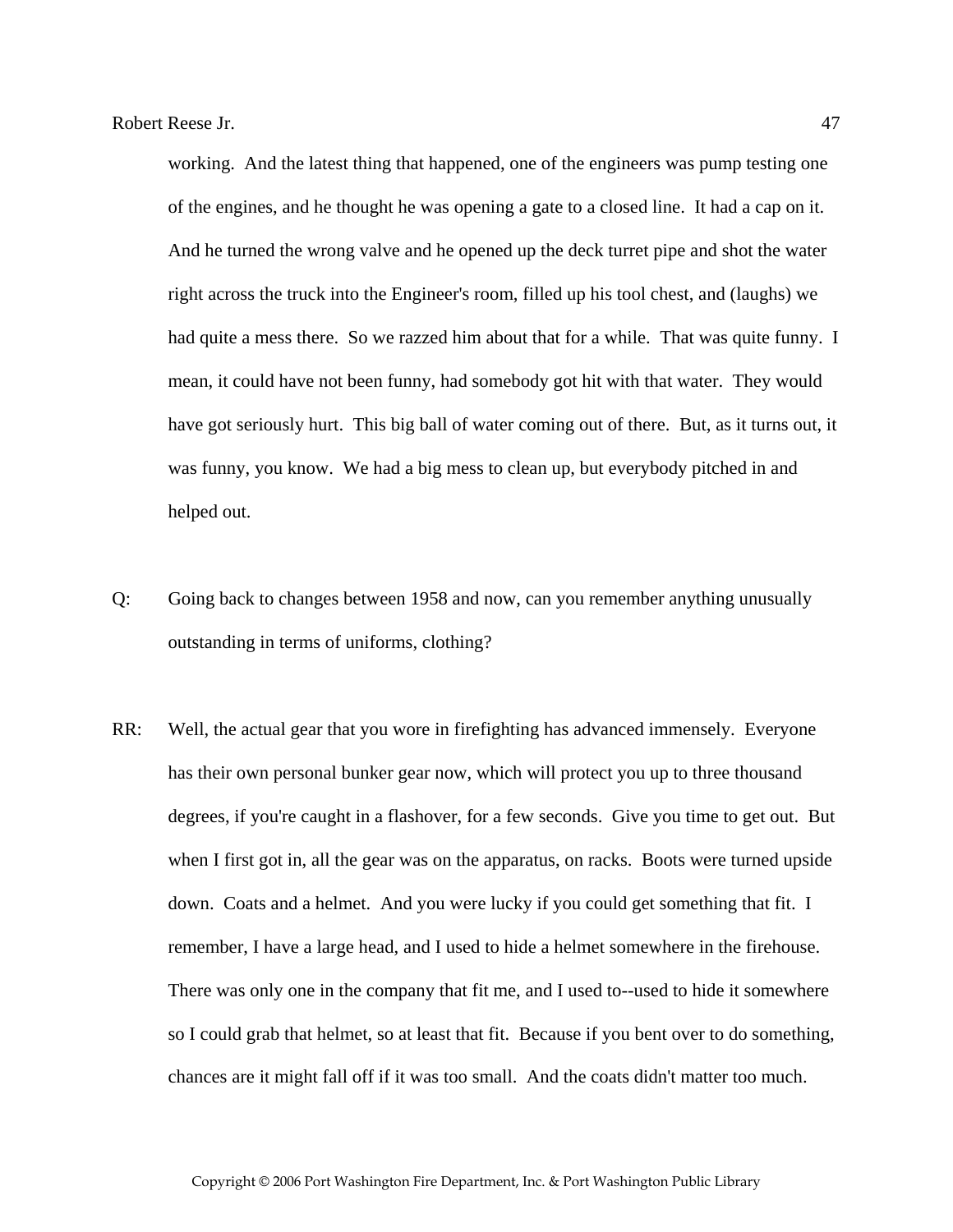You could live with that. But what was uncomfortable, if you got a pair of boots that were too tight, or too big, it made it uncomfortable, not to mention maybe a little bit dangerous, if they were too big for you and you were slopping around in them things. And sometimes you'd come home with sores on your feet. You always had to remember to wear socks. You know, guys would run out, maybe not wear socks. And if you got in any kind of fire where you were there for a few hours, you would have some mighty aching feet, with blisters and what-not, when you got done. And the gloves, we wore just rubber gloves and raincoats basically when I first got in. The equipment has advanced immensely now, and firefighting gear that you personally wear. Nomex hoods, there wasn't even any such thing back then. There's no part of your skin that should be exposed today. Nothing whatsoever. When you go inside to fight a fire.

- Q: What else is new besides the Nomex hood on the gear that you wear?
- RR: Well, the helmets haven't changed immensely. They're plastic now. They were leather when I first got in.
- Q: How many pounds did the helmet weigh, if it was leather?
- RR: Oh, they were heavy. Five, six pounds, I guess, I'd guess. And the coats were light. They were kind of like--like a rubber raincoat, like a police officer would wear. It kept you dry from water. It didn't really protect you from the heat. And the boots, the hip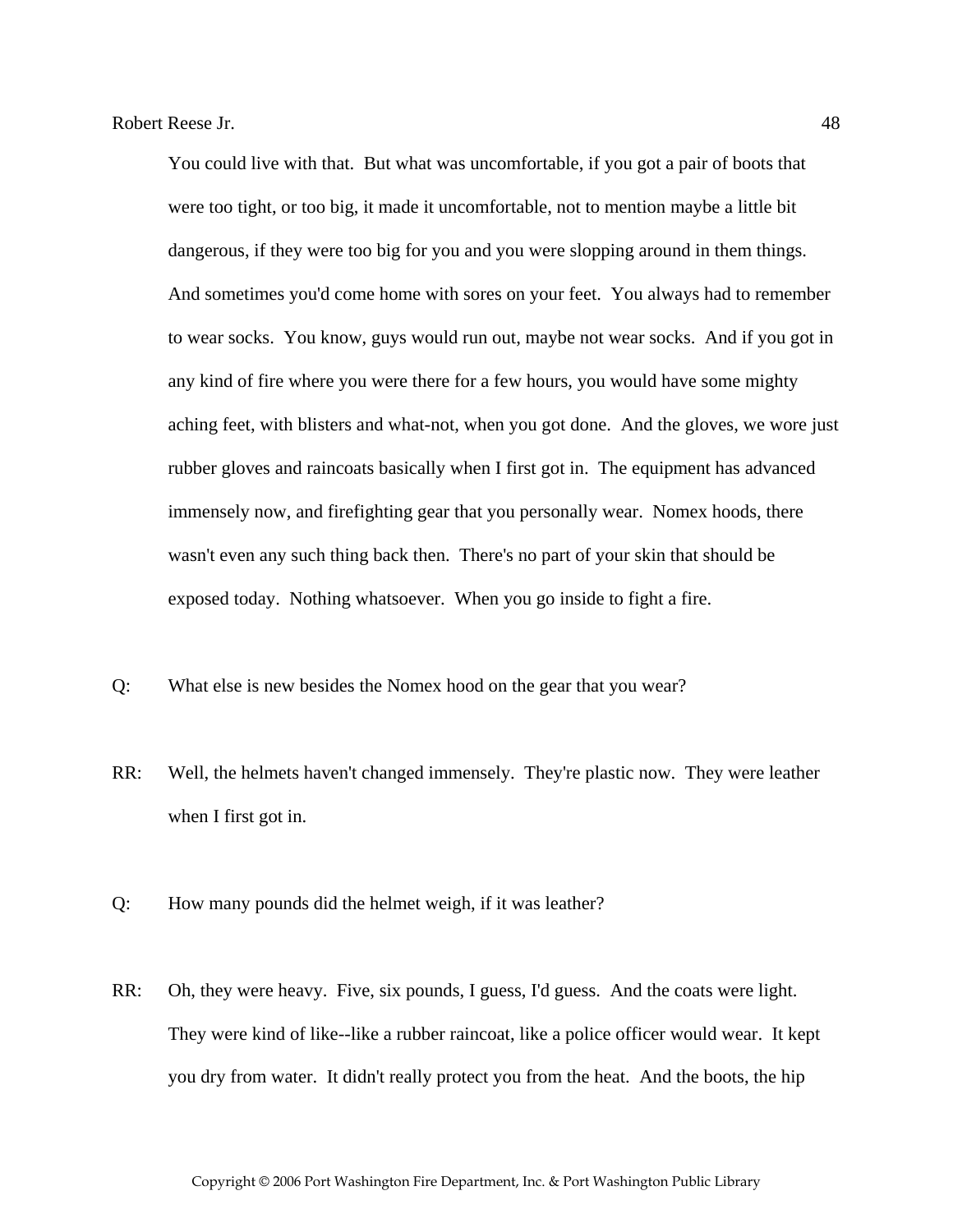boots, you'd pull them up. They were falling down, and you pulled them up. If you kneeled down on a hot spot, you could get burnt right through your rubber boot. You know, they weren't very good as far as protecting you from heat. They just kept you dry from the water.

- Q: Any mishaps from those?
- RR: Yeah, you could get burned--I got radiant heat burn one time in an old shed fire. I got a little too close before we got water on the fire, and I got my forehead burnt because we didn't have Nomex hoods in them days. In fact, if it was an exterior attack. We didn't even have masks on. But today, when you put your hood on and you pull it back--pull it down over your head. Then you tip it back, put your coat on. Then, when you put your mask on, the hood comes up over your mask, and your face is entirely protected. Your ears, everything. There's no part of human skin that's exposed to anything. So it gives you quite--quite advanced protection from what we had originally.
- Q: Do you feel that the community in Port Washington appreciates the Fire Department?
- RR: Yes. For the most part, I do. I know one woman a few years ago made a comment, all we are is a country club, you know. And I say, you know, come down to the country club one night when we've got a working fire and we'll take you inside. And, of course, you can't do that, for insurance purposes and stuff. But then you'll see what it's really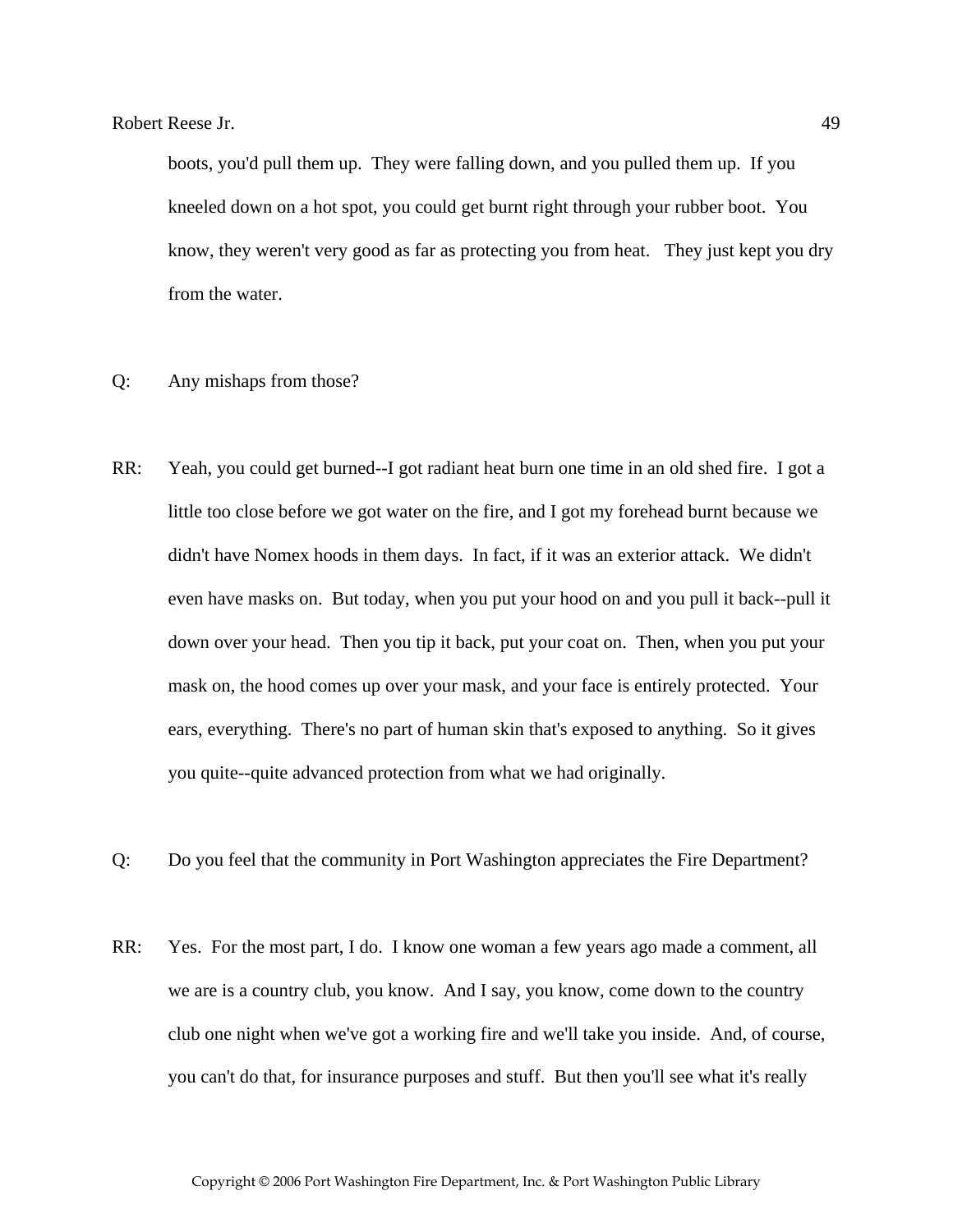like. You can choke on some smoke and get dirty, you know. But, the people, for the most part, yeah, they support the Fire Department immensely.

Q: How are you recruiting now your younger folks?

- RR: I'm not personally involved into it. I mean, you know, the Captain, every now and then, will ask the membership, "Hey, go out and ask your neighbor there, you know, if he wants to join." But the Fire Marshal, he does most of the recruiting. And then, through the schools, you know, he gives lectures at all these schools. They got a--even got a trailer now that acts both as a training center, recruitment thing, and a command center. They can make it just about anything they want. I had an engine on display at the block party last week, up there at the railroad station, and we had the trailer up there and the Fire Marshal was showing videos. He makes it a smokehouse. Shows you how to get out of smoke. And it's like a training thing for kids. And then, he gets involved into the Explorers, and when you're an Explorer, you get to visit each of the firehouses, and maybe when you first get involved, you don't know which one you want to join, so you can see what each one's about. Even though we're individual companies, we operate as one at the scene of a fire. We're one Department. And maybe you've got a friend that belongs to Flower Hill, so you might want to go there, or your neighbor or something, or one of the other companies. It's up to you. Or maybe you want to get involved in firefighting, you might want to go into the Medic company.
- Q: How do you feel about the quality of the young people coming in?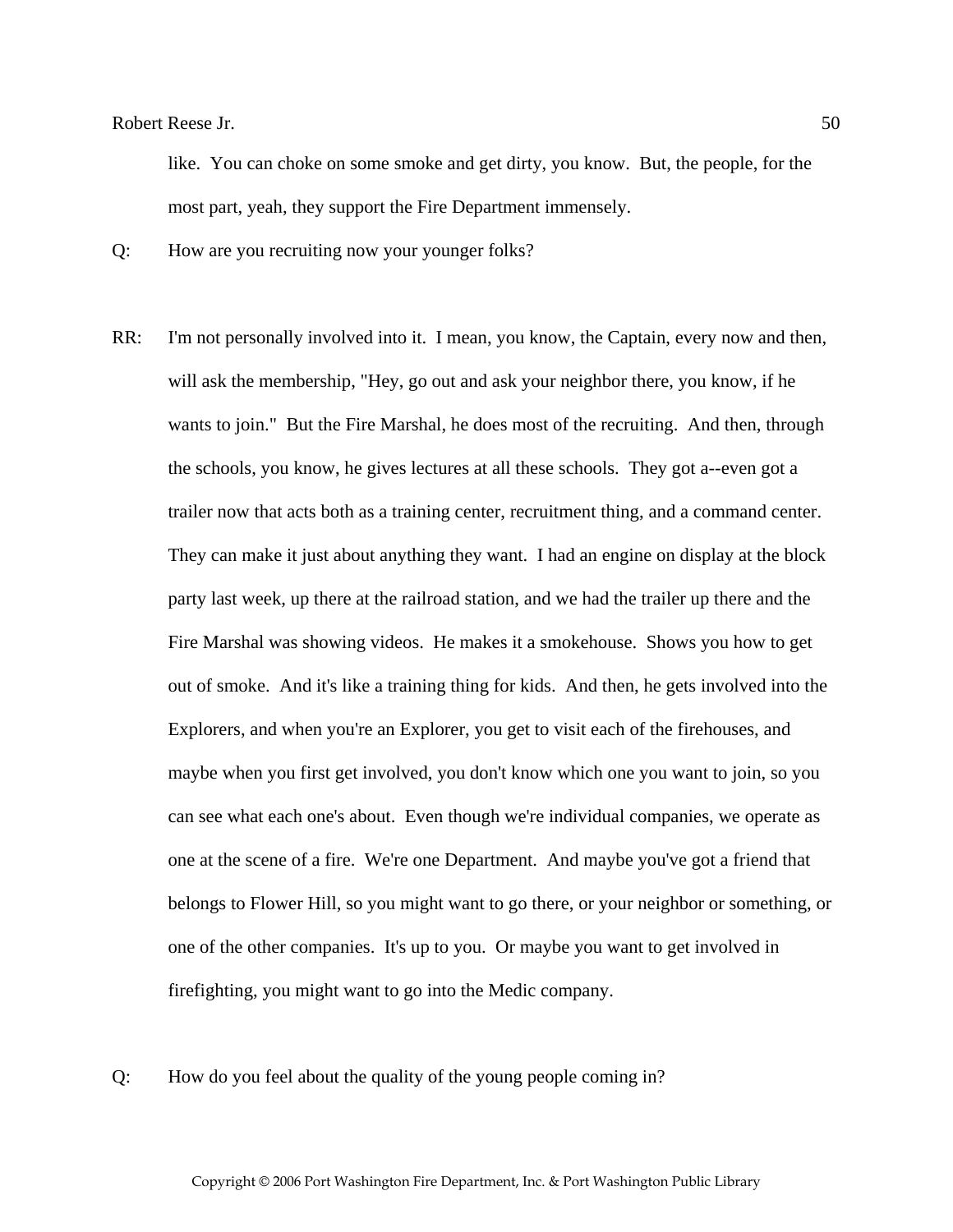- RR: They're very nice, for the most part. We got that big run of young folks in there right after 9/11. We only had a couple of guys that, I guess, just wanted to join to join. They didn't make--make it up to par, so to speak. So we had to drop them from the rolls. But, for the most part, we got some excellent young people in there. They're very interested. They take it very serious. They've got to go out to the big academy. One of the requirements before you--you're on probation. Before you can get off probation, you have to become an interior firefighter. You have to go through certain phases of training. You have to complete it all.
- Q: Has any recruit ever been dismissed for misconduct of any kind?
- RR: There was a fairly young guy one time. He--I guess he had something to drink somewhere and he got in a fight. It didn't happen at the firehouse. It was outside the firehouse. And he beat some guy up. I think he got in trouble with the police for it. So that's an automatic suspension. With the seriousness of it, we just told him, you know, avoid the trouble. Just resign. You know, we let him resign.
- Q: Does the younger generation mingle with the older generation?
- RR: Well, it's hard for me to say, because I'm an instructor. I deal with a more (laughs) the young kids, the in between guys, and even the older guys like me, will come around, you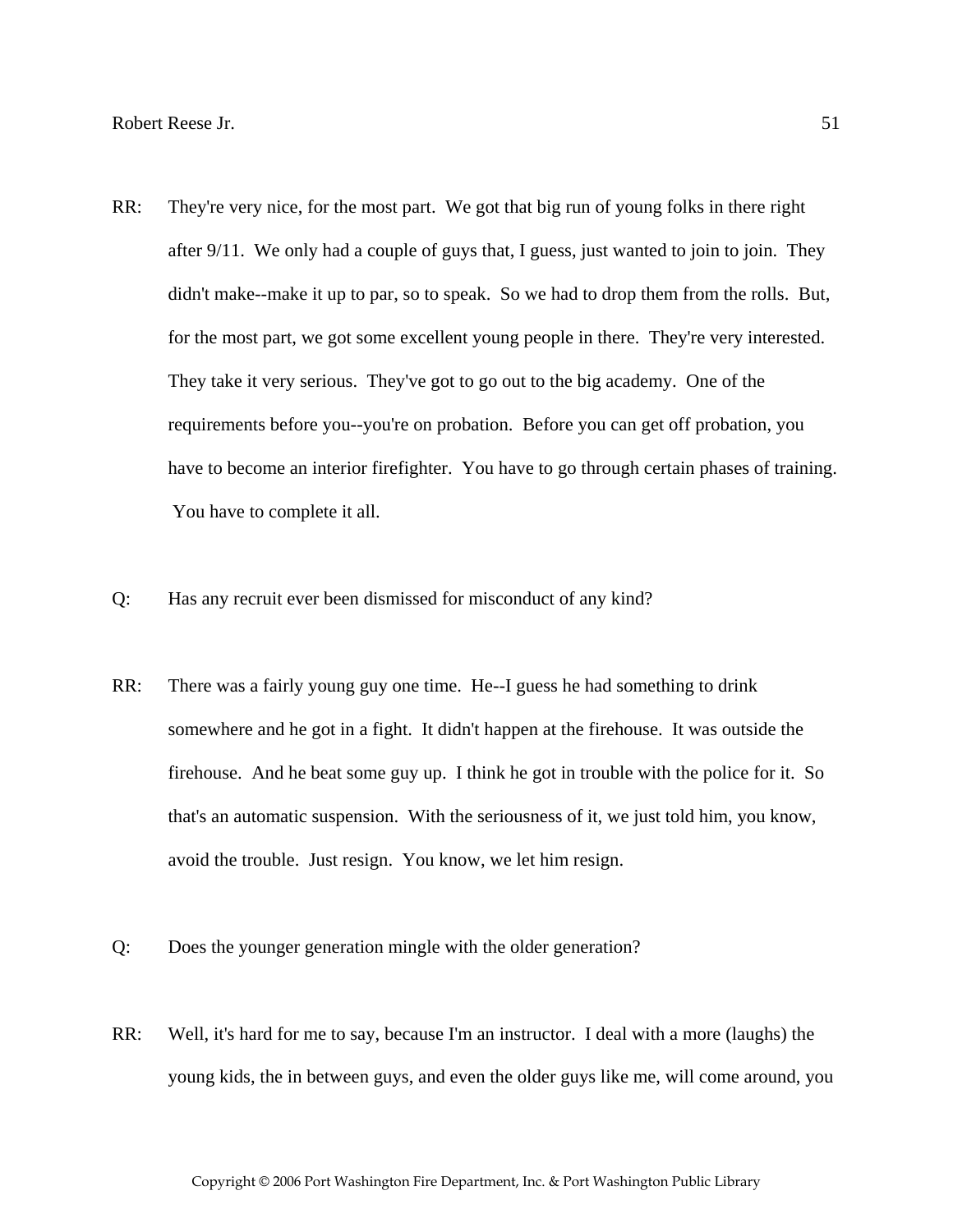know. But, being a volunteer firefighter, you might not do something that very often, like driving the apparatus to a scene. I do it a lot. I live near the firehouse and I'm at the firehouse a lot, so I might be the first chauffeur in the firehouse to get the apparatus out. But a guy that lives a little further away, he might not get to drive it that much. So he'll- might not be on top of things as much as he should be. So he'll come to me and say, "How does this go again?" and "How does this work?" "What do you do in this situation?" "What do you do in that situation?" And I try to tell him, you know, do it like I used to do. When you're in the firehouse, instead of sitting down on your butt watching television or reading a magazine, walk around the apparatus. What's this lever do? and what's that lever do? Where is this? You know, open up the compartment. What's everything in this compartment? What is it? On my work nights, they have a checklist. I've got to check every single piece of equipment on that engine. So, that's how we also teach the new people coming in, and go around with a fellow that knows what it is, where it is. As he checks it all off, you can learn what it is, where it is, and what it's used for.

- Q: In the classroom, do they have to diagram the vehicle and ...
- RR: No. First thing I teach when I teach for Protection Engine Company is friction loss.

Q: What is that?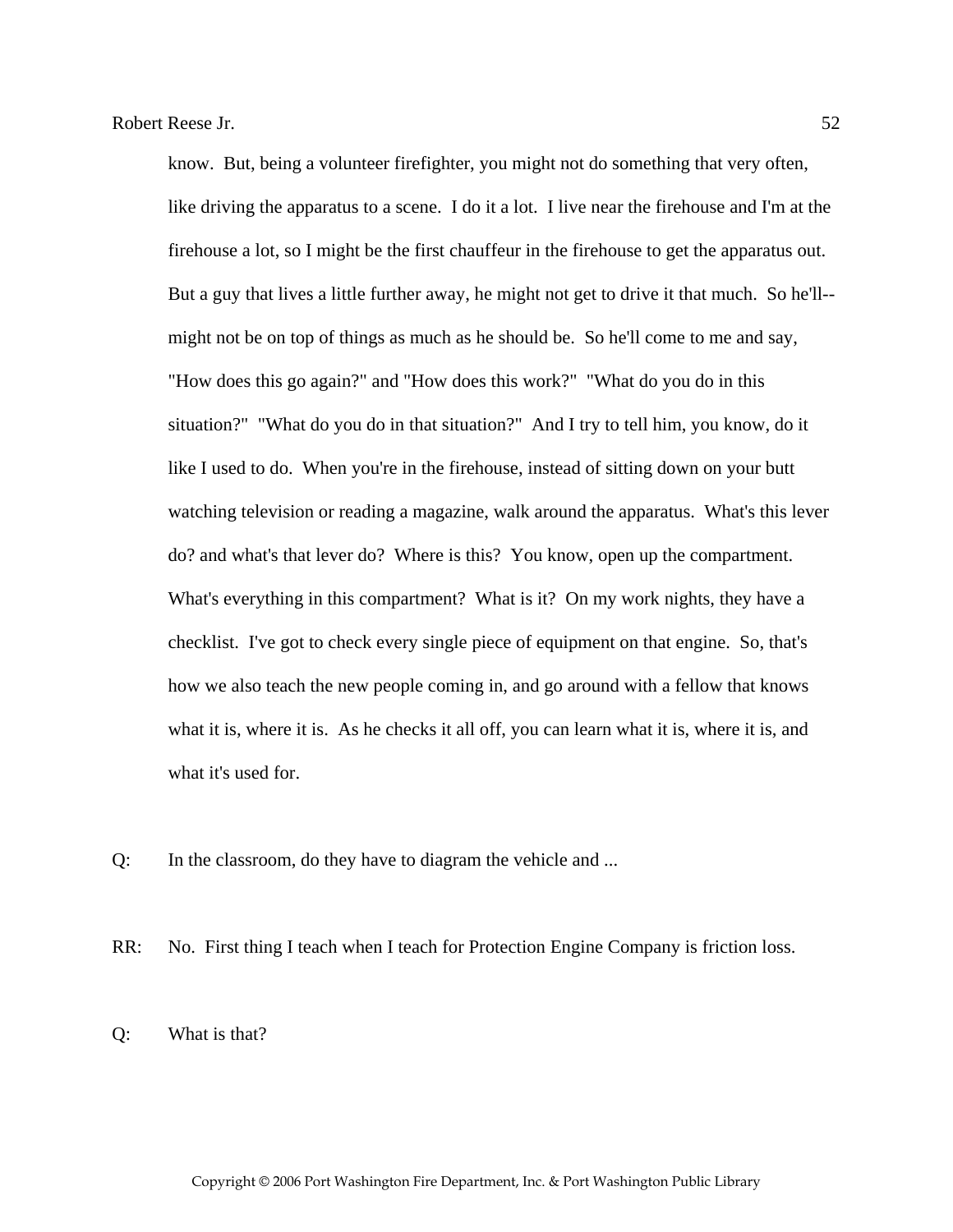- RR: Friction loss is the loss of the water travelling through a given amount of hose. Friction loss is turbulence. There's a few factors that make up friction loss: the length of the hose, the diameter of the hose, and the gallons per minute you're trying to force through that hose. These things make up friction loss. Sometimes elevation. If you're in an apartment house, you're up on the third or fourth floor, you've got to add five pounds a floor because of the height, you know. You get friction loss there. And different nozzles. If you have a fog nozzle, that requires a hundred pounds at the tip. That means at the nozzle, they need a hundred pounds of pressure at the tip. A smooth bore. needs fifty. That's only half. So, you don't want to make a mistake and give a guy with a smooth one, nozzle, a hundred pounds at the tip, because you're going to hurt him. He's not going to be able to handle it. And then, master streams--the fogs are a hundred. The smooth-bore master streams are eighty pounds. You have to know how much hose is involved to give them the proper, you know, pressure at the tip. Plus, for each diameter hose, there's a different friction loss. The bigger the hose, the less friction loss.
- Q: Do they learn this in the classroom or hands-on?
- RR: Oh, I teach them this in the classroom. We let them handle hose to see what it feels like, you know, actually hose handling. While I'm training someone to pump an engine, I might have yourself and two or three other young people actually handling the hose that I'm pumping into, while I'm teaching another person the actual pump operations. The big-bore hose--the four-inch hose we carry--that's a supply line. That's all it's used for. I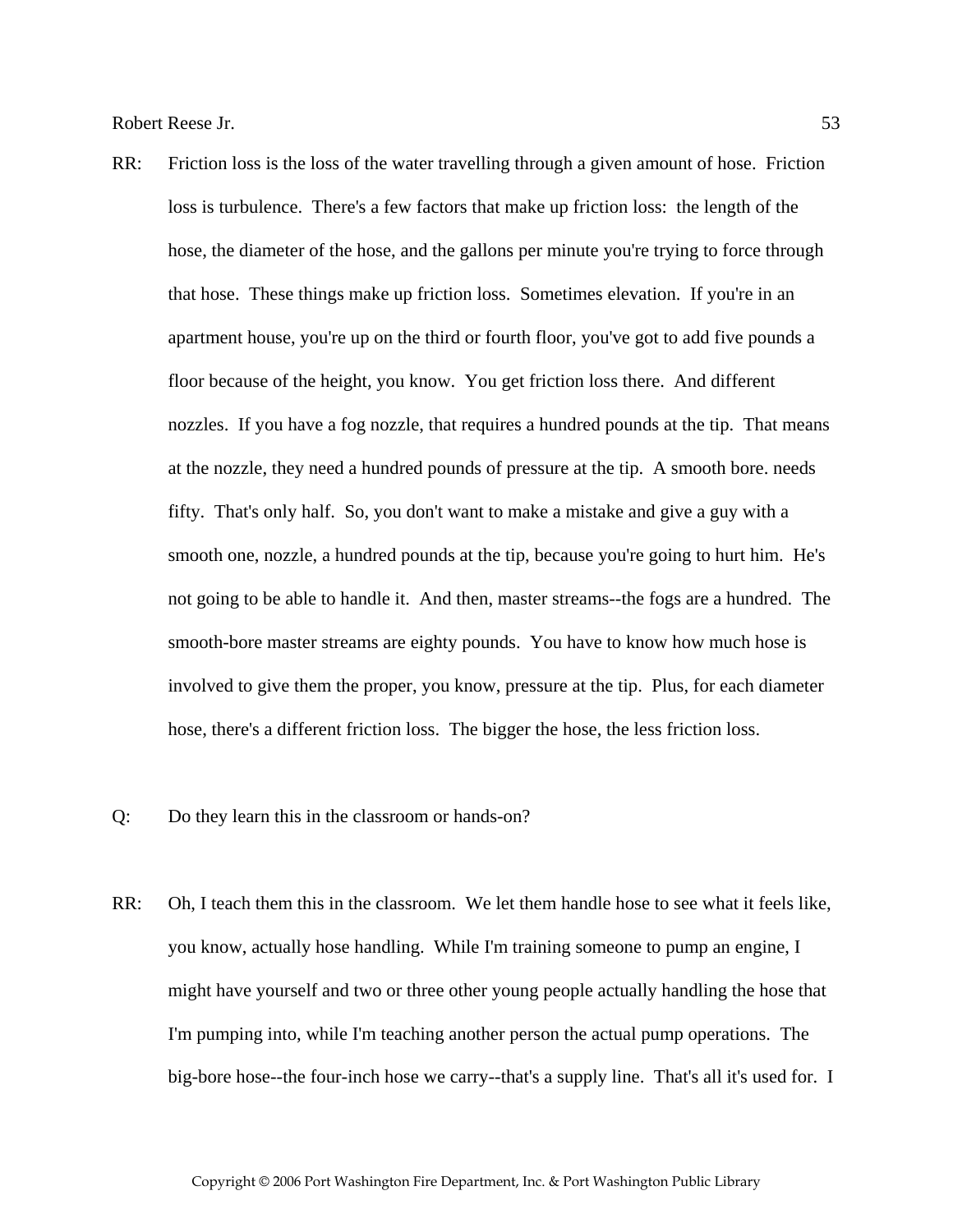supply the engine with it from a hydrant or I'll supply a tower ladder or an aerial ladder or a deck gun with it. Your attack lines--the bigger ones are the two-and-a-halfs. Then there's the inch-and-three-quarter. Those are the booster lines. We really don't use those for firefighting other than a little brush fire somewhere, you know. Little grass fire somewhere. So ...

- Q: Do you think that the changes in building in Port, where now they're having multilevel buildings, is a problem for the Fire Department?
- RR: Yeah, the buildings they're building today, mostly truss roofs, are extremely dangerous.
- Q: What's a truss roof?
- RR: That's where you've got these massive spans, like at Stop and Shop down there that just opened up. They got these massive spans. They've got--not the real beams, so to speak, you know, and the frames going--the rafters going up on the roof. It's just one huge span. Instead of being every sixteen inches apart, they could be eight feet apart--any support trusses going across that's holding the roof up. And if one lets go, the whole thing's coming down. It's like a hip roof. If you're familiar with what a hip roof is. It's like a four-sided roof that comes up; it all meets up the top. Well, if one of those four rails burns through, the whole roof is going to come down. Where a normal house, if a beam or two burns through, it's no big deal. You know, the roof'll stay up.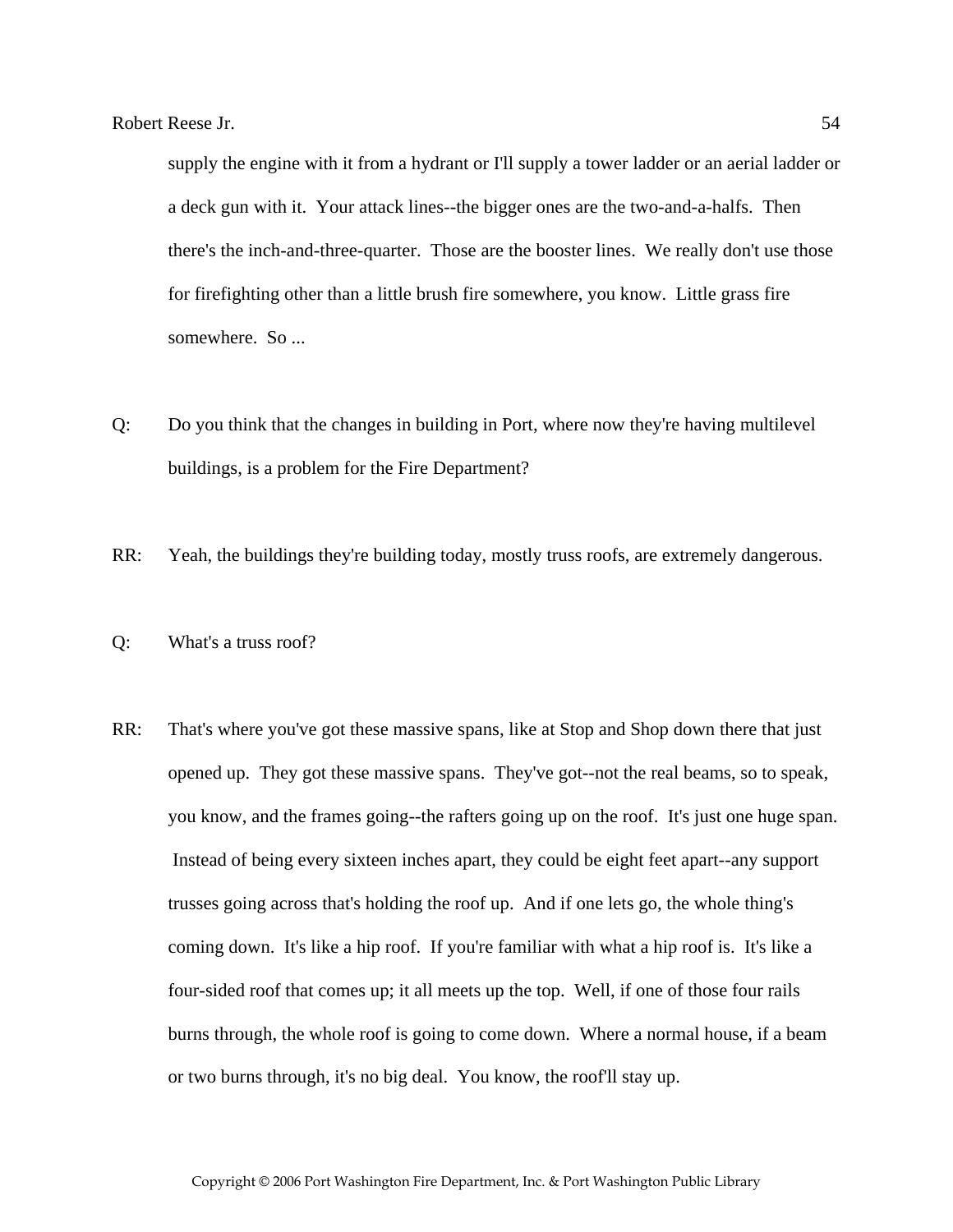- Q: Did the Fire Department okay that building before it was ...
- RR: Well, they're strong to hold weight. But when the weight is compromised by fire, even if it's made out of metal, if the fire is hot, steel--steel beams, I-beams, huge I-beams, we've seen the..you've seen the pictures of the Trade Center. Put these steel beams in it, they bend like pretzels under the extreme heat, and that's what these truss roofs they're building, they'll collapse.
- Q: So, should the Fire Department then not okay these buildings?
- RR: Well, we fight for what we can, you know. They got to stay up to code on these detectors now and sprinklers. That's the law. But we try to make sure that they use the very best things available. And, in Port Washington, we--we stay on top of all new construction. We have diagrams of the buildings. What kind of material it's made out of and does it have a parapet. Everything that's involved in new construction. I don't mean if somebody's building a single-family house on an empty lot somewheres, but, you know, any kind of commercial buildings going up, we stay right on top. We have what we call pre-planning. We have photographs of it; we have what it is. And we, at our meetings, we keep the membership up to date on what's going on with these buildings.
- Q: Going back to your firefighting for a moment, what was your worst day as a firefighter?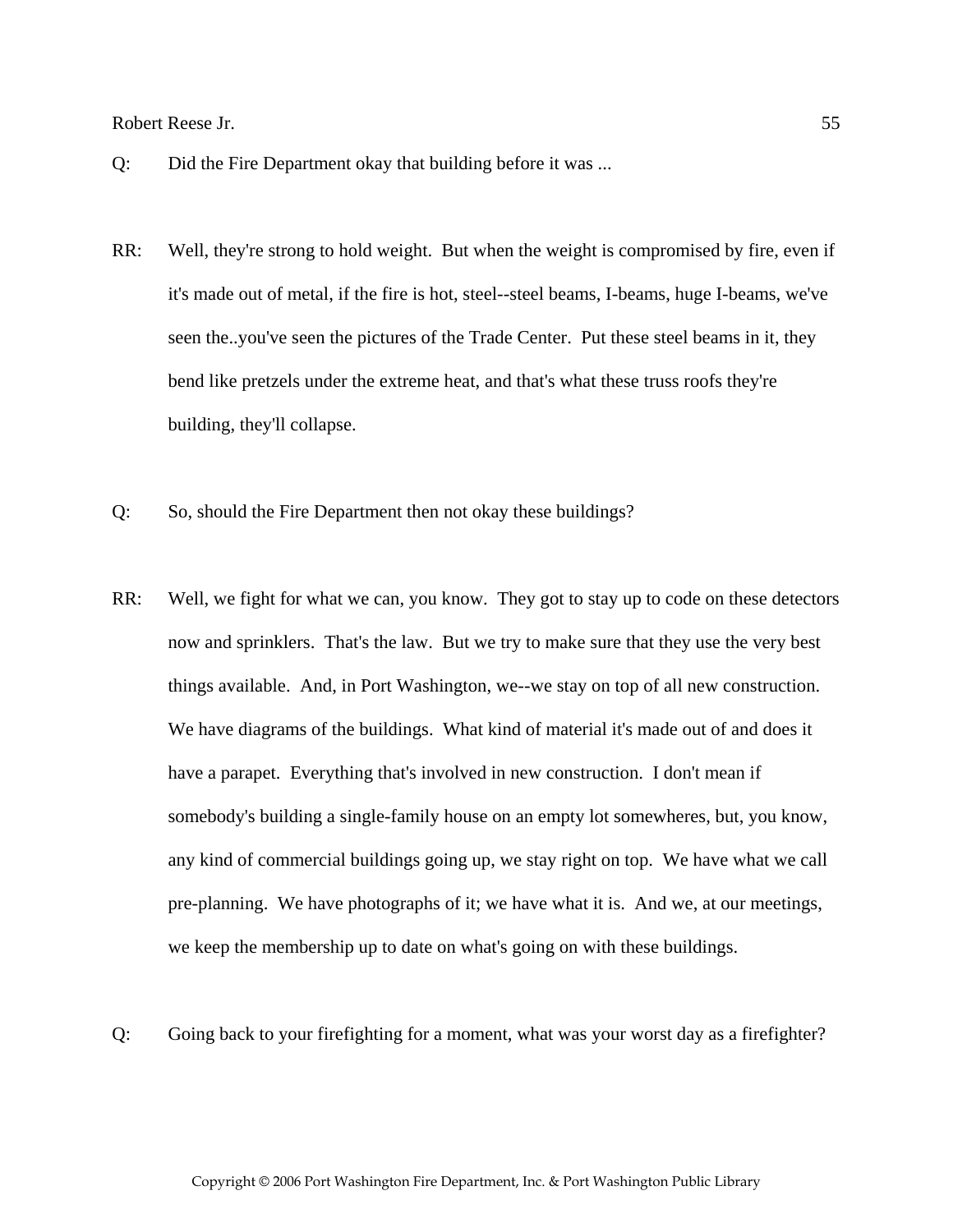RR: Well, two ways to look at that. Emotionally or physically?

Q: Well, both.

- RR: Well, emotionally, I wasn't even at the fire, but a friend of mine, Bobby Dayton, was [killed, just after Thanksgiving several years ago. I attended his funeral. Of course, I lost](http://www.pwfdhistory.com/trans/reeseb_trans/pnews881201_pz.pdf)  friends on 9/11.
- Q: Were they firefighters?
- RR: Yeah. Police officers, too. Some of them are Brian Fahey. A lot of people forget the Father's Day fire at Queens Hardware Store. I knew Brian Fahey. Not well, but I knew him when he was an instructor at the Nassau County Fire Academy. And he was killed at the Queens Hardware Store on Father's Day. Ward Fahey and ... [Donny] ... had tee shirts made up, and I still wear his shirt in the summertime, so that people don't forget this. That was in, I think it was June. I forget the exact date. Father's Day. And then, nine--you know, September, the Trade Center, so everybody forgets about the Father's Day fire, so to speak. Not everybody forgets, but the general public, just about everybody forgot. And then, you know, the big fires, you know, when you're there fourteen, fifteen hours and it gets physically demanding. Especially now (laughs) that I'm getting older. You know, I'm sixty-four years old, so it's a little harder for me.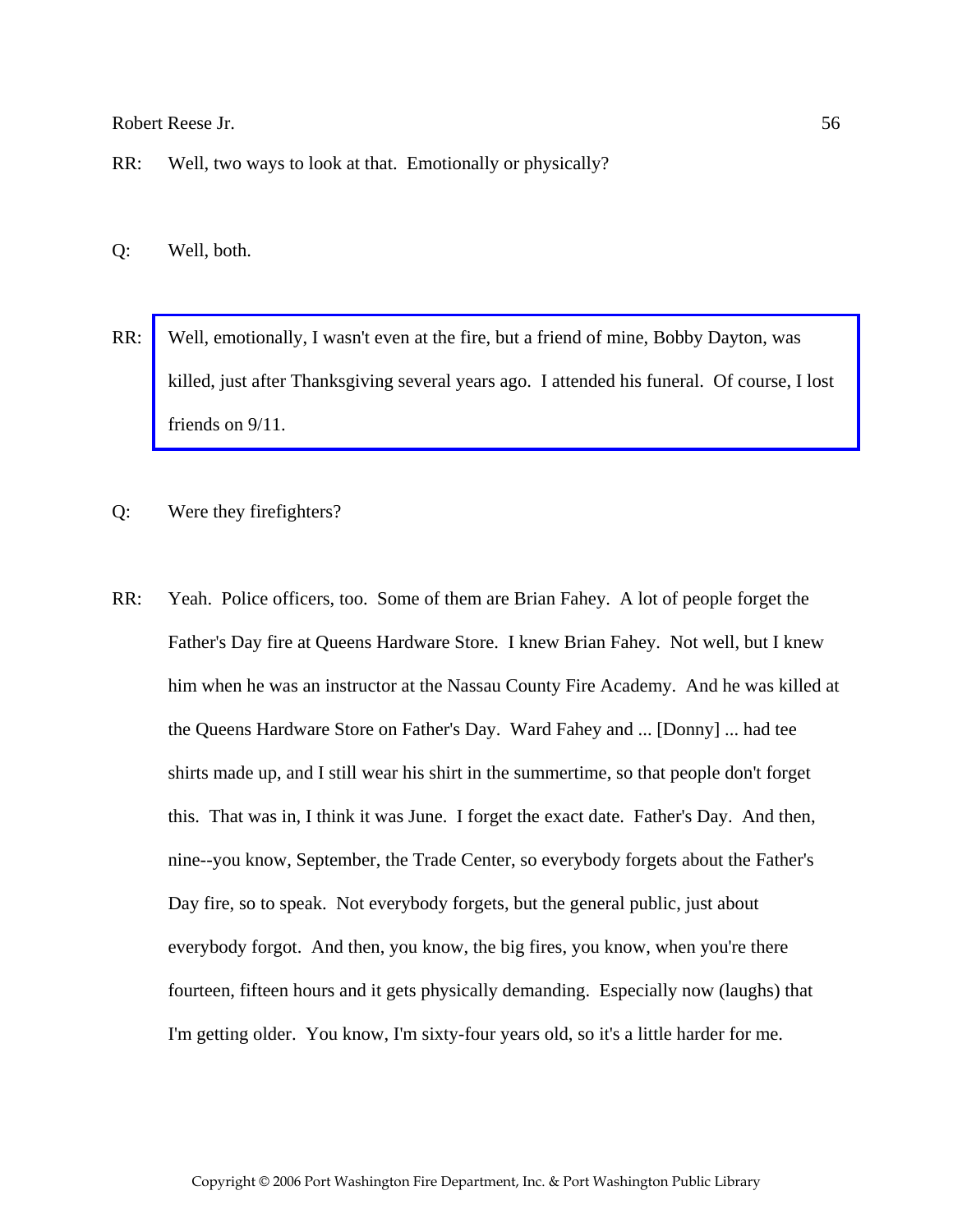- Q: If you had to do it all over again, would you do it?
- RR: Oh, sure, yeah. No question about it. I love the Fire Department. Loved being a police officer, you know, helping people.
- Q: What does fire really mean to you, after you became a firefighter and before you were a firefighter.
- RR: Oh, a fire is a beautiful thing if it's under control--a controlled element. You know, you sit home with the wife, you know, maybe glass of wine or something, watch TV, you've got the fireplace going. But fire out of control is deadly. Fire is a living, breathing thing. It doesn't want to be put out. If I was to turn a fire hose on you, you're going to run. You're going to try to get out of the way. Fire does the same thing. When you go into a house fire, people don't realize, when you attack and make an interior attack on a house fire, you don't go from where the fire started at point A and try to hit it. Then you've got chase it through the whole house, or like some departments maybe that ain't trained so well will poke a nozzle in a window and try to put the fire out that way. That's the worst thing you're going to do. You're going to blow the fire through the whole house. You've got to go ahead of the fire and force it back to where it came from. You've got to knock it down that way. That way you can save as much of the house or store--whatever it might be--as possible. Of course, if it's out of control, then you've got to--you know, you've got to look out for yourself, too. You've just got to go into a defensive mode and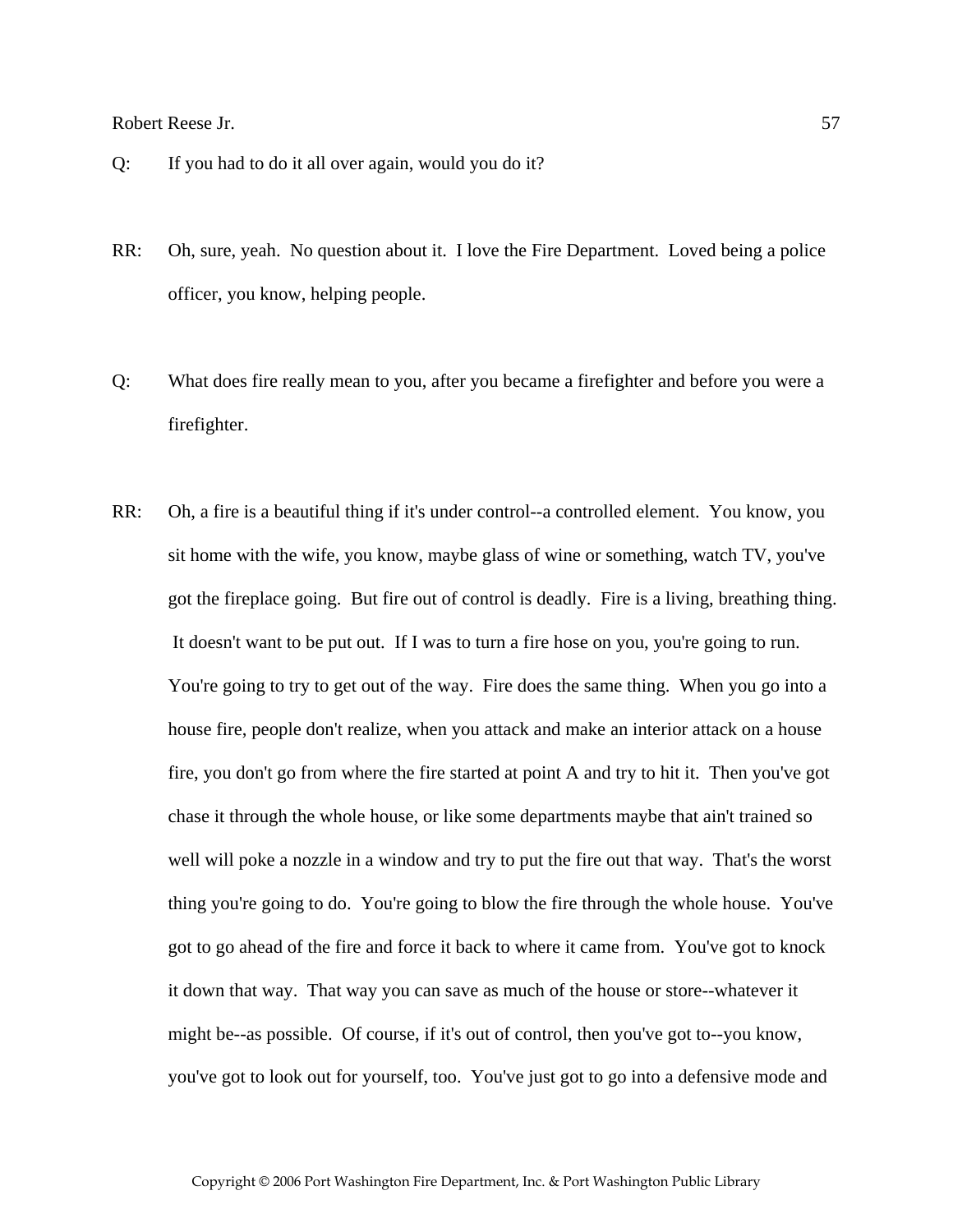just surround and drown, and you write it off--that particular building. And you protect the house next door or the store next door, you know, the surrounding areas.

- Q: Now that you're an instructor, do you still go to the fires when the horn blows?
- RR: Oh sure, yeah. I drive most of the time now, or a while back. Most of the fires I drive, but a while back the Chinese restaurant up on Main Street, that I wasn't driving that night, and I got inside there with a hook after the initial fire was knocked down I was doing overhaul. My son found out I was in there, and he come in there and chased me out. He said, "Give the hook to the young guy." ... [???] ... Well, I told him where to go, but, you know, he's the Captain, so (laughs). You know, I like to have a little fun, too, get inside still, you know. And ...
- Q: What is there ...
- RR: ... he worries about me, I guess, also, like I worry about him, you know.
- Q: What's the thrill about that danger to you?
- RR: Some guys like us just like to walk the fine edge, you know, a little element of danger. Some guys go mountain climbing. Some guys hand glide or will parachute out of planes, you know. There's thrill to a lot of things. I chose firefighting. It's not so much the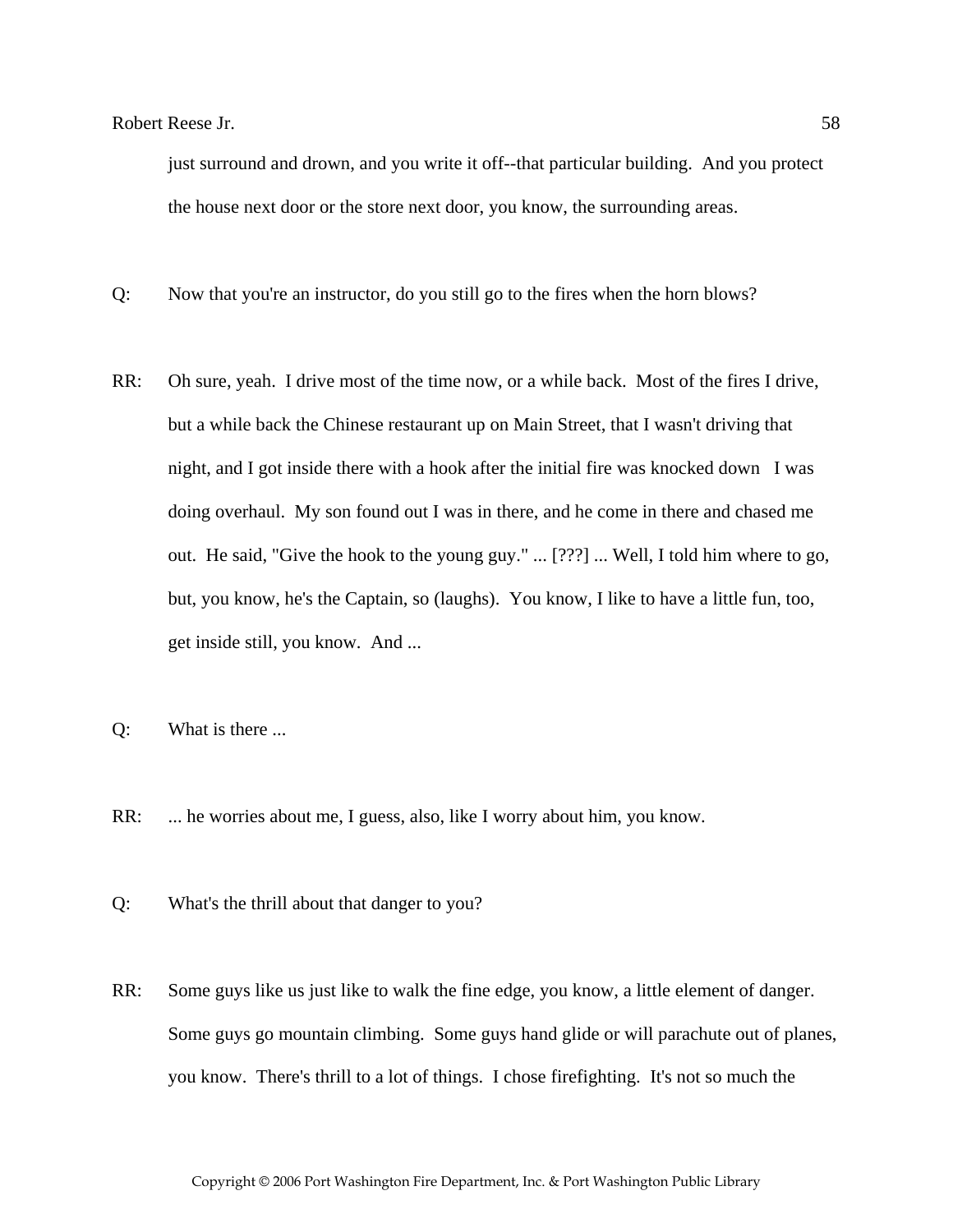thrill, but it's like helping people, you know. There's nothing like doing something really well and it works out well. Nothing like a happy ending where you helped somebody. Maybe you save a life or pull somebody out of a building, or somebody's having a heart attack, and they're in a coma And then you bring them back. There's nothing like that.

- Q: What would you like future generations to really remember about this fire company?
- RR: Try to keep the guys that really stand out alive, so to speak, you know. Like some Sarge Mahoney, the guy was like a legend in the Police Department. And in World War II. He was fireman. Then he went away to war. He was in some major battles. Then, he come back. He was very active in the Fire Department. He came to all the meetings, even recently until he fell and broke his hip a short time ago. You know, just keep the word going, so to speak, you know. There's guys that you--probably died fifty, sixty years ago, you hear stories that are handed down, that you never really knew the guy, but the stories and the reputation carries on.
- Q: Do you think that this project will help keep the legends alive?
- RR: Yeah, I hope so. I think--my wife tells me, you know, we're the best firemen. People ask you who's the best fireman you ever seen, well I tell them Bobby Cocks, you know, he was Chief Engineer in my company when I got in. The guy knew no fear going into fires. And he had a way about him, even though he was an officer. He didn't like order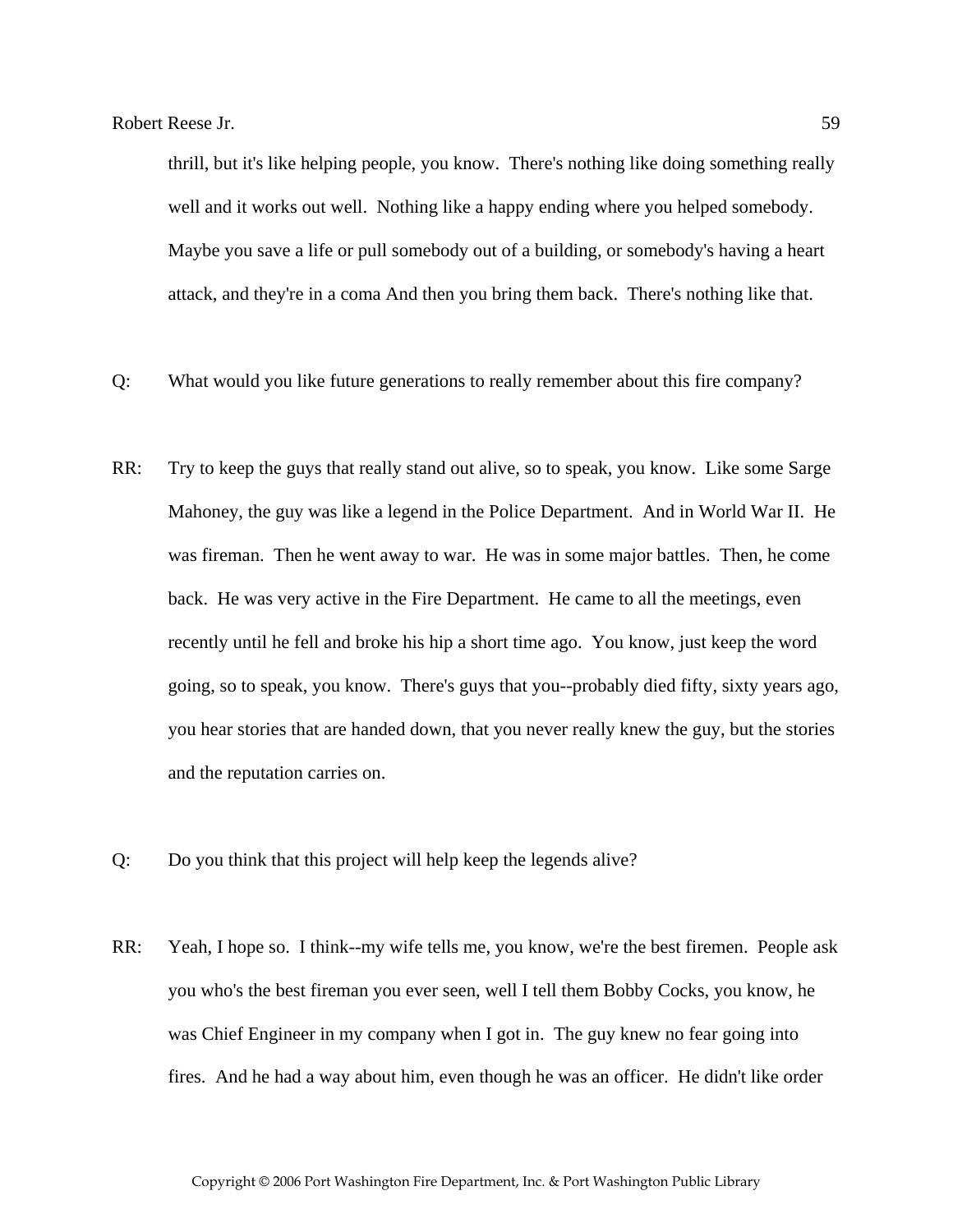you to do something: "Give me this," "Give me that," or something. He had a way about him where you were glad to do something for him. You'd want to go do it before he even asked you to do it, just the way--the personality the guy had. He knew how to handle people. That's very important, knowing how to handle people. See, we're volunteers, you know. It's not some drill sergeant in the Army telling you, well, you've got to do exactly what he tells you or else, you know. These people are volunteers. So you've got to, you know, realize that. These people do things for you accordingly.

- Q: As an instructor, do you teach interpersonal relations? How to handle people?
- RR: I don't teach it. They got, at the Fire Academy, they have what they call officers' training. My son had to go for those courses and stuff. And you start off low in the ranks, you know, as an Assistant Engineer, and you work your way up, and he went all the way up the ladder. And you have to take courses on being an officer, and, of course, a vast knowledge of firefighting, recognizing different things, you know, size up a situation. You've got to learn how to size up something. People ask you, "Well, when do you size up a fire?" You size up a fire as soon as you get the alarm. The fire call comes on the air and says "You've got a house fire at such-and-such." So, you try to picture in your mind, well, what road is this, and maybe it's a store. You know the store. What's the exposure, and where are things. Start sizing up immediately, as soon as the alarm comes in. You don't wait till you get there. You know, your mind starts working on